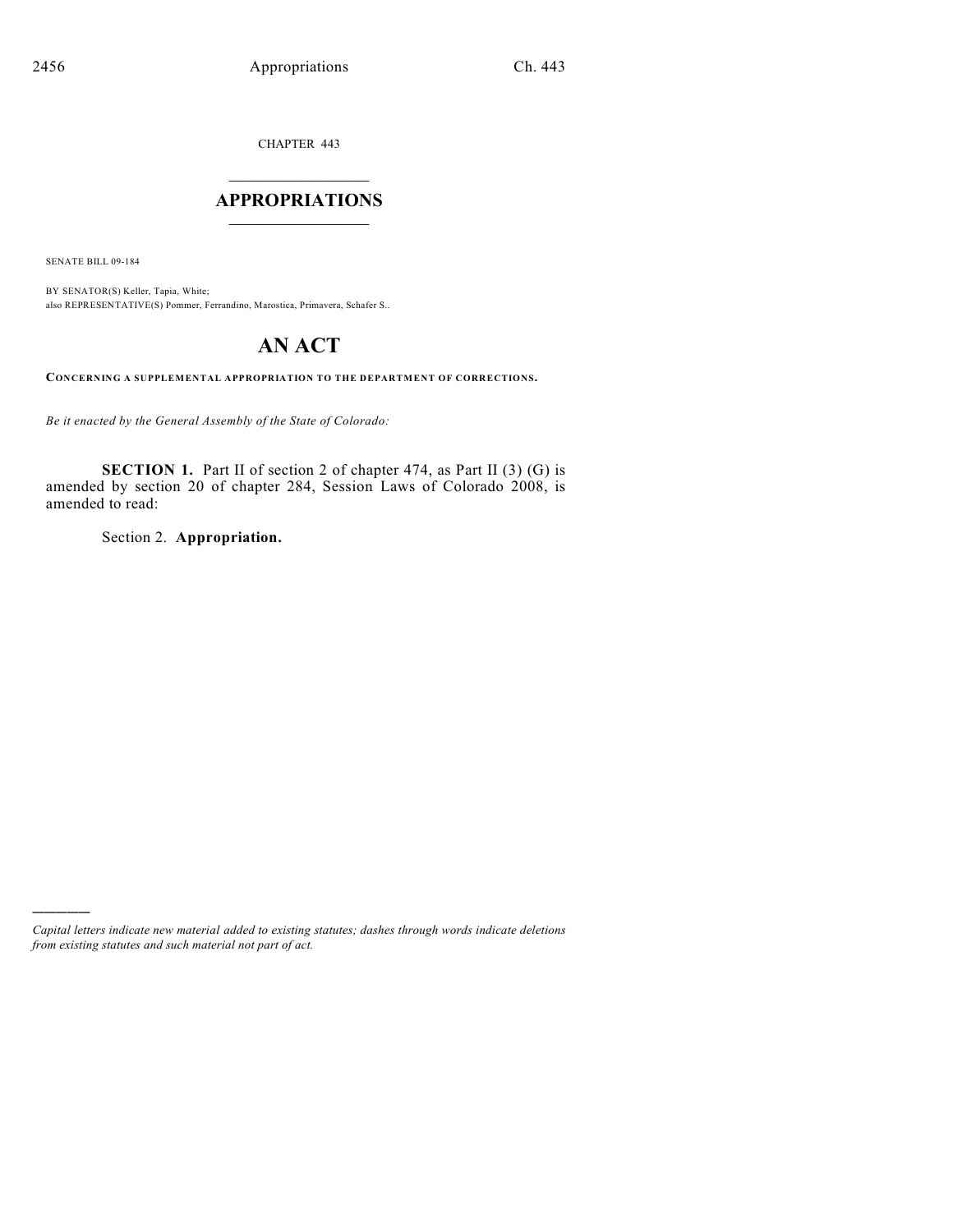|                           |              | APPROPRIATION FROM            |                        |                             |                                       |                                |  |  |  |  |  |
|---------------------------|--------------|-------------------------------|------------------------|-----------------------------|---------------------------------------|--------------------------------|--|--|--|--|--|
| ITEM &<br><b>SUBTOTAL</b> | <b>TOTAL</b> | <b>GENERAL</b><br><b>FUND</b> | GENERAL<br><b>FUND</b> | <b>CASH</b><br><b>FUNDS</b> | <b>REAPPROPRIATED</b><br><b>FUNDS</b> | <b>FEDERAL</b><br><b>FUNDS</b> |  |  |  |  |  |
|                           |              |                               | <b>EXEMPT</b>          |                             |                                       |                                |  |  |  |  |  |
|                           |              |                               |                        |                             |                                       |                                |  |  |  |  |  |

# **PART II DEPARTMENT OF CORRECTIONS**

#### **(1) MANAGEMENT**

| (A) Executive Director's Office Subprogram <sup>2</sup> |            |                |                        |                      |      |  |  |  |
|---------------------------------------------------------|------------|----------------|------------------------|----------------------|------|--|--|--|
| Personal Services                                       | 1,484,544  | 1,336,851      |                        | 147,693*             |      |  |  |  |
|                                                         | 1,399,593  | 1,186,851      |                        | 212,742 <sup>a</sup> |      |  |  |  |
|                                                         |            | $(22.4$ FTE)   |                        | $(1.7 FTE)$          |      |  |  |  |
|                                                         |            |                |                        | $(4.0$ FTE)          |      |  |  |  |
| Health, Life, and Dental                                | 31,963,927 | 30,919,858     | 1,044,069              |                      |      |  |  |  |
| Short-term Disability                                   | 431,965    | 417,032        | 14,933 <sup>b</sup>    |                      |      |  |  |  |
| S.B. 04-257 Amortization                                |            |                |                        |                      |      |  |  |  |
| <b>Equalization Disbursement</b>                        | 5,416,547  | 5,232,759      | 183,788 <sup>b</sup>   |                      |      |  |  |  |
| S.B. 06-235 Supplemental                                |            |                |                        |                      |      |  |  |  |
| Amortization Equalization                               |            |                |                        |                      |      |  |  |  |
| Disbursement                                            | 2,614,829  | 2,528,678      | 86.151 <sup>b</sup>    |                      |      |  |  |  |
| Salary Survey and Senior                                |            |                |                        |                      |      |  |  |  |
| <b>Executive Service</b>                                | 7,966,152  | 7,747,555      | $218,597$ <sup>b</sup> |                      |      |  |  |  |
| Performance-based Pay                                   |            |                |                        |                      |      |  |  |  |
| Awards                                                  | 5,030,339  | 4,877,783      | $152,556^{\circ}$      |                      |      |  |  |  |
| Ch. 443                                                 |            | Appropriations |                        |                      | 2457 |  |  |  |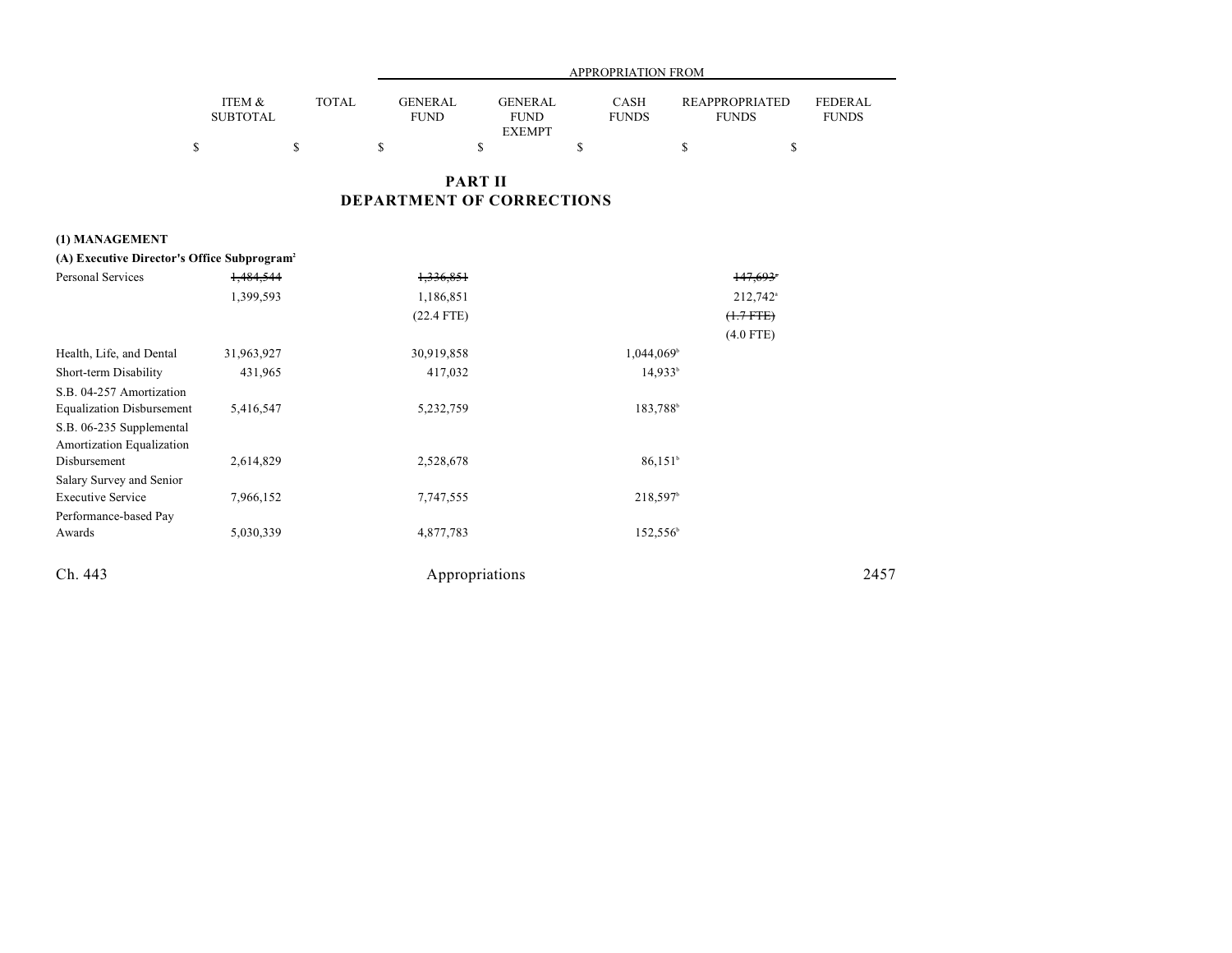|                                            |                           |              | APPROPRIATION FROM            |                                                |    |                             |                                       |                                |  |  |  |
|--------------------------------------------|---------------------------|--------------|-------------------------------|------------------------------------------------|----|-----------------------------|---------------------------------------|--------------------------------|--|--|--|
|                                            | ITEM &<br><b>SUBTOTAL</b> | <b>TOTAL</b> | <b>GENERAL</b><br><b>FUND</b> | <b>GENERAL</b><br><b>FUND</b><br><b>EXEMPT</b> |    | <b>CASH</b><br><b>FUNDS</b> | <b>REAPPROPRIATED</b><br><b>FUNDS</b> | <b>FEDERAL</b><br><b>FUNDS</b> |  |  |  |
|                                            | \$                        | $\mathbb{S}$ | \$                            | \$                                             | \$ |                             | \$                                    | \$                             |  |  |  |
| Shift Differential                         | 6,364,428                 |              | 6,351,160                     |                                                |    | $13,268^{\circ}$            |                                       |                                |  |  |  |
| Workers' Compensation                      | 6,027,568                 |              | 5,828,055                     |                                                |    | 199,513 <sup>b</sup>        |                                       |                                |  |  |  |
| <b>Operating Expenses</b>                  | 276,631                   |              | 191,455                       |                                                |    |                             | 19,176                                | 66,000                         |  |  |  |
|                                            | 314,533                   |              |                               |                                                |    |                             | 47,478 <sup>a</sup>                   | 75,600°                        |  |  |  |
| Legal Services for 15,298<br>hours         | 1,230,626 <sup>d</sup>    |              | 1,188,239                     |                                                |    | 42,387 <sup>b</sup>         |                                       |                                |  |  |  |
| Payment to Risk<br>Management and Property |                           |              |                               |                                                |    |                             |                                       |                                |  |  |  |
| Funds                                      | 5,405,253                 |              | 5,226,339                     |                                                |    | 178,914 <sup>b</sup>        |                                       |                                |  |  |  |
| <b>Leased Space</b>                        | 3,518,650                 |              | 3,308,445                     |                                                |    | $210,205^{\circ}$           |                                       |                                |  |  |  |
| Capitol Complex Leased<br>Space            | 175,498                   |              | 98,646                        |                                                |    | 76,852 <sup>e</sup>         |                                       |                                |  |  |  |
| Planning and Analysis<br>Contracts         | 56,160                    |              | 56,160                        |                                                |    |                             |                                       |                                |  |  |  |
| Payments to District                       |                           |              |                               |                                                |    |                             |                                       |                                |  |  |  |
| Attorneys                                  | 150,000                   |              | 150,000                       |                                                |    |                             |                                       |                                |  |  |  |
|                                            | 300,000                   |              | 300,000                       |                                                |    |                             |                                       |                                |  |  |  |
| Start-up Costs                             | 8,210                     |              | 8,210                         |                                                |    |                             |                                       |                                |  |  |  |
|                                            | 78,121,327                |              |                               |                                                |    |                             |                                       |                                |  |  |  |
|                                            | 78,224,278                |              |                               |                                                |    |                             |                                       |                                |  |  |  |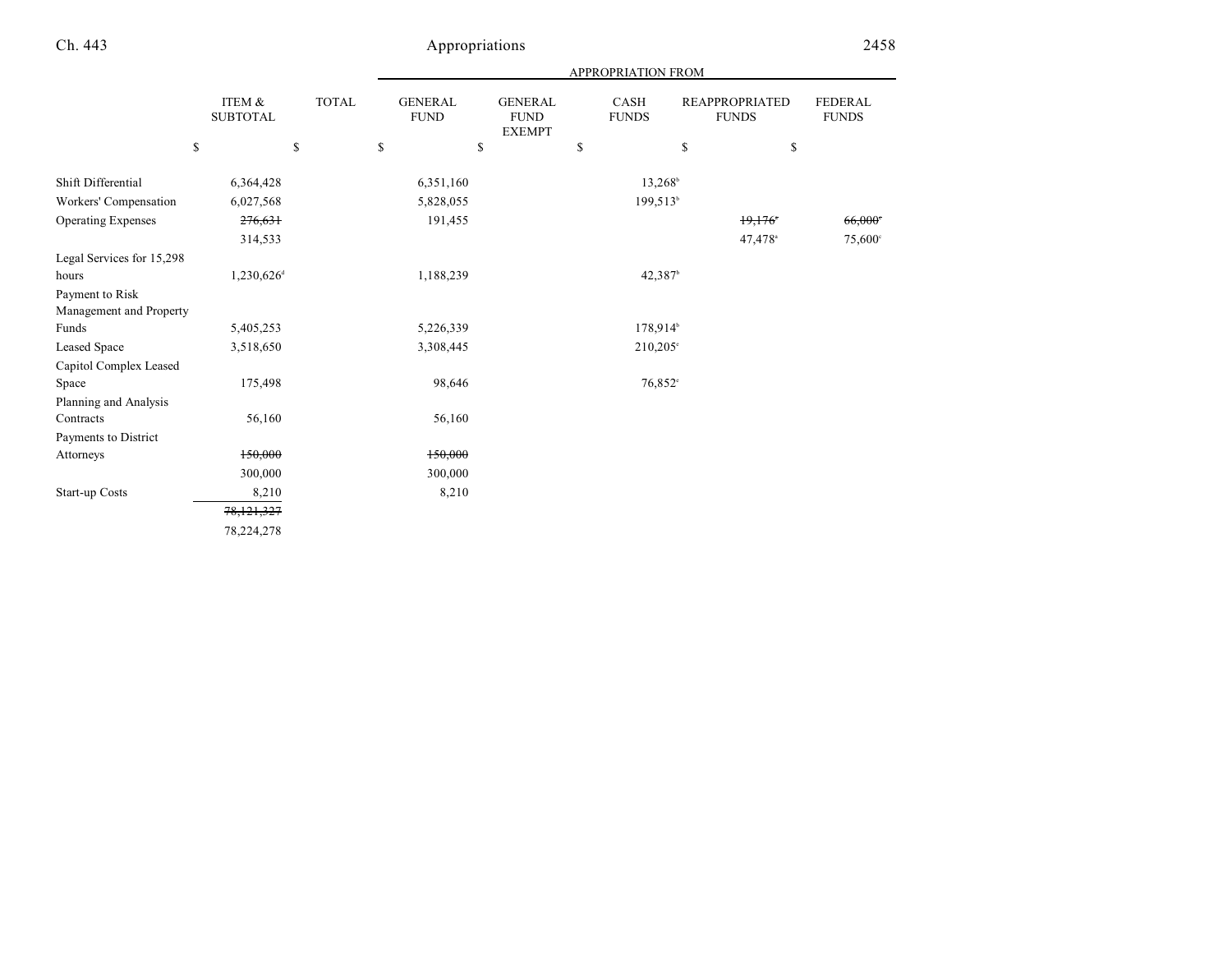<sup>a</sup> These amounts shall be from State Victims Assistance and Law Enforcement funds and from Victims of Crime Act funds appropriated to the Division of Criminal Justice in the Department of Public Safety.

<sup>b</sup> Of these amounts, \$1,874,392 shall be from sales revenues earned by Correctional Industries, and \$259,784 shall be from sales revenues earned by the Canteen Operation.

This amount shall be from the Social Security Administration Incentive Payment Memorandum of Understanding. <sup>c</sup>

 Of this amount, \$1,148,880 shall be used to purchase 15,298 hours of legal services from the Department of Law, and \$81,746 shall be used to contract for legal <sup>d</sup> services from private firms for litigation related to the Rifle Correctional Center.

 $\degree$ These amounts shall be from sales revenues earned by Correctional Industries.

#### **(B) External Capacity Subprogram**<sup>3</sup>

| (1) Private Prison Monitoring Unit                    |                       |                       |           |
|-------------------------------------------------------|-----------------------|-----------------------|-----------|
| Personal Services                                     | 1,450,144             | 1,450,144             |           |
|                                                       |                       | $(21.4$ FTE)          |           |
| <b>Operating Expenses</b>                             | 231,514               | 231,514               |           |
| Start-up Costs                                        | 4,174                 | 4,174                 |           |
|                                                       | 1,685,832             |                       |           |
| (2) Payments to House State Prisoners <sup>4, 5</sup> |                       |                       |           |
| Payments to local jails at a                          |                       |                       |           |
| rate of \$50.44 per inmate                            |                       |                       |           |
| per day                                               | 7,949,041             | 7,949,041             |           |
| Payments to in-state                                  |                       |                       |           |
| private prisons at a rate of                          |                       |                       |           |
| \$54.93 per inmate per day                            |                       |                       |           |
| $DAY^{5a}$                                            | <del>97,304,409</del> | <del>94,945,702</del> | 2,358,707 |
|                                                       | 95,696,985            | 93,338,278            |           |
|                                                       |                       |                       |           |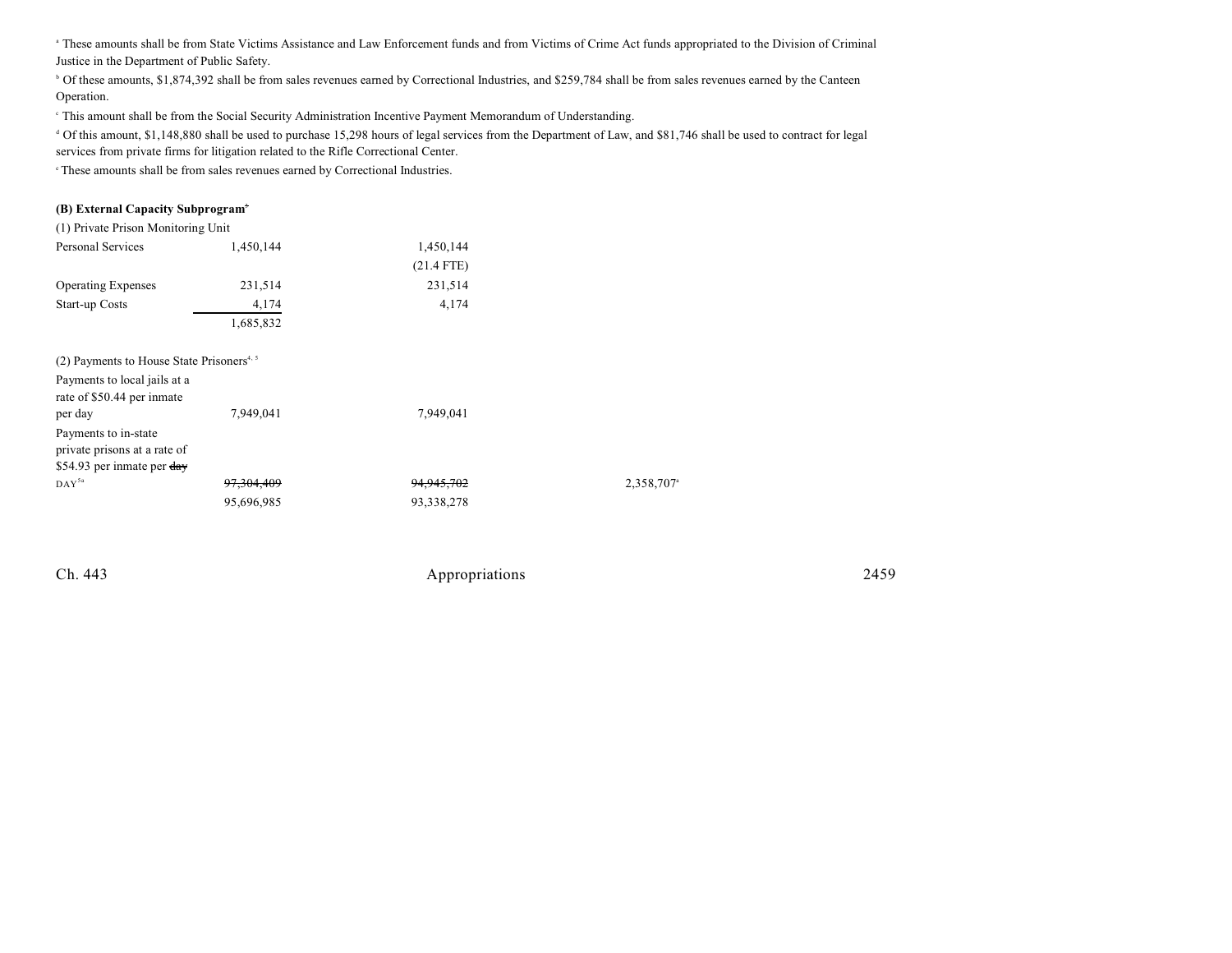| Ch. 443                                                                             |                           |    |              |    | Appropriations<br>APPROPRIATION FROM |    |                                                |    |                             |    | 2460                                  |                                |
|-------------------------------------------------------------------------------------|---------------------------|----|--------------|----|--------------------------------------|----|------------------------------------------------|----|-----------------------------|----|---------------------------------------|--------------------------------|
|                                                                                     | ITEM &<br><b>SUBTOTAL</b> |    | <b>TOTAL</b> |    | <b>GENERAL</b><br><b>FUND</b>        |    | <b>GENERAL</b><br><b>FUND</b><br><b>EXEMPT</b> |    | <b>CASH</b><br><b>FUNDS</b> |    | <b>REAPPROPRIATED</b><br><b>FUNDS</b> | <b>FEDERAL</b><br><b>FUNDS</b> |
|                                                                                     | \$                        | \$ |              | \$ |                                      | \$ |                                                | \$ |                             | \$ | \$                                    |                                |
| Payments to pre-release<br>parole revocation facilities<br>at a rate of \$54.93 per |                           |    |              |    |                                      |    |                                                |    |                             |    |                                       |                                |
| inmate per day DAY <sup>5a</sup>                                                    | 14,435,604                |    |              |    | 14,435,604                           |    |                                                |    |                             |    |                                       |                                |
|                                                                                     | 14,201,076                |    |              |    | 14,201,076                           |    |                                                |    |                             |    |                                       |                                |
| <b>Community Corrections</b>                                                        |                           |    |              |    |                                      |    |                                                |    |                             |    |                                       |                                |
| Programs                                                                            | 4,426,094                 |    |              |    | 4,426,094                            |    |                                                |    |                             |    |                                       |                                |
|                                                                                     | 124, 115, 148             |    |              |    |                                      |    |                                                |    |                             |    |                                       |                                |
|                                                                                     | 122,273,196               |    |              |    |                                      |    |                                                |    |                             |    |                                       |                                |

<sup>a</sup> This amount shall be from reserves in the State Criminal Alien Assistance Program Cash Fund pursuant to Section 17-1-107.5, C.R.S.

| (C) Inspector General Subprogram |                    |              |                 |             |          |
|----------------------------------|--------------------|--------------|-----------------|-------------|----------|
| Personal Services                | 3,676,080          | 3,676,080    |                 |             |          |
|                                  | 3,607,350          | 3,607,350    |                 |             |          |
|                                  |                    | $(49.2$ FTE) |                 |             |          |
| <b>Operating Expenses</b>        | 304,959            | 299,999      | $4.960^{\circ}$ |             |          |
| <b>Inspector General Grants</b>  | <del>973,319</del> |              |                 | 497,701     | 475,618° |
|                                  | 449,563            |              |                 | $223,144^b$ | 226,419° |
|                                  |                    |              |                 | $(1.0$ FTE) |          |
|                                  | 4,954,358          |              |                 |             |          |
|                                  | 4,361,872          |              |                 |             |          |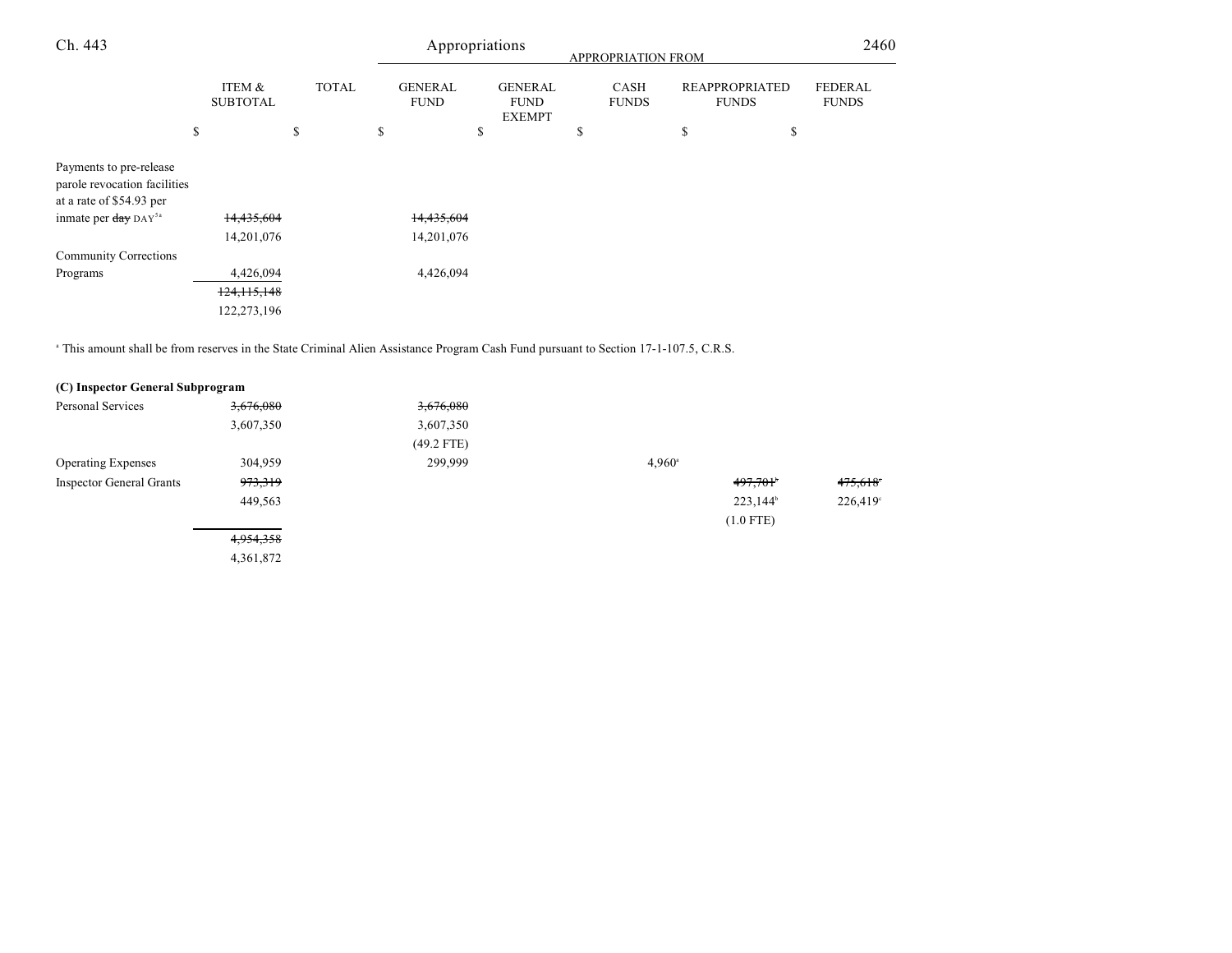<sup>a</sup> This amount shall be from the Offender Identification Fund created in Section 24-33.5-415.6 (1), C.R.S.

<sup>b</sup> Of this amount, \$305,150 shall be from federal funds appropriated to the Division of Emergency Management in the Department of Local Affairs, \$153,951 SHALL BE FROM FEDERAL FUNDS APPROPRIATED TO THE OFFICE OF THE GOVERNOR IN THE DEPARTMENT OF THE GOVERNOR - LIEUTENANT GOVERNOR - STATE PLANNING AND BUDGETING, and \$192,551 \$69,193 shall be from federal funds appropriated to the Division of Criminal Justice in the Department of Public Safety. <sup>c</sup> Of this amount, \$407,618 \$208,750 shall be from funds from the Prison Rape Elimination Act, and \$68,000 \$17,669 shall be from drug enforcement forfeitures.

# 208,876,665

206,545,178

#### **(2) INSTITUTIONS**

| (A) Utilities Subprogram |            |             |         |
|--------------------------|------------|-------------|---------|
| <b>Energy Management</b> |            |             |         |
| Program                  | 316,310    | 316,310     |         |
|                          |            | $(2.8$ FTE) |         |
| Utilities                | 19,597,518 | 18,627,637  | 969,881 |
|                          | 19,913,828 |             |         |

<sup>a</sup> This amount shall be from sales revenues earned by Correctional Industries.

#### **(B) Maintenance Subprogram**

| Personal Services         | 18,086,116    |            |
|---------------------------|---------------|------------|
|                           | $(306.8$ FTE) |            |
| <b>Operating Expenses</b> | 5,246,228     |            |
| Purchase of Services      | 1,111,424     |            |
|                           | 24,443,768    | 24,443,768 |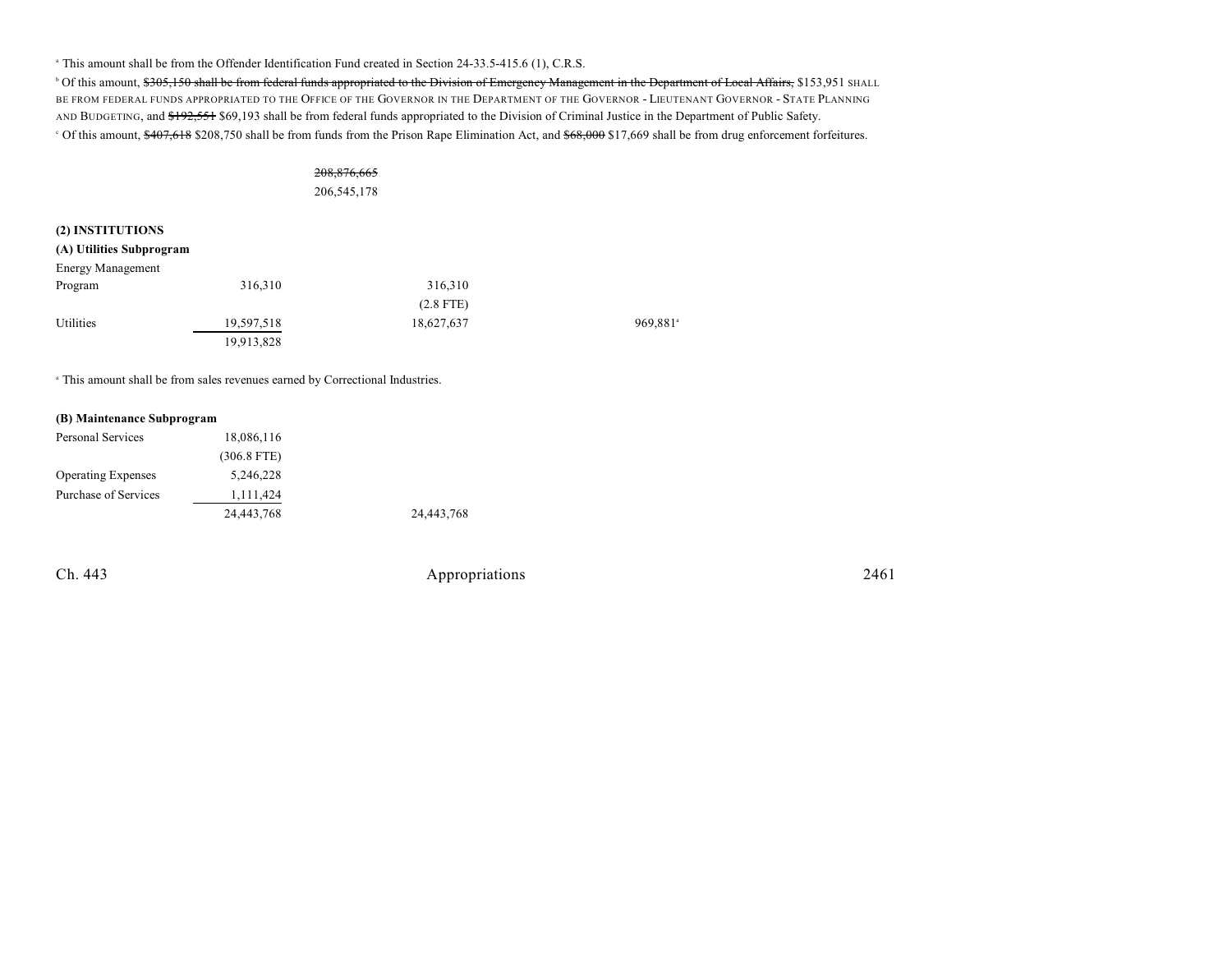| Ch. 443                             |                           |    |              | Appropriations<br><b>APPROPRIATION FROM</b> |                               |    |                                                |   |                             |    | 2462                                  |                                |
|-------------------------------------|---------------------------|----|--------------|---------------------------------------------|-------------------------------|----|------------------------------------------------|---|-----------------------------|----|---------------------------------------|--------------------------------|
|                                     | ITEM &<br><b>SUBTOTAL</b> |    | <b>TOTAL</b> |                                             | <b>GENERAL</b><br><b>FUND</b> |    | <b>GENERAL</b><br><b>FUND</b><br><b>EXEMPT</b> |   | <b>CASH</b><br><b>FUNDS</b> |    | <b>REAPPROPRIATED</b><br><b>FUNDS</b> | <b>FEDERAL</b><br><b>FUNDS</b> |
|                                     | \$                        | \$ |              | \$                                          |                               | \$ |                                                | S |                             | \$ | \$                                    |                                |
| (C) Housing and Security Subprogram |                           |    |              |                                             |                               |    |                                                |   |                             |    |                                       |                                |
| Personal Services                   | 150,449,160               |    |              |                                             |                               |    |                                                |   |                             |    |                                       |                                |
|                                     | 150,391,533 <sup>a</sup>  |    |              |                                             |                               |    |                                                |   |                             |    |                                       |                                |
|                                     | $(2,995.7$ FTE)           |    |              |                                             |                               |    |                                                |   |                             |    |                                       |                                |
| <b>Operating Expenses</b>           | 1,820,166                 |    |              |                                             |                               |    |                                                |   |                             |    |                                       |                                |
| Start-up Costs                      | 4,105                     |    |              |                                             |                               |    |                                                |   |                             |    |                                       |                                |
|                                     | 152,273,431               |    |              |                                             | 152,273,431                   |    |                                                |   |                             |    |                                       |                                |
|                                     | 152,215,804               |    |              |                                             | 152,215,804                   |    |                                                |   |                             |    |                                       |                                |

<sup>a</sup> In addition to the funding provided in this line, it is the intent of the General Assembly that the Department of Corrections utilize the \$1,549,754 General Fund appropriation contained in Sections 17-1-151 (1) (e), 17-1-152 (1) (d) (II), 17-1-153 (1) (c) (II), 17-1-154 (1) (c), 17-1-155 (1) (c) (II), 17-1-156 (1) (c) (II), 17-1-157 (1) (c) (II), 17-1-158 (1) (c) (II), 17-1-159 (1) (c), 17-1-160 (1) (c) (II), 17-1-161 (1) (c), 17-1-162 (1) (c), 17-1-164 (1) (b) (II), 17-1-165 (1) (b) (II), C.R.S., for these purposes. Also, it is the intent of the General Assembly that the Department of Corrections utilize the \$5,000 anticipated revenue from Section 17-1-163 (1) (b) (II), C.R.S., for these purposes.

#### **(D) Food Service Subprogram**

| Personal Services         | 14.462.948 | 14,462,948    |        |
|---------------------------|------------|---------------|--------|
|                           |            | $(265.2$ FTE) |        |
| <b>Operating Expenses</b> | 16,116,662 | 16,036,662    | 80,000 |
| Purchase of Services      | 859,098    | 859,098       |        |
|                           | 31,438,708 |               |        |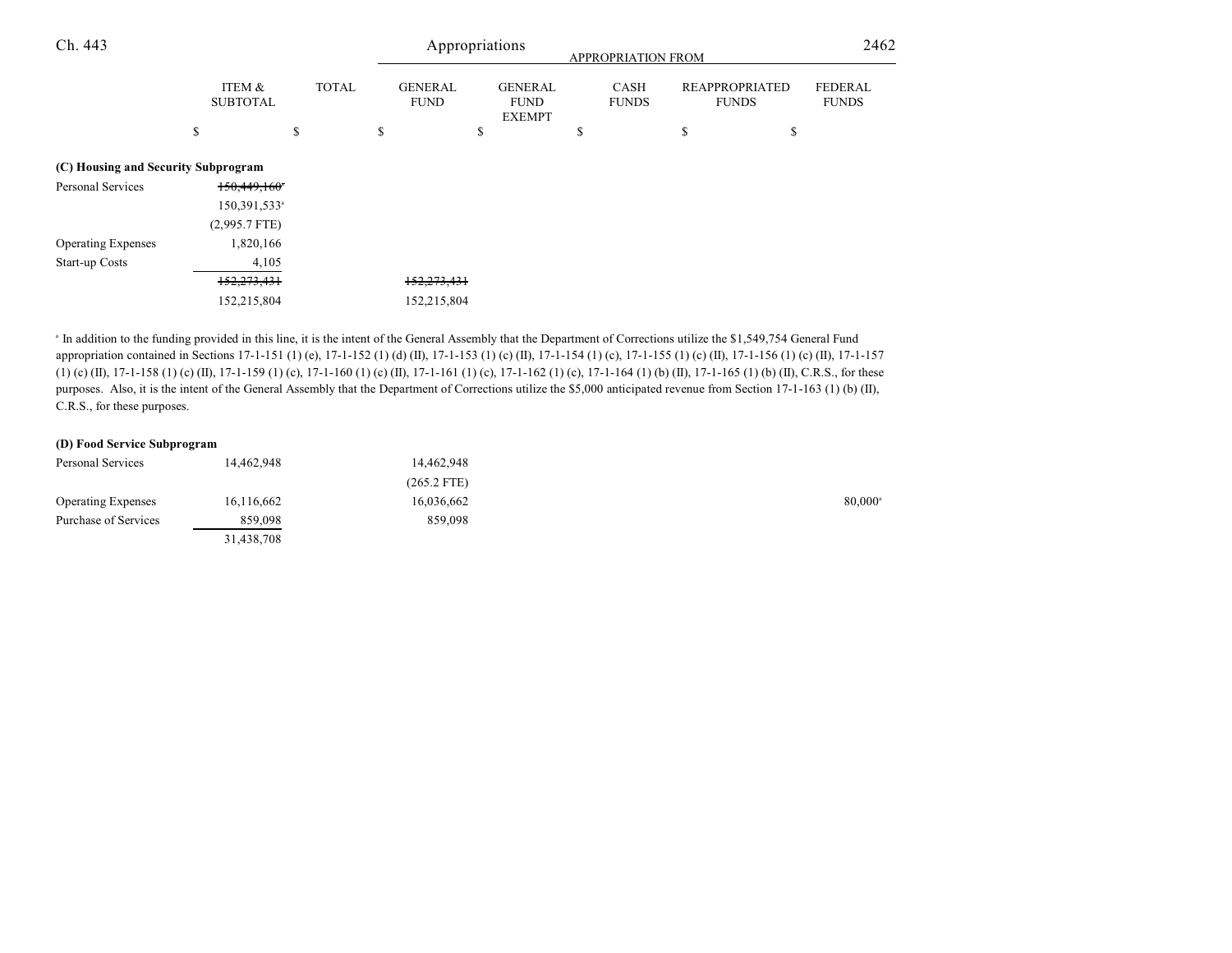<sup>a</sup> This amount is anticipated to be received from the U.S. Department of Agriculture.

## **(E) Medical Services Subprogram**

| <b>Personal Services</b>        | 27,202,489 | 26,973,863    | 228,626 <sup>a</sup> |
|---------------------------------|------------|---------------|----------------------|
|                                 |            | $(438.0$ FTE) | $(3.0$ FTE)          |
| <b>Operating Expenses</b>       | 2,763,684  | 2,763,684     |                      |
| Purchase of                     |            |               |                      |
| Pharmaceuticals                 | 10,195,764 | 10,195,764    |                      |
| Purchase of Medical             |            |               |                      |
| Services from Other             |            |               |                      |
| <b>Medical Facilities</b>       | 19,782,394 | 19,782,394    |                      |
| Purchase of Medical             |            |               |                      |
| Services from State             |            |               |                      |
| Hospital                        | 1,572,650  | 1,572,650     |                      |
| Catastrophic Medical            |            |               |                      |
| Expenses                        | 9,775,729  | 9,775,729     |                      |
| <b>Service Contracts</b>        | 2,401,631  | 2,401,631     |                      |
| <b>Indirect Cost Recoveries</b> | 6,053      |               | $6,053$ <sup>a</sup> |
|                                 | 73,700,394 |               |                      |

<sup>a</sup> These amounts shall be from inmate medical fees collected pursuant to Section 17-1-113, C.R.S.

# **(F) Laundry Subprogram** Personal Services 2,216,400 (37.4 FTE) Operating Expenses 2,191,334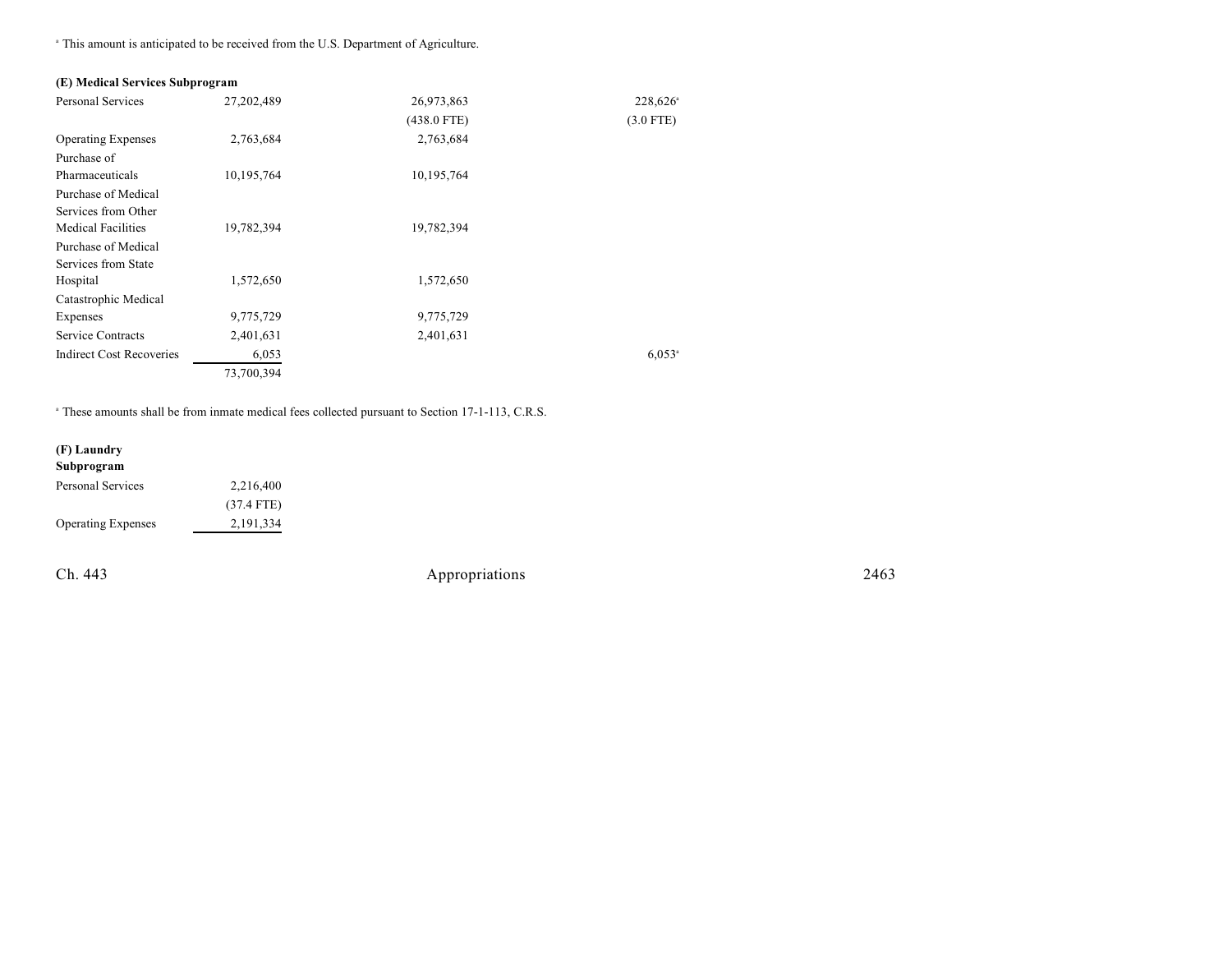| Ch. 443                                 |                           |              |    |                               | Appropriations                                 | <b>APPROPRIATION FROM</b> |                      |              |                                       | 2464                           |  |
|-----------------------------------------|---------------------------|--------------|----|-------------------------------|------------------------------------------------|---------------------------|----------------------|--------------|---------------------------------------|--------------------------------|--|
|                                         | ITEM &<br><b>SUBTOTAL</b> | <b>TOTAL</b> |    | <b>GENERAL</b><br><b>FUND</b> | <b>GENERAL</b><br><b>FUND</b><br><b>EXEMPT</b> |                           | CASH<br><b>FUNDS</b> |              | <b>REAPPROPRIATED</b><br><b>FUNDS</b> | <b>FEDERAL</b><br><b>FUNDS</b> |  |
|                                         | \$                        | $\mathbb{S}$ | \$ | $\mathbb{S}$                  |                                                | \$                        |                      | $\mathbb{S}$ | \$                                    |                                |  |
|                                         | 4,407,734                 |              |    | 4,407,734                     |                                                |                           |                      |              |                                       |                                |  |
| (G) Superintendents Subprogram          |                           |              |    |                               |                                                |                           |                      |              |                                       |                                |  |
| Personal Services                       | 10,276,508                |              |    |                               |                                                |                           |                      |              |                                       |                                |  |
|                                         | 10,261,971                |              |    |                               |                                                |                           |                      |              |                                       |                                |  |
|                                         | $(173.0$ FTE)             |              |    |                               |                                                |                           |                      |              |                                       |                                |  |
| <b>Operating Expenses</b>               | 3,237,061                 |              |    |                               |                                                |                           |                      |              |                                       |                                |  |
| Dress Out                               | 949,082                   |              |    |                               |                                                |                           |                      |              |                                       |                                |  |
| Start-up Costs                          | 2,492                     |              |    |                               |                                                |                           |                      |              |                                       |                                |  |
|                                         | 14,465,143                |              |    | 14,465,143                    |                                                |                           |                      |              |                                       |                                |  |
|                                         | 14,450,606                |              |    | 14,450,606                    |                                                |                           |                      |              |                                       |                                |  |
| (H) Boot Camp Subprogram                |                           |              |    |                               |                                                |                           |                      |              |                                       |                                |  |
| Personal Services                       | 1,695,452                 |              |    |                               |                                                |                           |                      |              |                                       |                                |  |
|                                         | $(32.7$ FTE)              |              |    |                               |                                                |                           |                      |              |                                       |                                |  |
| <b>Operating Expenses</b>               | 52,419                    |              |    |                               |                                                |                           |                      |              |                                       |                                |  |
|                                         | 1,747,871                 |              |    | 1,747,871                     |                                                |                           |                      |              |                                       |                                |  |
| (I) Youthful Offender System Subprogram |                           |              |    |                               |                                                |                           |                      |              |                                       |                                |  |
| Personal Services                       | 9,713,705                 |              |    |                               |                                                |                           |                      |              |                                       |                                |  |
|                                         | $(172.9$ FTE)             |              |    |                               |                                                |                           |                      |              |                                       |                                |  |
| <b>Operating Expenses</b>               | 182,323                   |              |    |                               |                                                |                           |                      |              |                                       |                                |  |
|                                         |                           |              |    |                               |                                                |                           |                      |              |                                       |                                |  |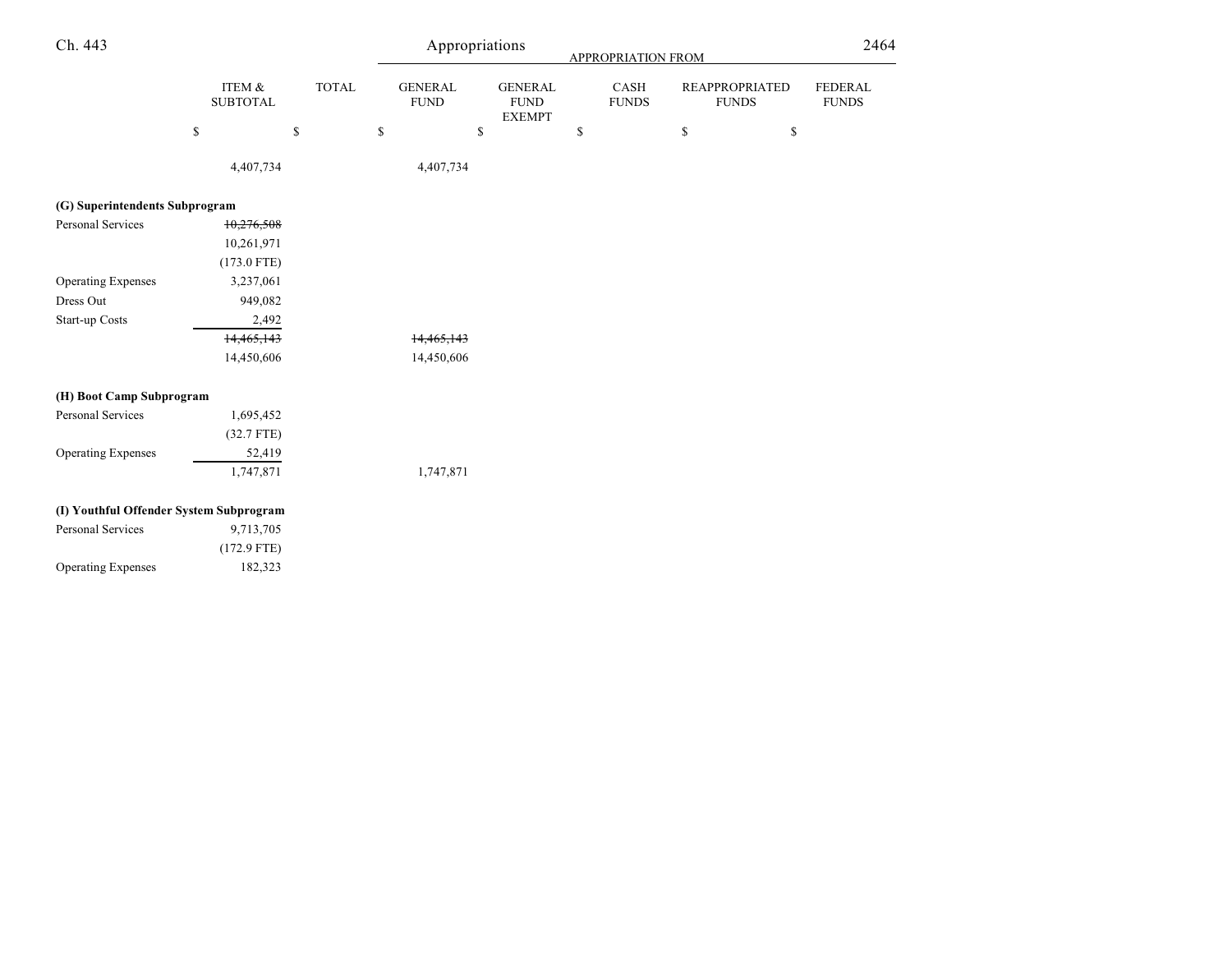| <b>Contract Services</b>         | 28,820        |            |
|----------------------------------|---------------|------------|
| <b>Purchase of Services</b>      | 624,589       |            |
|                                  | 10,549,437    | 10,549,437 |
|                                  |               |            |
| (J) Case Management Subprogram   |               |            |
| <b>Personal Services</b>         | 15,243,198    |            |
|                                  | $(230.7$ FTE) |            |
| <b>Operating Expenses</b>        | 153,664       |            |
|                                  | 15,396,862    | 15,396,862 |
| (K) Mental Health Subprogram     |               |            |
| <b>Personal Services</b>         | 7,236,432     |            |
|                                  | $(105.1$ FTE) |            |
|                                  |               |            |
| <b>Operating Expenses</b>        | 91,904        |            |
| <b>Medical Contract Services</b> | 572,577       |            |
| Start-up Costs                   | 77,995        |            |
|                                  | 7,978,908     | 7,978,908  |
| (L) Inmate Pay                   |               |            |
| Subprogram                       | 1,501,642     | 1,501,642  |
| (M) San Carlos Subprogram        |               |            |
| <b>Personal Services</b>         | 12,175,300    |            |
|                                  | $(196.1$ FTE) |            |
| <b>Operating Expenses</b>        | 199,092       |            |
| Service Contracts                | 725,309       |            |
|                                  |               |            |

Ch. 443

Appropr iat

ions 2465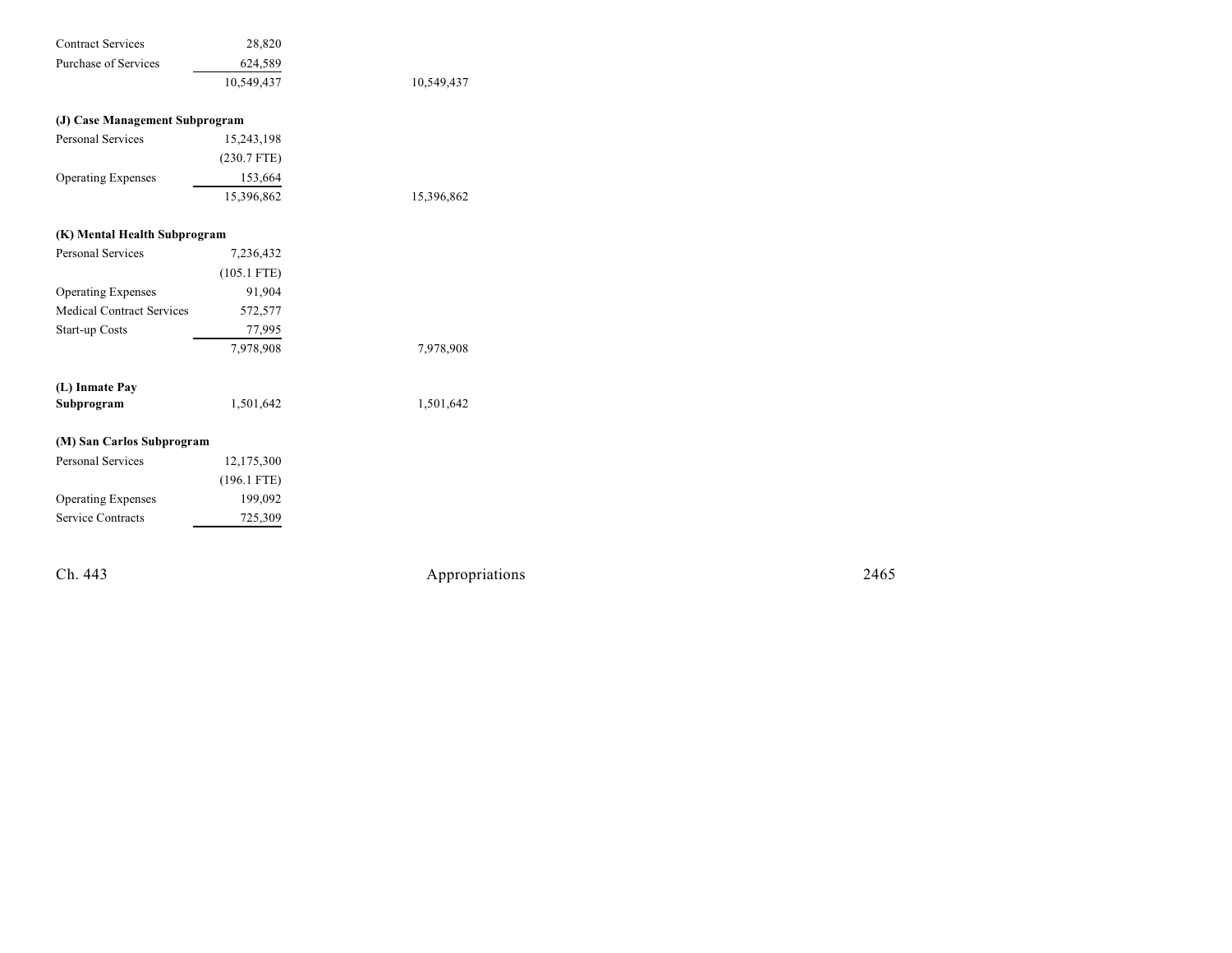| Ch. 443                            |                           |              | Appropriations                |                                                | APPROPRIATION FROM     |                                       | 2466                           |
|------------------------------------|---------------------------|--------------|-------------------------------|------------------------------------------------|------------------------|---------------------------------------|--------------------------------|
|                                    | ITEM &<br><b>SUBTOTAL</b> | <b>TOTAL</b> | <b>GENERAL</b><br><b>FUND</b> | <b>GENERAL</b><br><b>FUND</b><br><b>EXEMPT</b> | CASH<br><b>FUNDS</b>   | <b>REAPPROPRIATED</b><br><b>FUNDS</b> | <b>FEDERAL</b><br><b>FUNDS</b> |
|                                    | $\mathbb{S}$<br>\$        | \$           | \$                            |                                                | \$<br>\$               | \$                                    |                                |
|                                    | 13,099,701                |              | 13,099,701                    |                                                |                        |                                       |                                |
| (N) Legal Access Subprogram        |                           |              |                               |                                                |                        |                                       |                                |
| Personal Services                  | 1,146,647                 |              |                               |                                                |                        |                                       |                                |
|                                    | $(21.5$ FTE)              |              |                               |                                                |                        |                                       |                                |
| <b>Operating Expenses</b>          | 299,602                   |              |                               |                                                |                        |                                       |                                |
| <b>Contract Services</b>           | 70,905                    |              |                               |                                                |                        |                                       |                                |
|                                    | 1,517,154                 |              | 1,517,154                     |                                                |                        |                                       |                                |
|                                    |                           | 372,434,581  |                               |                                                |                        |                                       |                                |
|                                    |                           | 372,362,417  |                               |                                                |                        |                                       |                                |
| (3) SUPPORT<br><b>SERVICES</b>     |                           |              |                               |                                                |                        |                                       |                                |
| (A) Business Operations Subprogram |                           |              |                               |                                                |                        |                                       |                                |
| Personal Services                  | 5,937,088                 |              | 5,331,718                     |                                                | $604,671$ <sup>*</sup> | 699 <sup>b</sup>                      |                                |
|                                    | 5,894,237                 |              | 5,413,111                     |                                                | 480,427ª               |                                       |                                |
|                                    |                           |              | $(100.1$ FTE)                 |                                                | $(10.6$ FTE)           |                                       |                                |
| <b>Operating Expenses</b>          | 229,487                   |              | 229,487                       |                                                |                        |                                       |                                |
|                                    | 231,627                   |              | 231,627                       |                                                |                        |                                       |                                |
| <b>START-UP COSTS</b>              | 23,512                    |              | 23,512                        |                                                |                        |                                       |                                |
|                                    | 6,166,575                 |              |                               |                                                |                        |                                       |                                |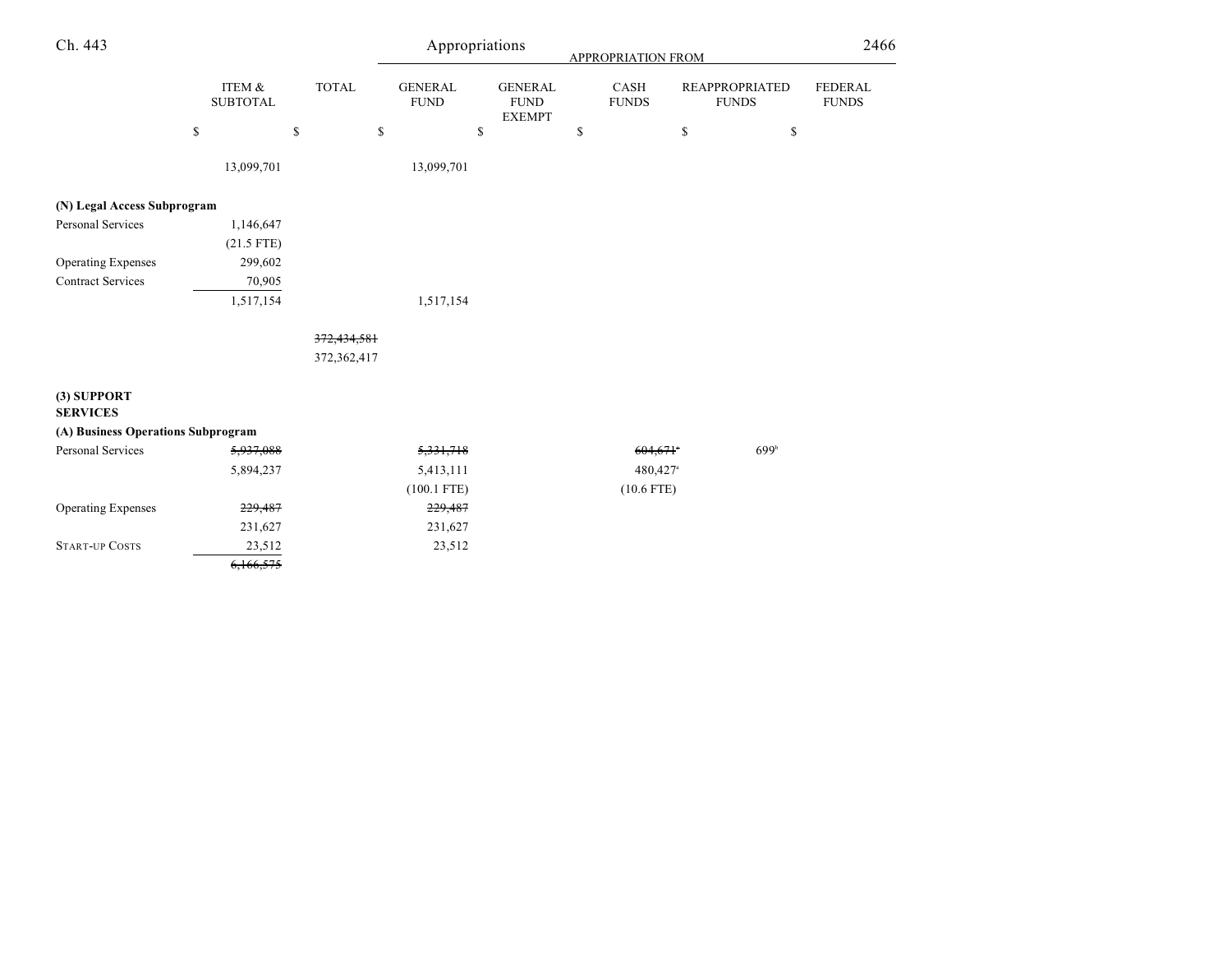#### 6,149,376

<sup>a</sup> Of this amount, \$372,933 shall be from sales revenues earned by Correctional Industries, \$125,830 shall be from various sources, \$67,416 shall be from sales revenues earned by the Canteen Operation, and \$38,492 shall be from restitution collected pursuant to Section 16-18.5-109 (3), C.R.S., AND \$1,586 SHALL BE FROM VARIOUS SOURCES. For informational purposes, \$459,175 \$334,931 shall be for department-wide indirect cost recoveries, and \$145,496 shall be for statewide indirect cost recoveries.

<sup>b</sup> This amount shall be from federal grants transferred from the Education Subprogram in the Department of Corrections for statewide indirect cost recoveries.

#### **(B) Personnel Subprogram**

| 1,143,654    |                                                                   |                       |      |
|--------------|-------------------------------------------------------------------|-----------------------|------|
| $(18.5$ FTE) |                                                                   |                       |      |
| 93,431       |                                                                   |                       |      |
| 8,210        |                                                                   |                       |      |
| 1,245,295    | 1,245,295                                                         |                       |      |
|              |                                                                   |                       |      |
| 2,558,692    |                                                                   |                       |      |
| $(41.8$ FTE) |                                                                   |                       |      |
| 52,544       |                                                                   |                       |      |
| 2,611,236    | 2,611,236                                                         |                       |      |
|              |                                                                   |                       |      |
| 600,628      | 600,628                                                           |                       |      |
|              | $(8.2$ FTE)                                                       |                       |      |
| 1,501,175    | 1,501,175                                                         |                       |      |
|              |                                                                   |                       |      |
| 1,242,017    | 1,174,948                                                         | $67,069$ <sup>a</sup> |      |
|              |                                                                   |                       | 2467 |
|              | (C) Offender Services Subprogram<br>(D) Communications Subprogram | Appropriations        |      |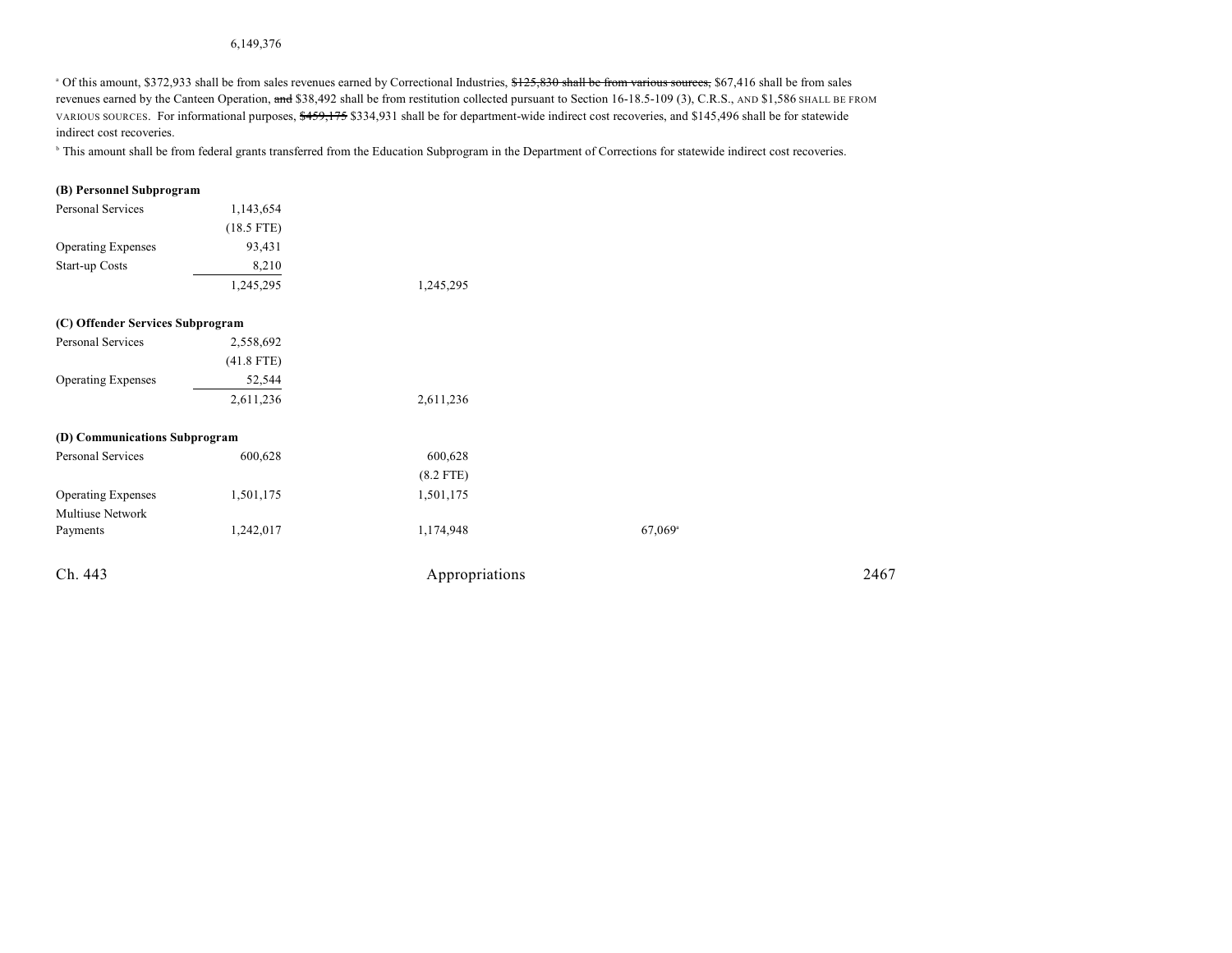| Ch. 443                                            |                           |              | Appropriations<br><b>APPROPRIATION FROM</b> |                                                |                      |                                       | 2468                           |  |
|----------------------------------------------------|---------------------------|--------------|---------------------------------------------|------------------------------------------------|----------------------|---------------------------------------|--------------------------------|--|
|                                                    | ITEM &<br><b>SUBTOTAL</b> | <b>TOTAL</b> | <b>GENERAL</b><br><b>FUND</b>               | <b>GENERAL</b><br><b>FUND</b><br><b>EXEMPT</b> | CASH<br><b>FUNDS</b> | <b>REAPPROPRIATED</b><br><b>FUNDS</b> | <b>FEDERAL</b><br><b>FUNDS</b> |  |
|                                                    | \$                        | \$           | \$                                          | \$                                             | S                    | \$<br>\$                              |                                |  |
| Dispatch Services<br><b>Communication Services</b> | 230,270                   |              | 230,270                                     |                                                |                      |                                       |                                |  |
| Payments                                           | 1,687,070<br>5,261,160    |              | 1,687,070                                   |                                                |                      |                                       |                                |  |

<sup>a</sup> This amount shall be from sales revenues earned by Correctional Industries.

| (E) Transportation Subprogram |           |              |  |  |  |
|-------------------------------|-----------|--------------|--|--|--|
| Personal Services             | 1.901.736 | 1,901,736    |  |  |  |
|                               |           | $(36.1$ FTE) |  |  |  |

TE) Operating Expenses 291,545 291,545 Vehicle Lease Payments 1,911,143 1,848,075 63,068<sup>a</sup> 4,104,424

Of this amount, \$55,391 shall be from sales revenues earned by Correctional Industries, and \$7,677 shall be from sales revenues earned by the Canteen Operation. <sup>a</sup>

| (F) Training              |              |           |
|---------------------------|--------------|-----------|
| Subprogram                |              |           |
| <b>Personal Services</b>  | 1,878,533    |           |
|                           | $(27.3$ FTE) |           |
| <b>Operating Expenses</b> | 278,976      |           |
|                           | 2,157,509    | 2,157,509 |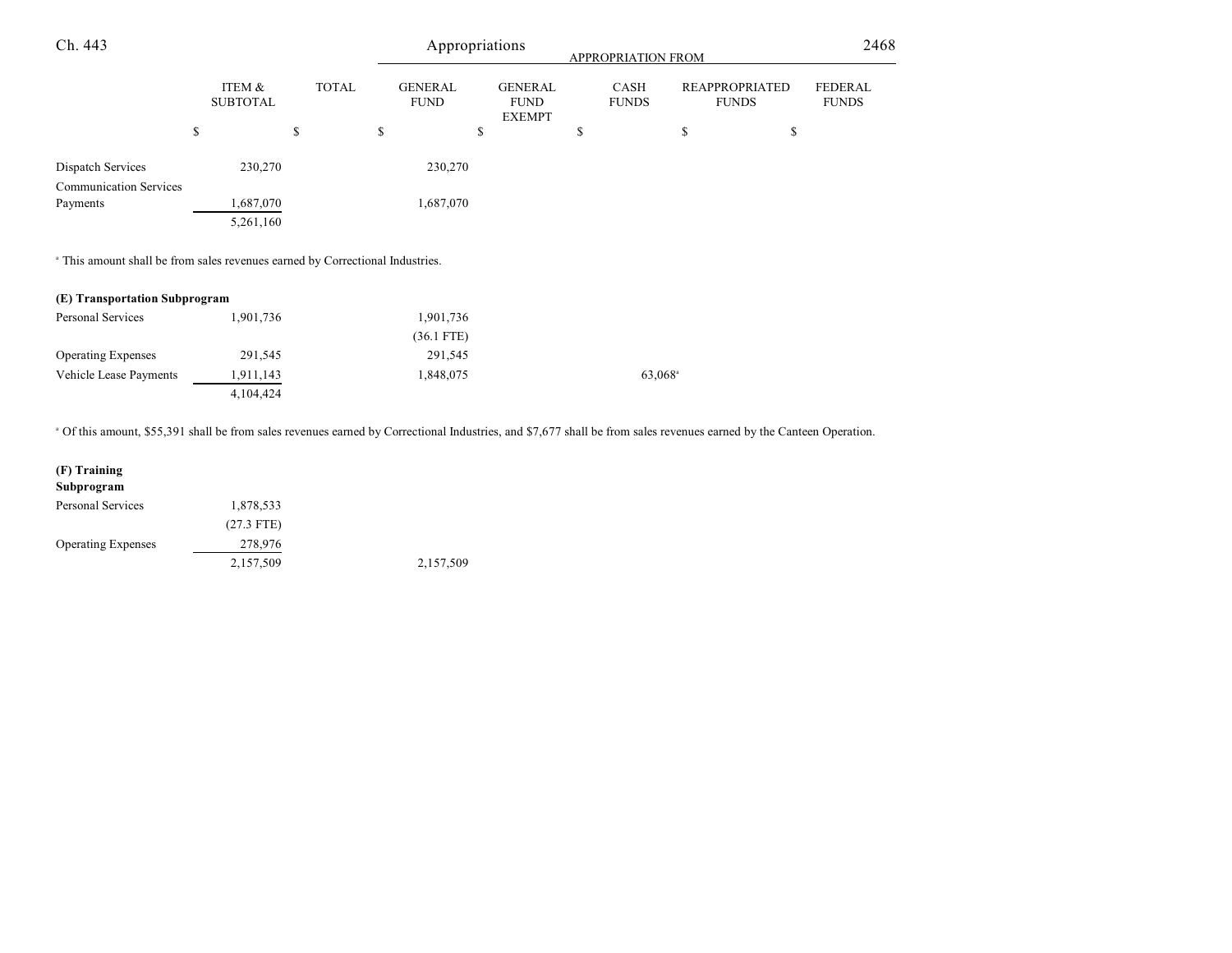| (G) Information Systems Subprogram |                 |              |                  |
|------------------------------------|-----------------|--------------|------------------|
| <b>Personal Services</b>           | 3,870,301       |              |                  |
|                                    | 3,787,079       | 3,787,079    |                  |
|                                    | $(50.6$ FTE $)$ |              |                  |
|                                    |                 | $(50.6$ FTE) |                  |
| <b>Operating Expenses</b>          | 1,378,378       |              |                  |
|                                    | 1,388,378       | 1,378,378    | $10,000^{\circ}$ |
| Purchase of Services from          |                 |              |                  |
| Computer Center                    | 202,327         |              |                  |
|                                    |                 | 202,327      |                  |
| <b>MANAGEMENT AND</b>              |                 |              |                  |
| <b>ADMINISTRATION OF OIT</b>       | 142,138         | 142,138      |                  |
|                                    | 5,451,006       | 5,451,006    |                  |
|                                    | 5,519,922       |              |                  |

 $\,^{\rm a}$  This amount shall be from an Interagency Agreement with the Department of Labor and Employment.

| (H) Facility Services Subprogram |              |            |                |      |
|----------------------------------|--------------|------------|----------------|------|
| Personal Services                | 945,710      |            |                |      |
|                                  | $(11.8$ FTE) |            |                |      |
| <b>Operating Expenses</b>        | 83,096       |            |                |      |
| Start-up Costs                   | 8,210        |            |                |      |
|                                  | 1,037,016    |            | 1,037,016      |      |
|                                  |              |            |                |      |
|                                  |              | 28,034,221 |                |      |
|                                  |              | 28,085,938 |                |      |
|                                  |              |            |                |      |
| Ch. 443                          |              |            | Appropriations | 2469 |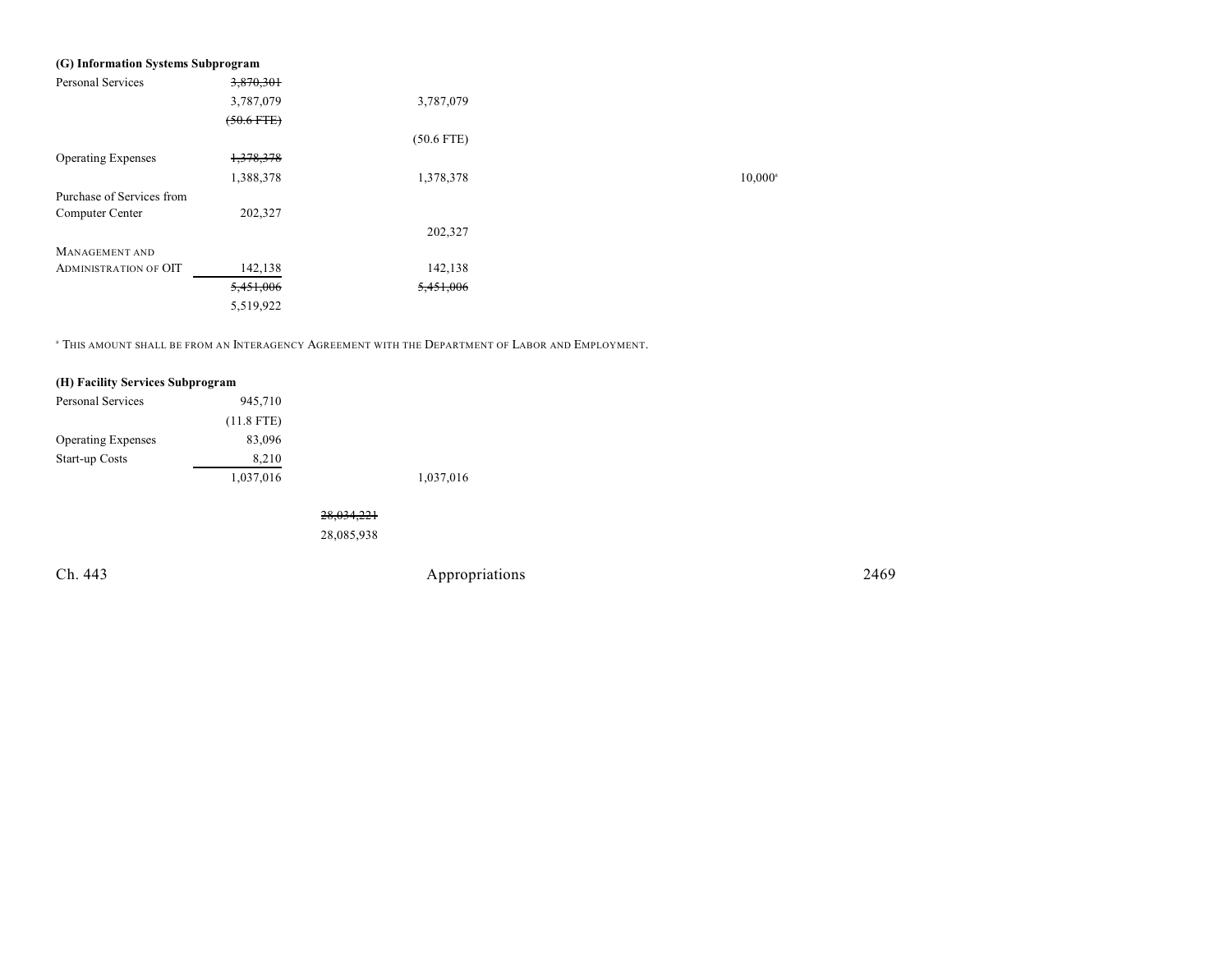| Ch. 443                         |                           |              | Appropriations                | 2470                                           |                             |                                       |                                |
|---------------------------------|---------------------------|--------------|-------------------------------|------------------------------------------------|-----------------------------|---------------------------------------|--------------------------------|
|                                 | ITEM &<br><b>SUBTOTAL</b> | <b>TOTAL</b> | <b>GENERAL</b><br><b>FUND</b> | <b>GENERAL</b><br><b>FUND</b><br><b>EXEMPT</b> | <b>CASH</b><br><b>FUNDS</b> | <b>REAPPROPRIATED</b><br><b>FUNDS</b> | <b>FEDERAL</b><br><b>FUNDS</b> |
|                                 | \$                        | $\mathbb{S}$ | $\mathbb{S}$                  | $\mathbb{S}$                                   | \$                          | $\mathbb{S}$<br>\$                    |                                |
| (4) INMATE<br><b>PROGRAMS</b>   |                           |              |                               |                                                |                             |                                       |                                |
| (A) Labor Subprogram            |                           |              |                               |                                                |                             |                                       |                                |
| <b>Personal Services</b>        | 5,405,327                 |              |                               |                                                |                             |                                       |                                |
|                                 | $(97.3$ FTE)              |              |                               |                                                |                             |                                       |                                |
| <b>Operating Expenses</b>       | 91,040                    |              |                               |                                                |                             |                                       |                                |
|                                 | 5,496,367                 |              | 5,496,367                     |                                                |                             |                                       |                                |
| (B) Education Subprogram        |                           |              |                               |                                                |                             |                                       |                                |
| <b>Personal Services</b>        | 14,049,940                |              | 13,138,418                    |                                                | 911,522*                    |                                       |                                |
|                                 |                           |              | 12,265,374                    |                                                | 1,784,566 <sup>a</sup>      |                                       |                                |
|                                 |                           |              | $(245.6$ FTE)                 |                                                |                             |                                       |                                |
| <b>Operating Expenses</b>       | 2,231,766                 |              | 20,000                        |                                                | 1,700,751                   | 511,015                               |                                |
|                                 | 2,531,766                 |              |                               |                                                | 1,900,751 <sup>a</sup>      | $611,015$ <sup>b</sup>                |                                |
| <b>Contract Services</b>        | 592,003                   |              | 592,003                       |                                                |                             |                                       |                                |
| <b>Education Grants</b>         | 1,986,705                 |              |                               |                                                | $10,000$ <sup>c</sup>       | 225,808 <sup>+</sup>                  | 1,750,897                      |
|                                 | 632,620                   |              |                               |                                                |                             | $261,126$ <sup>d</sup>                | 361,494                        |
|                                 |                           |              |                               |                                                |                             | $(1.0$ FTE)                           |                                |
| Start-up Costs                  | 175,140                   |              | 175,140                       |                                                |                             |                                       |                                |
| <b>Indirect Cost Recoveries</b> | 702                       |              |                               |                                                |                             |                                       | 702                            |
|                                 | 19,036,256                |              |                               |                                                |                             |                                       |                                |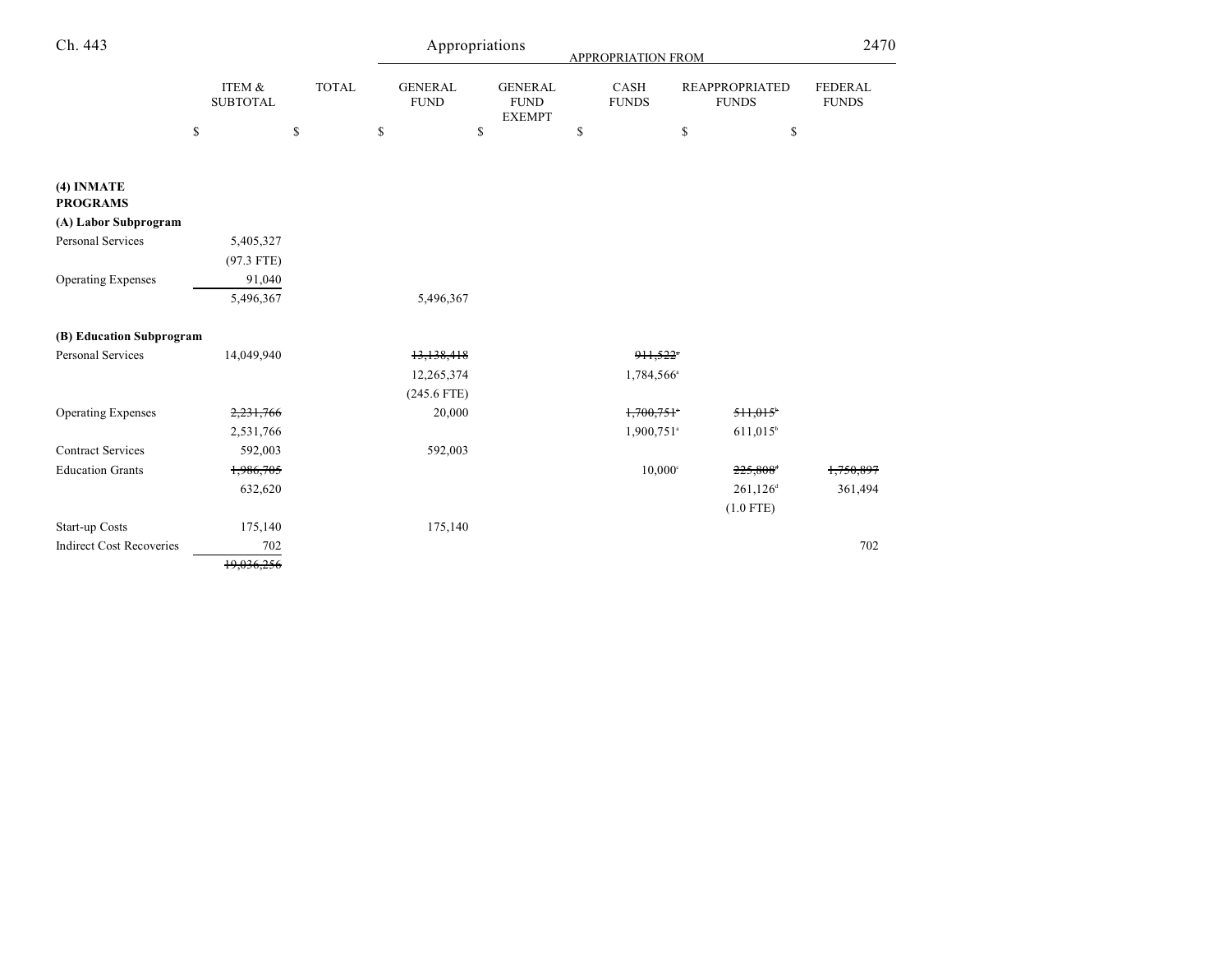#### 17,982,171

<sup>a</sup> Of these amounts, \$1,374,523 \$2,247,567 shall be from sales revenues earned by the Canteen Operation, and \$1,237,750 \$1,437,750 shall be from sales revenues earned by vocational programs.

<sup>h</sup> This amount shall be from sales revenues earned by vocational programs for products and services sold to other government agencies.

This amount shall be from gifts, grants, and donations. c

<sup>d</sup> Of this amount, \$211,642 \$246,038 shall be from federal funds appropriated to the Department of Education, and \$14,166 \$15,088 shall be from federal funds appropriated to the Department of Public Health and Environment.

#### **(C) Recreation Subprogram**

| Personal Services         | 6,386,745 | 6,386,745     |                     |
|---------------------------|-----------|---------------|---------------------|
|                           |           | $(118.2$ FTE) |                     |
| <b>Operating Expenses</b> | 76.485    |               | 76.485 <sup>a</sup> |
|                           | 6,463,230 |               |                     |

<sup>a</sup> This amount shall be from sales revenues earned by the Canteen Operation.

| (D) Drug and Alcohol Treatment Subprogram |           |                |                      |                  |         |
|-------------------------------------------|-----------|----------------|----------------------|------------------|---------|
| <b>Personal Services</b>                  | 2,877,795 | 2,877,795      |                      |                  |         |
|                                           |           | $(60.8$ FTE)   |                      |                  |         |
| <b>Operating Expenses</b>                 | 74,000    | 74,000         |                      |                  |         |
| Drug Offender Surcharge                   |           |                |                      |                  |         |
| Program                                   | 995,127   |                | 995,127 <sup>a</sup> |                  |         |
| <b>Contract Services</b>                  | 2,074,956 | 2,074,956      |                      |                  |         |
| <b>Treatment Grants</b>                   | 468,884   |                |                      | 193,874          | 275,010 |
|                                           | 255,532   |                |                      | $91,096^{\circ}$ | 164,436 |
|                                           | 6,490,762 |                |                      |                  |         |
| Ch. 443                                   |           | Appropriations |                      |                  | 2471    |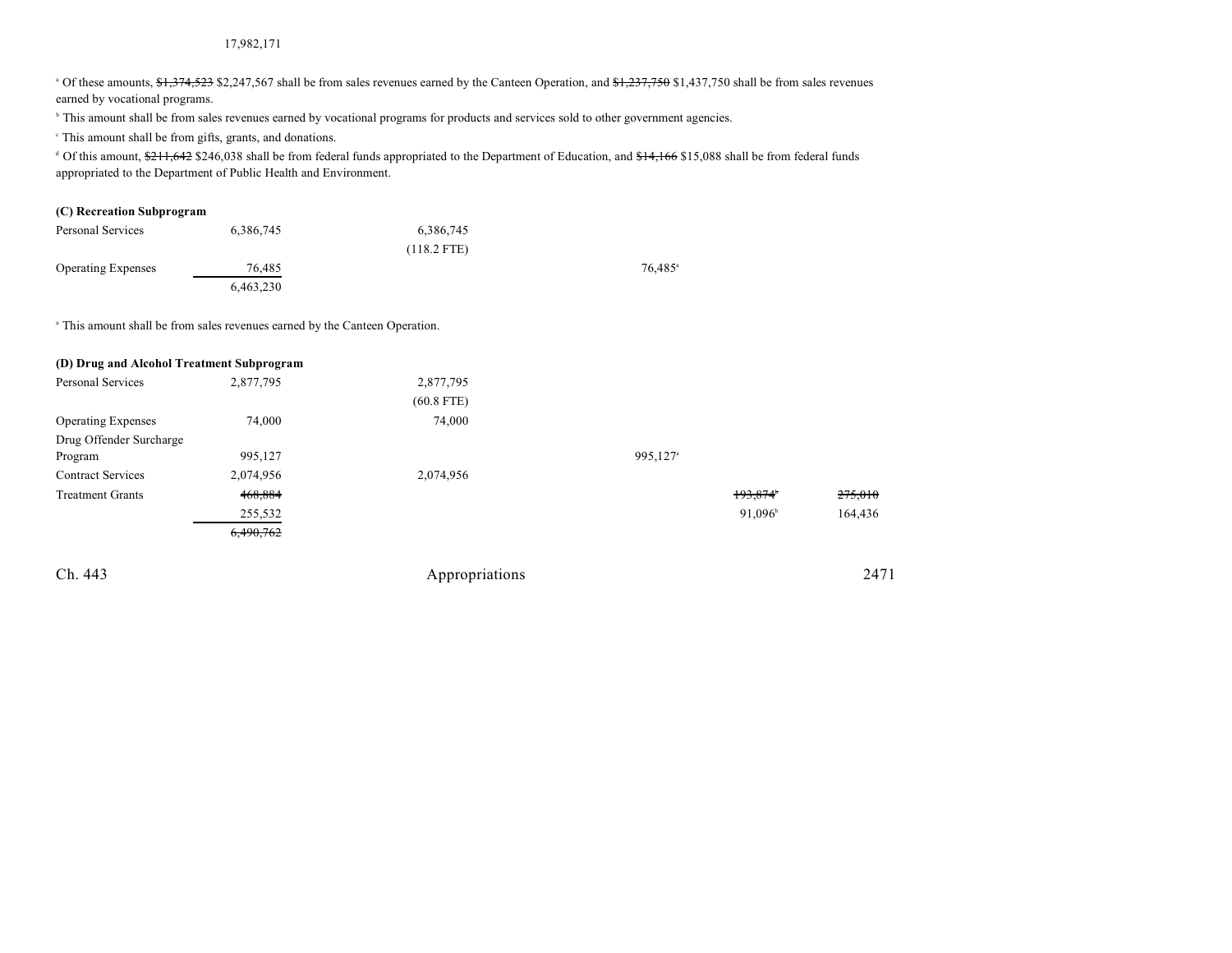| Ch. 443                                                                                                                                                                                                                                                       |                           |              |                               | Appropriations<br>APPROPRIATION FROM           |                      |                                       |                                |  |
|---------------------------------------------------------------------------------------------------------------------------------------------------------------------------------------------------------------------------------------------------------------|---------------------------|--------------|-------------------------------|------------------------------------------------|----------------------|---------------------------------------|--------------------------------|--|
|                                                                                                                                                                                                                                                               | ITEM &<br><b>SUBTOTAL</b> | <b>TOTAL</b> | <b>GENERAL</b><br><b>FUND</b> | <b>GENERAL</b><br><b>FUND</b><br><b>EXEMPT</b> | CASH<br><b>FUNDS</b> | <b>REAPPROPRIATED</b><br><b>FUNDS</b> | <b>FEDERAL</b><br><b>FUNDS</b> |  |
|                                                                                                                                                                                                                                                               | \$                        | \$           | \$                            | \$                                             | \$                   | \$                                    | \$                             |  |
|                                                                                                                                                                                                                                                               | 6,277,410                 |              |                               |                                                |                      |                                       |                                |  |
| <sup>a</sup> This amount shall be from the Drug Offender Surcharge Fund created in Section 18-19-103 (4), C.R.S.<br><sup>b</sup> This amount shall be from federal funds appropriated to the Division of Criminal Justice in the Department of Public Safety. |                           |              |                               |                                                |                      |                                       |                                |  |
| (E) Sex Offender Treatment Subprogram                                                                                                                                                                                                                         |                           |              |                               |                                                |                      |                                       |                                |  |
| Personal Services                                                                                                                                                                                                                                             | 2,695,280                 |              | 2,666,469                     |                                                | 28,811 <sup>a</sup>  |                                       |                                |  |
|                                                                                                                                                                                                                                                               |                           |              | $(47.7$ FTE)                  |                                                | $(1.0$ FTE)          |                                       |                                |  |
| <b>Operating Expenses</b>                                                                                                                                                                                                                                     | 100,724                   |              | 100,224                       |                                                |                      | $500^{\circ}$                         |                                |  |
| Polygraph Testing                                                                                                                                                                                                                                             | 99,569                    |              | 99,569                        |                                                |                      |                                       |                                |  |
| <b>Sex Offender Treatment</b>                                                                                                                                                                                                                                 |                           |              |                               |                                                |                      |                                       |                                |  |
| Grants                                                                                                                                                                                                                                                        | 127,070                   |              |                               |                                                |                      |                                       | 127,070                        |  |
|                                                                                                                                                                                                                                                               | 3,022,643                 |              |                               |                                                |                      |                                       |                                |  |
|                                                                                                                                                                                                                                                               | 2,895,573                 |              |                               |                                                |                      |                                       |                                |  |

<sup>a</sup> These amounts shall be from the Sex Offender Surcharge Fund created in Section 18-21-103 (3), C.R.S.

# **(F) Volunteers Subprogram**

| Personal Services         | 543,935     |
|---------------------------|-------------|
|                           | $(9.0$ FTE) |
| <b>Operating Expenses</b> | 17,912      |
|                           | 561.847     |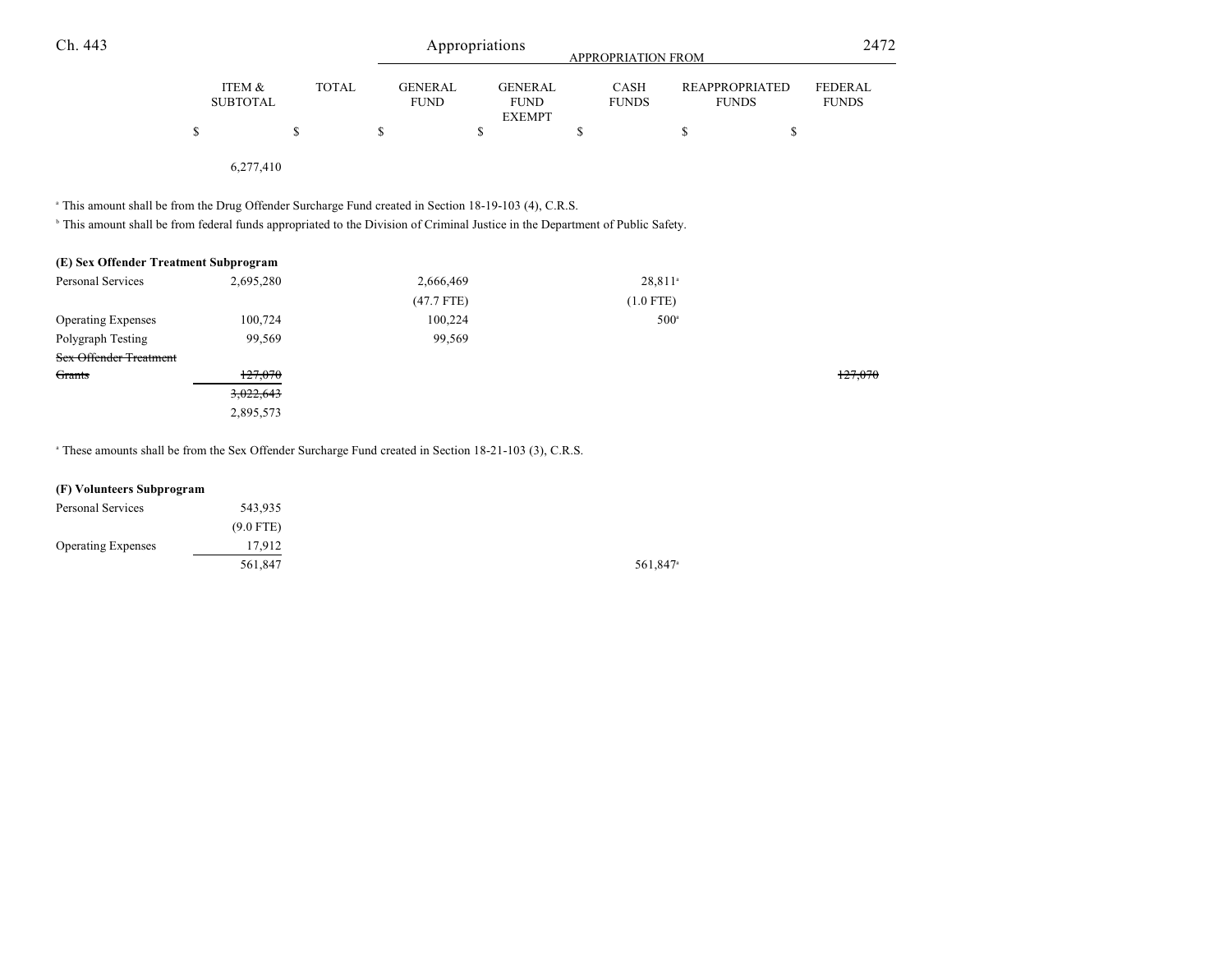<sup>a</sup> This amount shall be from sales revenues earned by the Canteen Operation.

### 41,071,105

39,676,598

#### **(5) COMMUNITY SERVICES<sup>3</sup>**

| (A) Parole Subprogram     |            |               |
|---------------------------|------------|---------------|
| <b>Personal Services</b>  | 10,192,309 | 10,192,309    |
|                           | 9,901,666  | 9,901,666     |
|                           |            | $(179.2$ FTE) |
| <b>Operating Expenses</b> | 1,078,379  | 1,078,379     |
| Administrative Law Judge  |            |               |
| Services                  | 4,825      | 4,825         |
| <b>Contract Services</b>  | 889,082    | 889,082       |
| Wrap-Around Services      |            |               |
| Program                   | 1,800,000  | 1,800,000     |
| Parole Grants             | 49,208     |               |
|                           | 92,050     |               |
| Start-up Costs            | 245,578    | 245,578       |
|                           | 14,259,381 |               |
|                           | 12,211,580 |               |

<sup>a</sup> This amount shall be from federal funds appropriated to the Division of Criminal Justice in the Department of Public Safety.

### **(B) Parole Intensive Supervision Subprogram**

Personal Services 5,059,854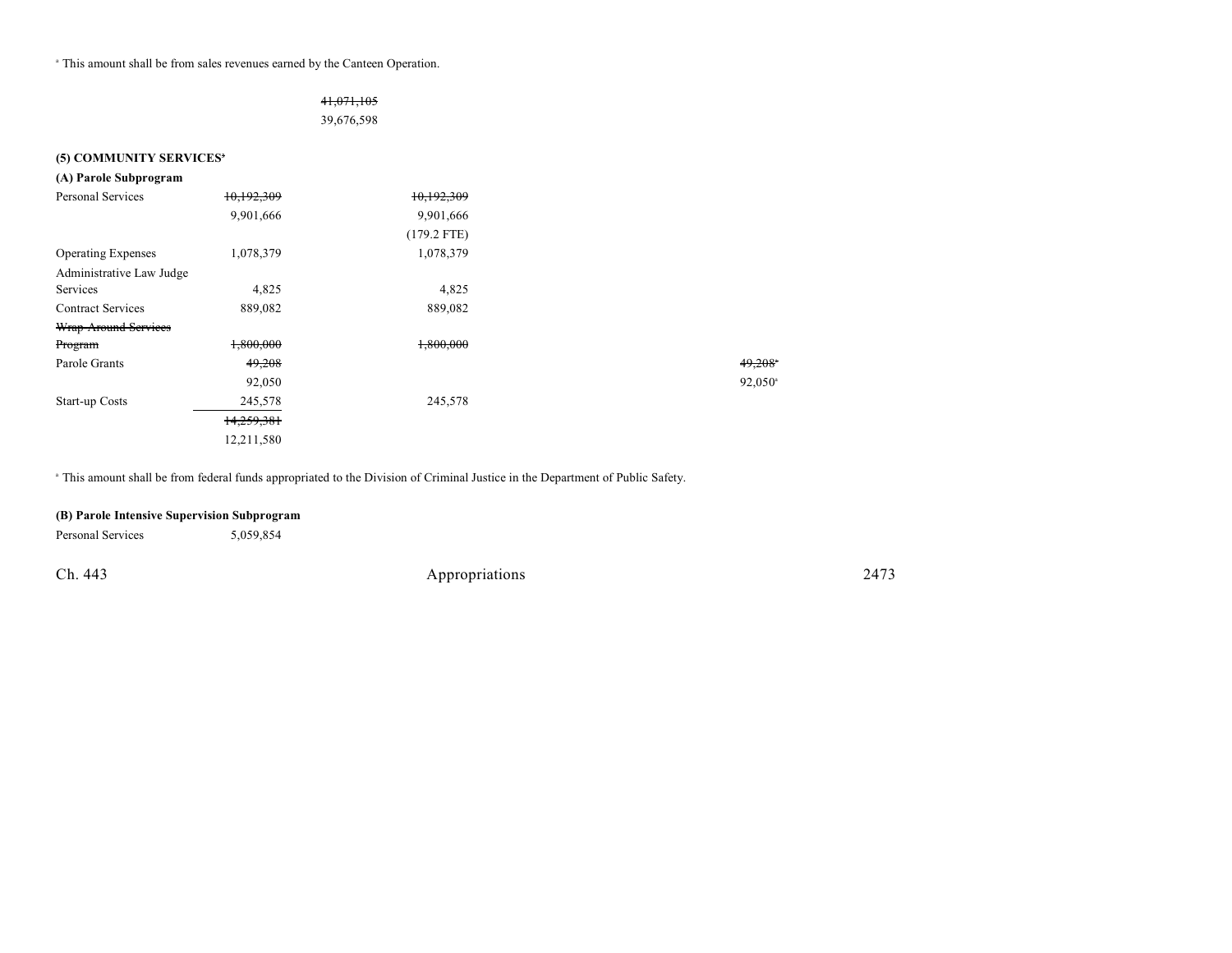| Ch. 443                                        |                              |              | Appropriations |                               |                                                | APPROPRIATION FROM |                      |              | 2474                                  |                                |  |
|------------------------------------------------|------------------------------|--------------|----------------|-------------------------------|------------------------------------------------|--------------------|----------------------|--------------|---------------------------------------|--------------------------------|--|
|                                                | ITEM $\&$<br><b>SUBTOTAL</b> | <b>TOTAL</b> |                | <b>GENERAL</b><br><b>FUND</b> | <b>GENERAL</b><br><b>FUND</b><br><b>EXEMPT</b> |                    | CASH<br><b>FUNDS</b> |              | <b>REAPPROPRIATED</b><br><b>FUNDS</b> | <b>FEDERAL</b><br><b>FUNDS</b> |  |
|                                                | ${\mathbb S}$                | \$           | \$             |                               | \$                                             | \$                 |                      | $\mathbb{S}$ | \$                                    |                                |  |
|                                                | $(94.0$ FTE)                 |              |                |                               |                                                |                    |                      |              |                                       |                                |  |
| <b>Operating Expenses</b>                      | 487,071                      |              |                |                               |                                                |                    |                      |              |                                       |                                |  |
| <b>Contract Services</b>                       | 1,642,172                    |              |                |                               |                                                |                    |                      |              |                                       |                                |  |
| Non-residential Services                       | 1,265,893                    |              |                |                               |                                                |                    |                      |              |                                       |                                |  |
| Home Detention                                 | 69,383                       |              |                |                               |                                                |                    |                      |              |                                       |                                |  |
| Start-up Costs                                 | 129,343                      |              |                |                               |                                                |                    |                      |              |                                       |                                |  |
|                                                | 8,653,716                    |              |                | 8,653,716                     |                                                |                    |                      |              |                                       |                                |  |
| (C) Community Intensive Supervision Subprogram |                              |              |                |                               |                                                |                    |                      |              |                                       |                                |  |
| Personal Services                              | 3,377,794                    |              |                |                               |                                                |                    |                      |              |                                       |                                |  |
|                                                | $(57.5$ FTE)                 |              |                |                               |                                                |                    |                      |              |                                       |                                |  |
| <b>Operating Expenses</b>                      | 535,728                      |              |                |                               |                                                |                    |                      |              |                                       |                                |  |
| <b>Contract Services</b>                       | 3,777,380                    |              |                |                               |                                                |                    |                      |              |                                       |                                |  |
|                                                | 2,777,380                    |              |                |                               |                                                |                    |                      |              |                                       |                                |  |
|                                                | 7,690,902                    |              |                | 7,690,902                     |                                                |                    |                      |              |                                       |                                |  |
|                                                | 6,690,902                    |              |                | 6,690,902                     |                                                |                    |                      |              |                                       |                                |  |
| (D) Community Supervision Subprogram           |                              |              |                |                               |                                                |                    |                      |              |                                       |                                |  |
| (1) Community<br>Supervision                   |                              |              |                |                               |                                                |                    |                      |              |                                       |                                |  |
| Personal Services                              | 2,997,627                    |              |                | 2,997,627                     |                                                |                    |                      |              |                                       |                                |  |
|                                                |                              |              |                | $(50.0$ FTE)                  |                                                |                    |                      |              |                                       |                                |  |
|                                                |                              |              |                |                               |                                                |                    |                      |              |                                       |                                |  |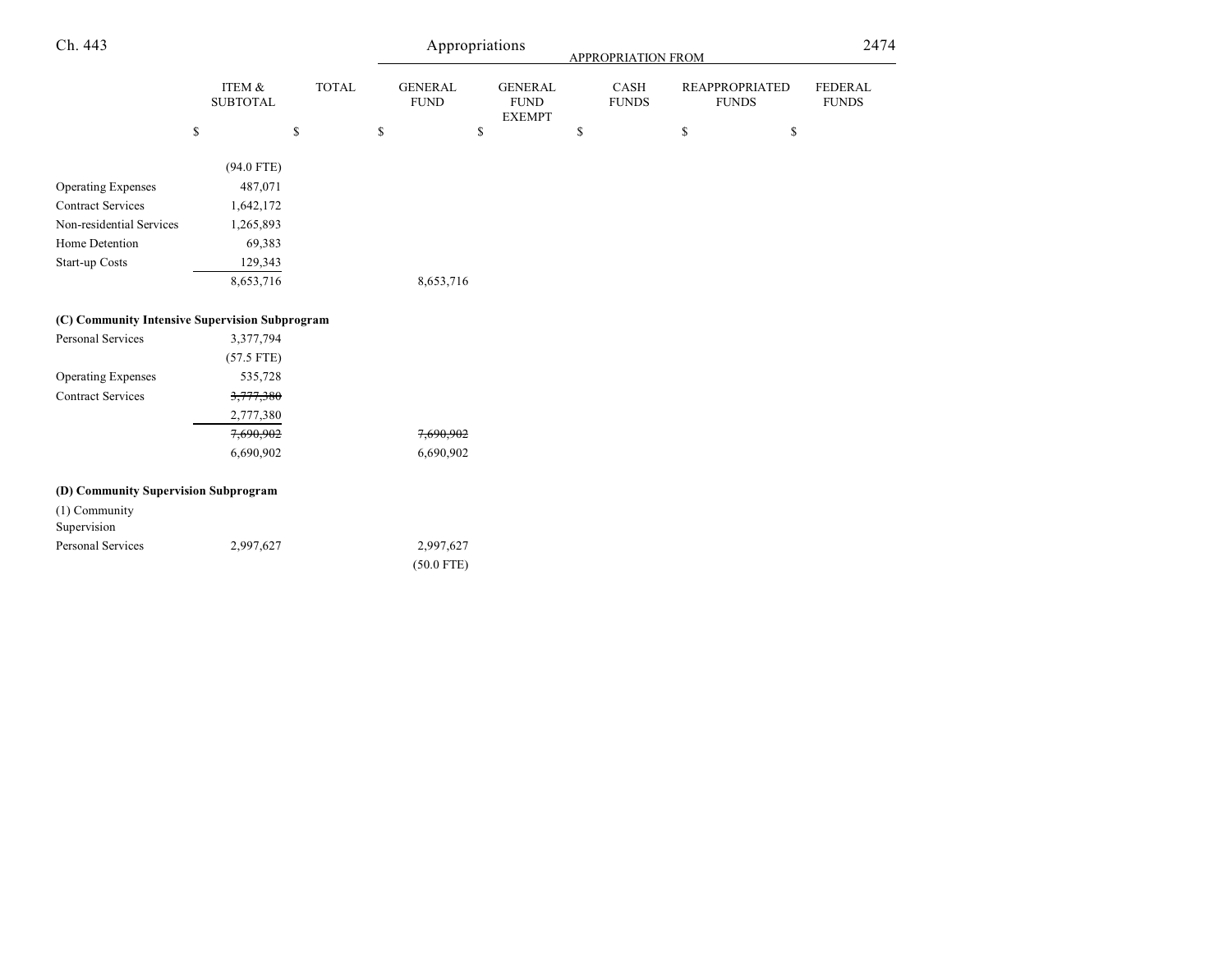| <b>Operating Expenses</b>  | 178,297   | 178,297 |                       |
|----------------------------|-----------|---------|-----------------------|
| Community Mental Health    |           |         |                       |
| Services                   | 584,496   | 584,496 |                       |
| Psychotropic Medication    | 131,400   | 131,400 |                       |
| Contract Services for High |           |         |                       |
| Risk Offenders             | 310.944   | 310,944 |                       |
| Contract Services for      |           |         |                       |
| <b>Fugitive Returns</b>    | 74,524    | 42,049  | $32,475$ <sup>a</sup> |
| Start-up Costs             | 42,416    | 42,416  |                       |
|                            | 4,319,704 |         |                       |

<sup>a</sup> This amount shall be from federal funds appropriated to the Division of Criminal Justice in the Department of Public Safety.

| (2) Youthful Offender System Aftercare |             |                |      |
|----------------------------------------|-------------|----------------|------|
| Personal Services                      | 611,074     |                |      |
|                                        | $(9.5$ FTE) |                |      |
| <b>Operating Expenses</b>              | 141,067     |                |      |
| <b>Contract Services</b>               | 1,062,396   |                |      |
|                                        | 1,814,537   | 1,814,537      |      |
| (E) Community Re-entry Subprogram      |             |                |      |
| Personal Services                      | 1,182,172   | 1,182,172      |      |
|                                        |             | $(22.2$ FTE)   |      |
| <b>Operating Expenses</b>              | 40,236      | 40,236         |      |
| Offender Emergency                     |             |                |      |
| Assistance                             | 96,768      | 96,768         |      |
| <b>Contract Services</b>               | 190,000     | 190,000        |      |
| Ch. 443                                |             | Appropriations | 2475 |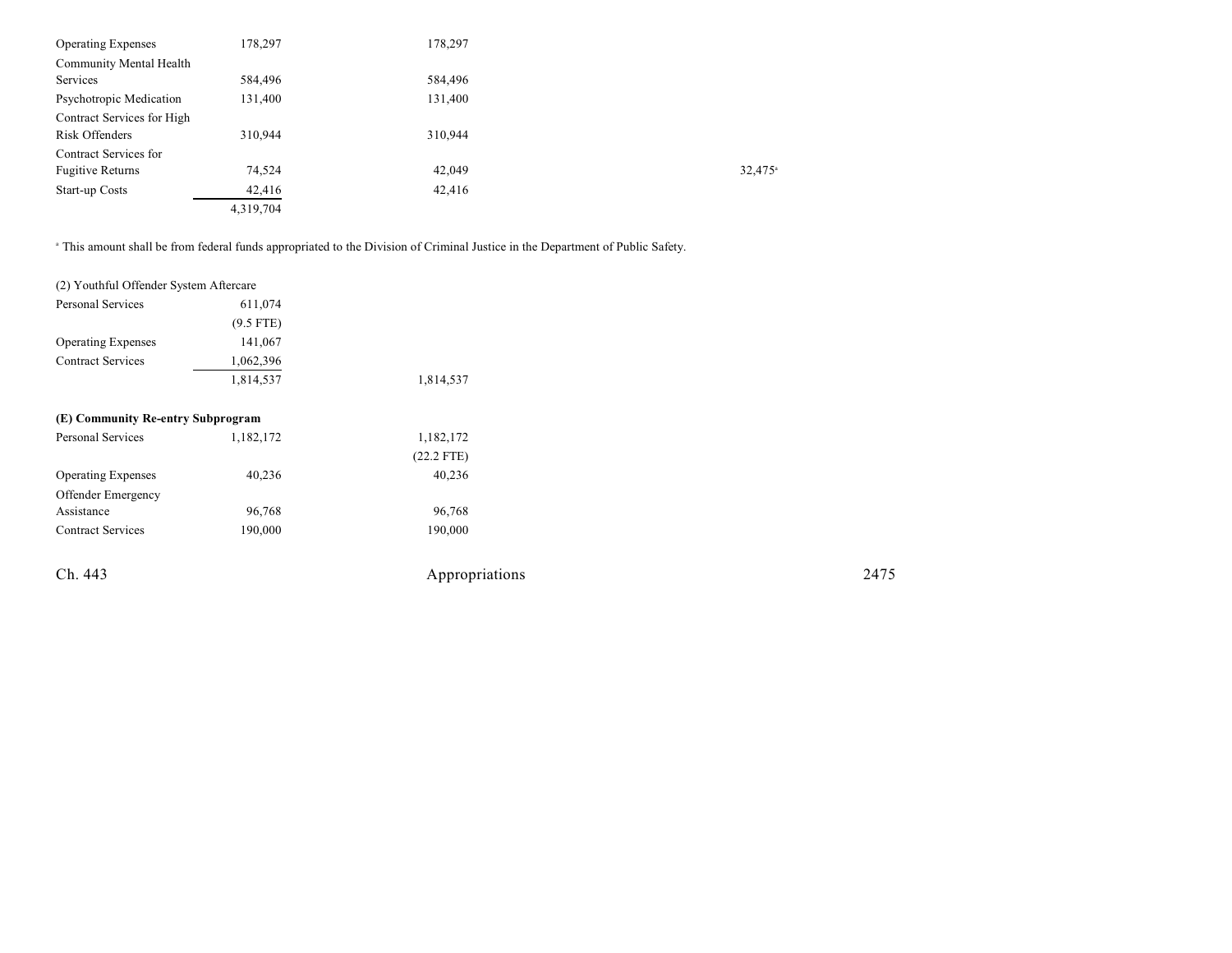| Ch. 443                        |    |                           | Appropriations<br>APPROPRIATION FROM |                               |    |                                                |    | 2476                        |                                       |                                |
|--------------------------------|----|---------------------------|--------------------------------------|-------------------------------|----|------------------------------------------------|----|-----------------------------|---------------------------------------|--------------------------------|
|                                |    | ITEM &<br><b>SUBTOTAL</b> | <b>TOTAL</b>                         | <b>GENERAL</b><br><b>FUND</b> |    | <b>GENERAL</b><br><b>FUND</b><br><b>EXEMPT</b> |    | <b>CASH</b><br><b>FUNDS</b> | <b>REAPPROPRIATED</b><br><b>FUNDS</b> | <b>FEDERAL</b><br><b>FUNDS</b> |
|                                | \$ |                           | \$                                   | \$                            | \$ |                                                | \$ |                             | \$<br>\$                              |                                |
| Offender Re-employment         |    |                           |                                      |                               |    |                                                |    |                             |                                       |                                |
| Center                         |    | 110,000                   |                                      | 100,000                       |    |                                                |    | $10,000^{\circ}$            |                                       |                                |
| <b>Community Reintegration</b> |    |                           |                                      |                               |    |                                                |    |                             |                                       |                                |
| Grants                         |    | 779,500                   |                                      |                               |    |                                                |    | 320,000 <sup>b</sup>        | 13,200                                | 446,300                        |
|                                |    | 706,903                   |                                      |                               |    |                                                |    |                             |                                       | 386,903                        |
|                                |    |                           |                                      |                               |    |                                                |    |                             |                                       | $(1.0$ FTE)                    |
| Start-up Costs                 |    | 69,980                    |                                      | 69,980                        |    |                                                |    |                             |                                       |                                |
|                                |    | 2,468,656                 |                                      |                               |    |                                                |    |                             |                                       |                                |
|                                |    | 2,396,059                 |                                      |                               |    |                                                |    |                             |                                       |                                |

<sup>a</sup> This amount shall be from gifts, grants, and donations.

<sup>b</sup> This amount shall be from the Justice, Equality, Human dignity and Tolerance Foundation.

This amount shall be from federal funds appropriated to the Colorado Department of Labor and Employment. <sup>c</sup>

39,206,896

36,086,498

# **(6) PAROLE BOARD**

| Personal Services         | 1,322,433    |
|---------------------------|--------------|
|                           | $(17.5$ FTE) |
| <b>Operating Expenses</b> | 106.890      |
| <b>Contract Services</b>  | 152,000      |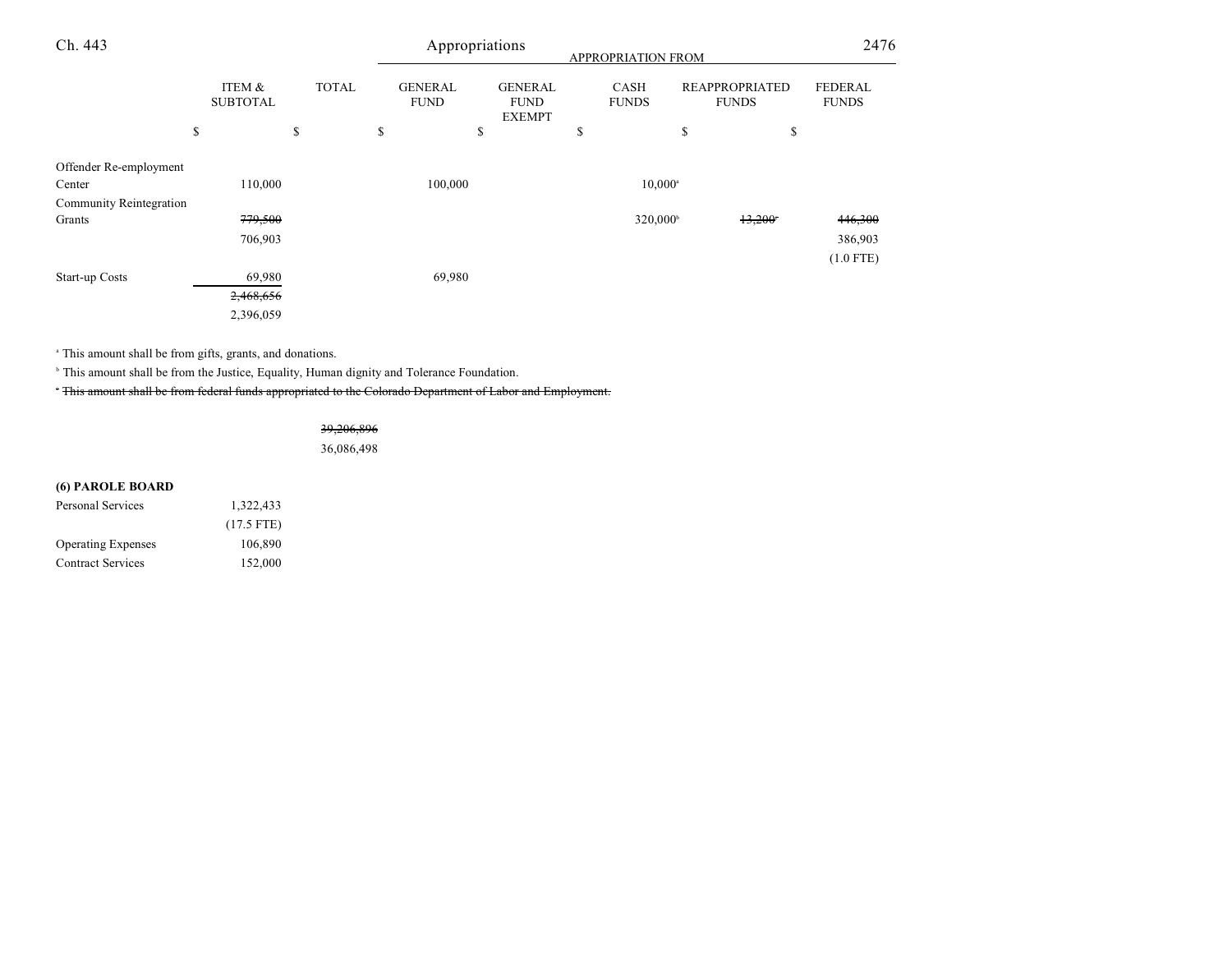| Start-up Costs                  | 54,369           |              |           |                           |                         |
|---------------------------------|------------------|--------------|-----------|---------------------------|-------------------------|
|                                 |                  | 1,635,692    | 1,635,692 |                           |                         |
| (7) CORRECTIONAL INDUSTRIES     |                  |              |           |                           |                         |
| Personal Services               | 9,579,219        |              |           |                           |                         |
|                                 | 9,708,033        |              |           | 2,427,827 <sup>a</sup>    | 7,280,206               |
|                                 | $(155.0$ FTE $)$ |              |           |                           |                         |
|                                 |                  |              |           | $(39.7$ FTE)              | $(118.0$ FTE)           |
| <b>Operating Expenses</b>       | 5,409,030        |              |           |                           |                         |
|                                 | 5,582,083        |              |           | 1,471,220 <sup>a</sup>    | $4,110,863^b$           |
| <b>Raw Materials</b>            | 35,228,799       |              |           |                           |                         |
|                                 |                  |              |           | 8,441,080 <sup>a</sup>    | 26,787,719 <sup>b</sup> |
| Inmate Pay                      | 1,553,702        |              |           |                           |                         |
|                                 | 1,585,702        |              |           | 404,453 <sup>a</sup>      | 1,181,249 <sup>b</sup>  |
| Capital Outlay                  | 1,406,200        |              |           |                           |                         |
|                                 |                  |              |           | 337,094 <sup>a</sup>      | 1,069,106               |
| <b>Indirect Cost Assessment</b> | 372,933          |              |           |                           |                         |
|                                 |                  |              |           | 89,399 <sup>a</sup>       | 283,534 <sup>b</sup>    |
|                                 |                  | 53, 549, 883 |           | $12,837,206$ <sup>*</sup> | 40,712,677              |
|                                 |                  | 53,883,750   |           |                           |                         |

<sup>o</sup> Of this amount, THESE AMOUNTS, \$12,687,206 \$13,021,073 is estimated to be from sales to non-state entities, and \$150,000 is estimated to be from the Land Improvement Fund.

<sup>b</sup> Of this amount, THESE AMOUNTS, \$35,511,759 is estimated to be from sales to other state agencies, and \$5,200,918 is estimated to be from the Department of Revenue for the purchase of license plates.

#### **(8) CANTEEN OPERATION**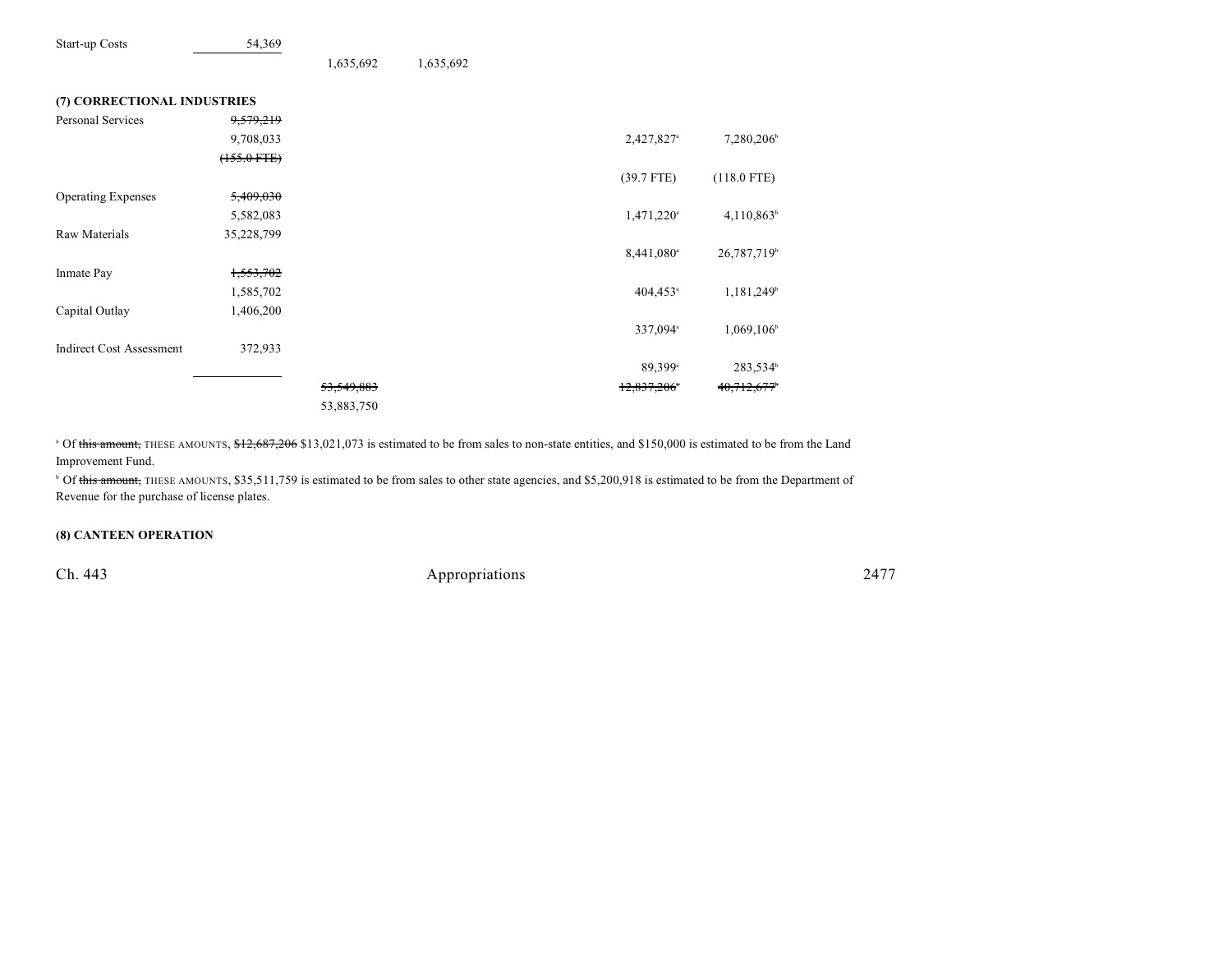| Ch. 443                         |              |            | Appropriations |                         | 2478 |
|---------------------------------|--------------|------------|----------------|-------------------------|------|
| Personal Services               | 1,733,724    |            |                |                         |      |
|                                 | $(29.7$ FTE) |            |                |                         |      |
| <b>Operating Expenses</b>       | 12,851,987   |            |                |                         |      |
| Inmate Pay                      | 40,386       |            |                |                         |      |
| <b>Indirect Cost Assessment</b> | 67,416       |            |                |                         |      |
|                                 |              | 14,693,513 |                | 14,693,513 <sup>a</sup> |      |

<sup>a</sup> This amount shall be from sales revenues earned by the Canteen Operation.

# **TOTALS PART II**

| .                    |                             |              |                         |             |
|----------------------|-----------------------------|--------------|-------------------------|-------------|
| <b>(CORRECTIONS)</b> |                             | \$38,870,030 | <del>\$42.403.526</del> | \$3,221,597 |
|                      | \$752,969,584 \$669,226,831 | \$40,152,697 | \$42,294,502            | \$1,295,554 |

**FOOTNOTES** -- The following statements are referenced to the numbered footnotes throughout section 2.

1 [**Editor's Note:** The footnote 1 designation was not used.]

2 Department of Corrections, Management, Executive Director's Office Subprogram; Department of Human Services, Mental Health and Alcohol and Drug Abuse Services, Alcohol and Drug Abuse Division; and Division of Youth Corrections; Judicial Department, Probation and Related Services; and Department of Public Safety, Division of Criminal Justice -- State agenciesinvolved in multi-agency programs requiring separate appropriations to each agency are requested to designate one lead agency to be responsible for submitting a comprehensive annual budget request forsuch programs to the Joint Budget Committee, including prior year, request year, and three year forecasts for revenues into the fund and expenditures from the fund by agency. The requests should be sustainable for the length of the forecast based on anticipated revenues. Each agency is still requested to submit its portion of such request with its own budget document. This applies to requests for appropriation from the Drug Offender Surcharge Fund, the Sex Offender Surcharge Fund, the Persistent Drunk Driver Cash Fund, and the Alcohol and Drug Driving Safety Fund, among other programs.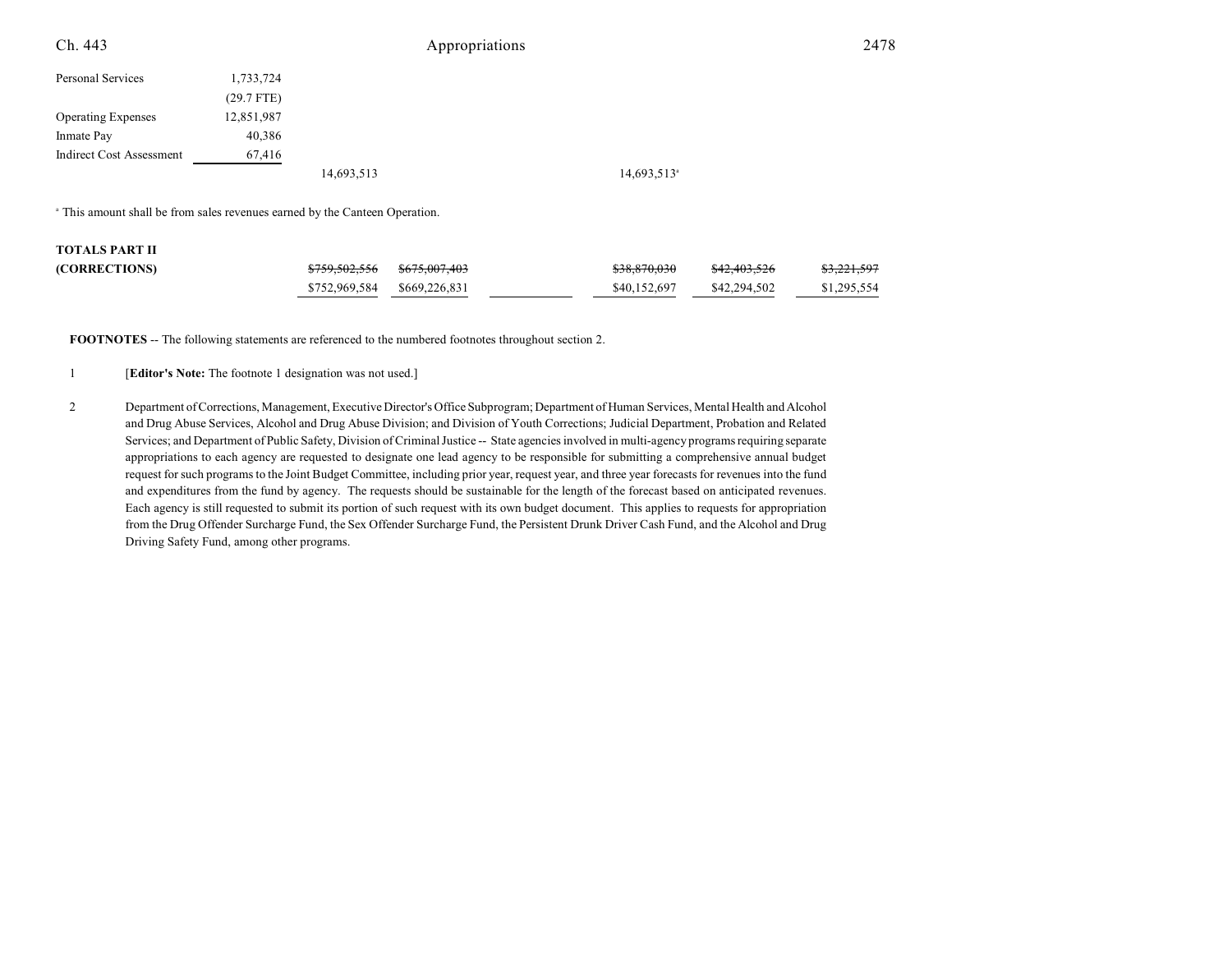- 3 Department of Corrections, Management, External Capacity Subprogram; and Community Services -- It is the intent of the General Assembly that the Department of Corrections be authorized to transfer up to \$2,000,000 that would otherwise revert from line items within the external capacity subprogram to any line items within the community services section. It is further the intent of the General Assembly that if the Department does not expend any such transferred funds prior to June 30, 2009, the Department be allowed to roll forward such funds for expenditure in FY 2009-10. If savings do not occur in the external capacity subprogram, it is further the intent of the General Assembly that the Department of Corrections fund the first \$2,000,000 of any unfunded need within the external capacity subprogram with moneys transferred from one or more personal services line items.
- 4 Department of Corrections, Management, External Capacity Subprogram, Payments to House State Prisoners -- It is the intent of the General Assembly that the Department of Corrections be authorized to transfer 5.0 percent of the total appropriation for external capacity subprogram between line items in the external capacity subprogram for purposes of reimbursing local jails, private prison providers, and community corrections providers.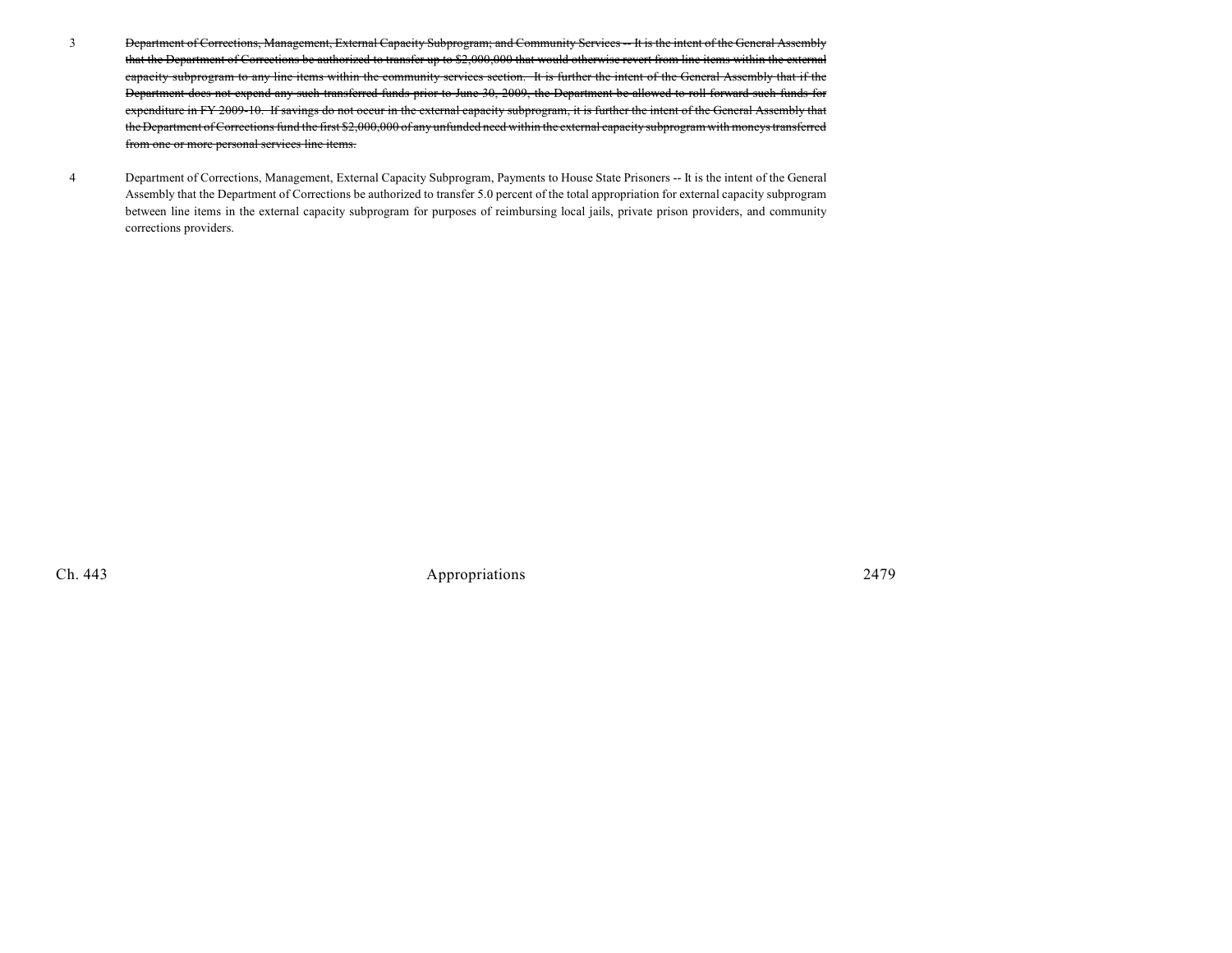| Ch. 443 | Appropriations<br><b>APPROPRIATION FROM</b> |       |                               |                                         |                             |                                       |                         |  |  |
|---------|---------------------------------------------|-------|-------------------------------|-----------------------------------------|-----------------------------|---------------------------------------|-------------------------|--|--|
|         | ITEM &<br>SUBTOTAL                          | TOTAL | <b>GENERAL</b><br><b>FUND</b> | GENERAL<br><b>FUND</b><br><b>EXEMPT</b> | <b>CASH</b><br><b>FUNDS</b> | <b>REAPPROPRIATED</b><br><b>FUNDS</b> | FEDERAL<br><b>FUNDS</b> |  |  |
|         |                                             |       |                               |                                         |                             |                                       |                         |  |  |

- 5 Department of Corrections, Management, External Capacity Subprogram, Payments to House State Prisoners -- It is the intent of the General Assembly that the appropriations made for payments to private facilities housing state inmates be used exclusively for the purpose of per diem payments. It is the intent of the General Assembly that the department not withhold funds from the per diem payments to cover major medical expenses incurred by state inmates assigned to private facilities. It is the intent of the General Assembly that appropriations made in the medical services subprogram are sufficient to cover major medical expenses incurred by state inmates held in both state and private facilities.
- 5a DEPARTMENT OF CORRECTIONS, MANAGEMENT, EXTERNAL CAPACITY SUBPROGRAM, PAYMENTS TO HOUSE STATE PRISONERS, PAYMENTS TO IN-STATE PRIVATE PRISONS AT A RATE OF \$54.93 PER INMATE PER DAY, AND PAYMENTS TO PRE-RELEASE PAROLE REVOCATION FACILITIES AT A RATE OF \$54.93 PER INMATE PER DAY -- DUE TO CURRENT FISCAL RESTRAINTS, IT IS THE INTENT OF THE GENERAL ASSEMBLY NOT TO FUND ANY SUPPLEMENTAL REQUESTS FROM THE DEPARTMENT OF CORRECTIONS THAT ARE REQUESTED AS A RESULT OF THE DEPARTMENT OF CORRECTIONS PAYING A HIGHER PER DIEM RATE TO PRIVATE PRISONS THAN \$52.69. IF CASELOAD CHANGES WOULD RESULT IN A NEGATIVE SUPPLEMENTAL FROM THE DEPARTMENT OF CORRECTIONS GIVEN A PRIVATE PRISON PER DIEM RATE OF \$52.69, IT IS FURTHER THE INTENT OF THE GENERAL ASSEMBLY TO REDUCE THE APPROPRIATION TO THE DEPARTMENT OF CORRECTIONS ACCORDINGLY.

**SECTION 2.** Part II (1) (A), (1) (B), (2) (A), (2) (B), (2) (C), (2) (D), (2) (E), (2) (F), (2) (G), (2) (H), (2) (I), (2) (J), (2) (K), (2) (M), (3) (A), (3) (E), (3) (F), (4) (A), (4) (B), (4) (C), (4) (E), (5), and the affected totals of section 2 of chapter 466, Session Laws of Colorado 2007, as amended by section 1 of chapter 452 and as the said Part II (4) (D), (5) (A), (5) (B), and the affected totals are further amended by section 8 of chapter 474, Session Laws of Colorado 2008, are amended to read:

Section 2. **Appropriation.**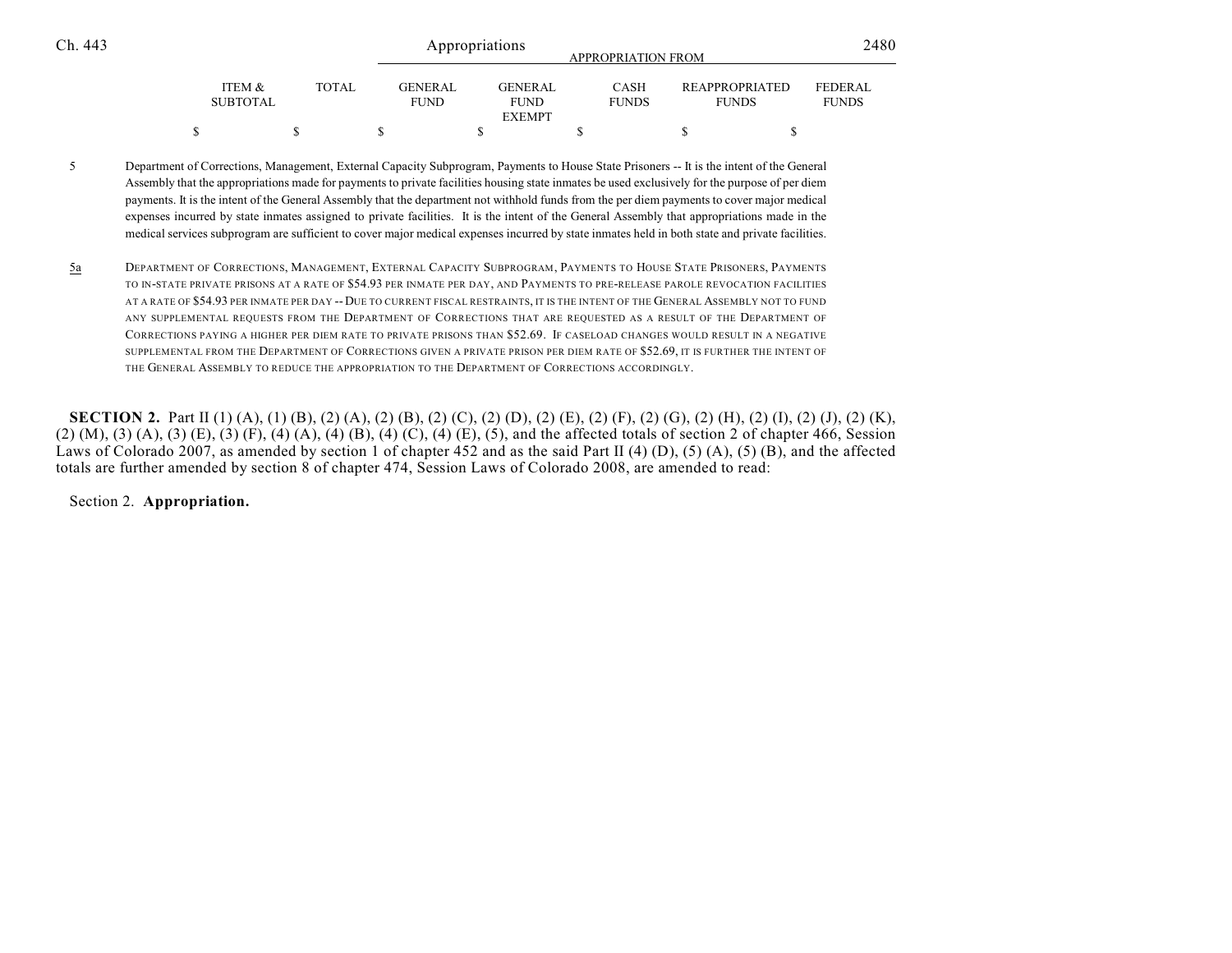# **PART II DEPARTMENT OF CORRECTIONS**

# **(1) MANAGEMENT**

| (A) Executive Director's Office Subprogram <sup>6</sup> |                      |              |                                    |
|---------------------------------------------------------|----------------------|--------------|------------------------------------|
| <b>Personal Services</b>                                | 1,327,913            | 1,180,588    | $147,325(T)^{a}$                   |
|                                                         |                      | $(20.6$ FTE) | $(1.7$ FTE)                        |
| Health, Life, and Dental                                | 24,889,473           | 24, 127, 205 | 762,268 <sup>b</sup>               |
| Short-term Disability                                   | 402,147              | 389,644      | $12,503^{\circ}$                   |
|                                                         | 393,130              | 380,627      |                                    |
| S.B. 04-257 Amortization                                |                      |              |                                    |
| <b>Equalization Disbursement</b>                        | 3,611,186            | 3,495,766    | $115,420^{\circ}$                  |
| S.B. 06-235 Supplemental<br>Amortization Equalization   |                      |              |                                    |
| Disbursement                                            | 645,504              | 621,458      | $24,046^{\circ}$                   |
| Salary Survey and Senior                                |                      |              |                                    |
| <b>Executive Service</b>                                | 10,885,467           | 10,605,180   | $280,287$ <sup>b</sup>             |
| Performance-based Pay                                   |                      |              |                                    |
| Awards                                                  | 4,508,469            | 4,369,413    | 139,056 <sup>b</sup>               |
| Shift Differential                                      | 5,760,369            | 5,752,626    | $7,743^b$                          |
| Workers' Compensation                                   | 4,726,112            | 4,569,678    | 156,434 <sup>b</sup>               |
| <b>Operating Expenses</b>                               | 275,631              | 190,455      | 66,000<br>$19,176(T)$ <sup>c</sup> |
| Legal Services for 15,298                               |                      |              |                                    |
| 12,521 hours                                            | 1,183,661            | 1,142,892    | $40,769$ <sup>b</sup>              |
|                                                         | 983,661 <sup>°</sup> | 942,892      |                                    |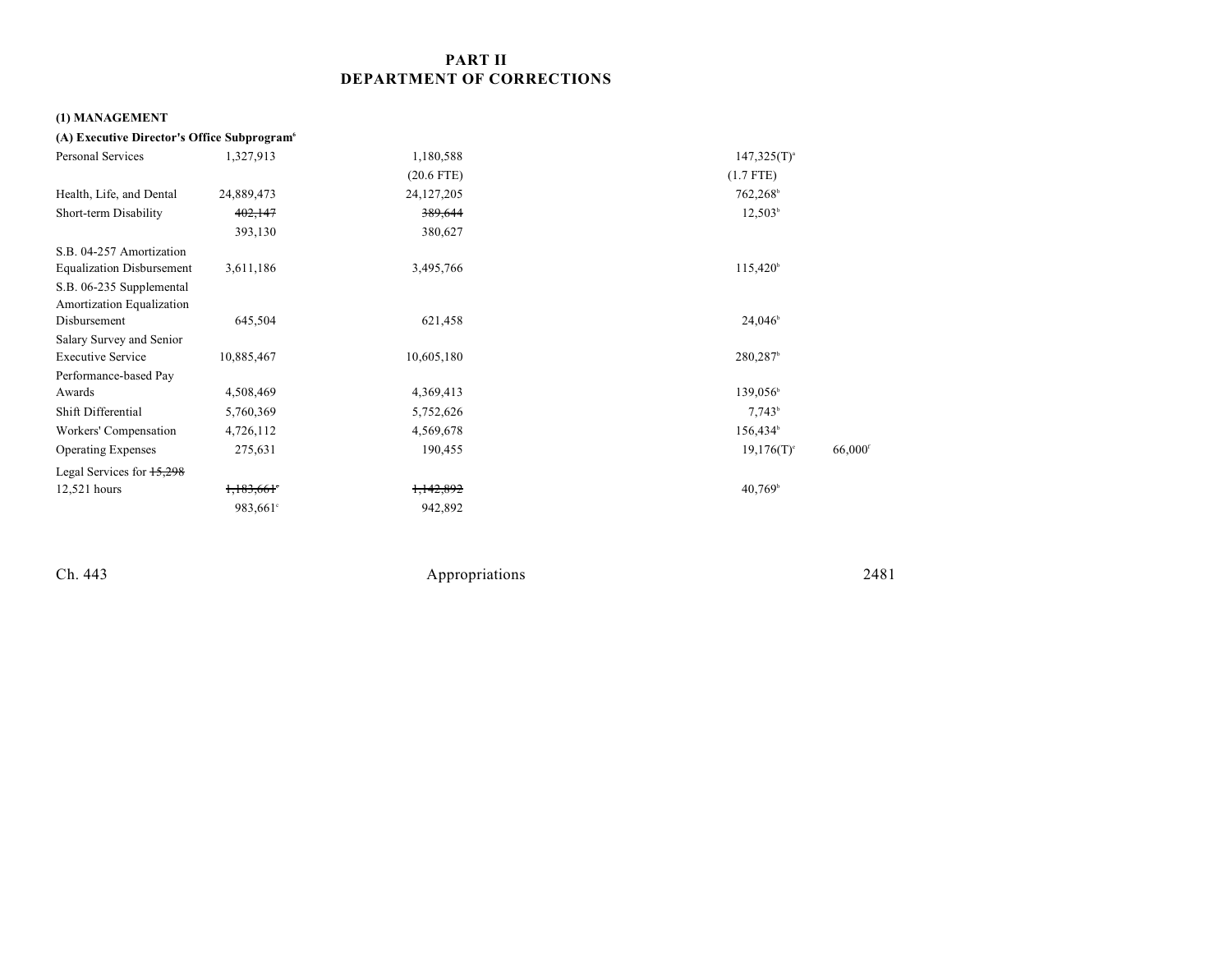| Ch. 443                 |                           |              |                               | Appropriations                                 | APPROPRIATION FROM          |                                       | 2482                           |
|-------------------------|---------------------------|--------------|-------------------------------|------------------------------------------------|-----------------------------|---------------------------------------|--------------------------------|
|                         | ITEM &<br><b>SUBTOTAL</b> | <b>TOTAL</b> | <b>GENERAL</b><br><b>FUND</b> | <b>GENERAL</b><br><b>FUND</b><br><b>EXEMPT</b> | <b>CASH</b><br><b>FUNDS</b> | <b>REAPPROPRIATED</b><br><b>FUNDS</b> | <b>FEDERAL</b><br><b>FUNDS</b> |
|                         | \$                        | \$           | \$                            | \$                                             | \$                          | \$<br>\$                              |                                |
| Payment to Risk         |                           |              |                               |                                                |                             |                                       |                                |
| Management and Property |                           |              |                               |                                                |                             |                                       |                                |
| Funds                   | 4,187,498                 |              | 4,048,891                     |                                                |                             | 138,607 <sup>b</sup>                  |                                |
| Leased Space            | 3,289,494                 |              | 3,079,289                     |                                                |                             | $210,205$ <sup>d</sup>                |                                |
| Capitol Complex Leased  |                           |              |                               |                                                |                             |                                       |                                |
| Space                   | 174,826                   |              | 98,269                        |                                                |                             | $76,557$ <sup>d</sup>                 |                                |
| Payments to District    |                           |              |                               |                                                |                             |                                       |                                |
| Attorneys               | 290,819                   |              | 290,819                       |                                                |                             |                                       |                                |
|                         | 329,679                   |              | 329,679                       |                                                |                             |                                       |                                |
|                         | 66,158,569                |              |                               |                                                |                             |                                       |                                |
|                         | 65,988,412                |              |                               |                                                |                             |                                       |                                |

<sup>a</sup> Of this amount, \$107,267 shall be from state victims assistance and law enforcement funds and \$40,058 shall be from the Victims of Crime Act. These funds are appropriated to the Division of Criminal Justice in the Department of Public Safety.

<sup>b</sup> Of these amounts, \$1,472,522 shall be from sales revenues earned by Correctional Industries, and \$204,611 shall be from sales revenues earned by the Canteen Operation.

<sup>o</sup> Of this amount, <del>\$1,101,915</del> \$901,915 shall be used to purchase 15,298 12,521 hours of legal services from the Department of Law, and \$81,746 shall be used to contract for legal services from private firms for litigation related to the Rifle Correctional Center.

<sup>d</sup> These amounts shall be from sales revenues earned by Correctional Industries.

 Of this amount, \$15,443 shall be from State Victims Assistance and Law Enforcement funds and \$3,733 shall be from Victims of Crime Act funds. These funds are <sup>e</sup> appropriated to the Division of Criminal Justice in the Department of Public Safety.

<sup>f</sup> This amount shall be from the Social Security Administration Incentive Payment Memorandum of Understanding.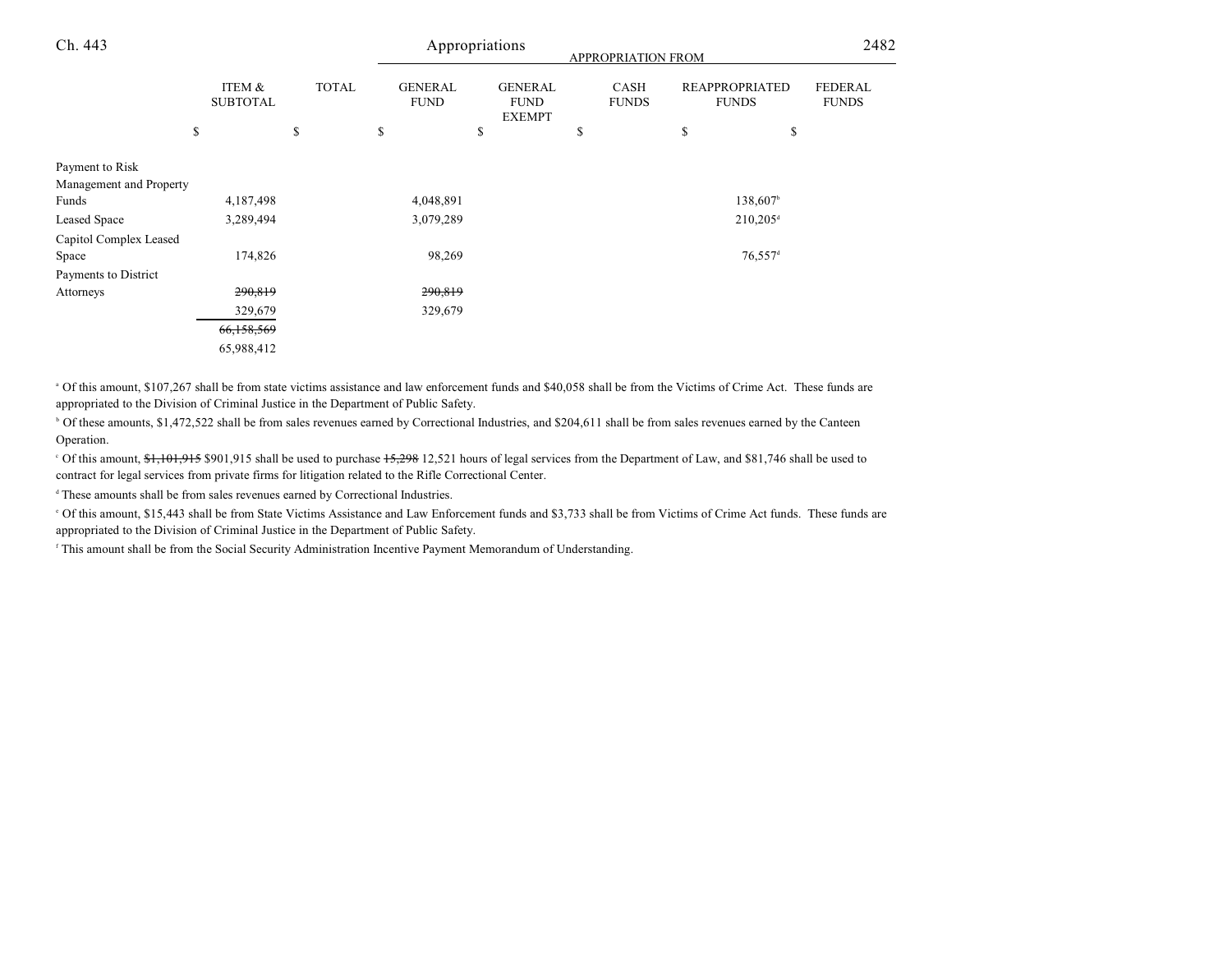| (B) External Capacity Subprogram <sup>6a</sup> |           |                      |
|------------------------------------------------|-----------|----------------------|
| (1) Private Prison Monitoring Unit             |           |                      |
| Personal Services                              | 1.330.048 | <del>1,330,048</del> |
|                                                | 1.318.584 | 1.318.584            |

|                                                                                     |                      | $(20.5$ FTE)          |                        |
|-------------------------------------------------------------------------------------|----------------------|-----------------------|------------------------|
| <b>Operating Expenses</b>                                                           | 264,233              | 264,233               |                        |
| Start-up Costs                                                                      | 4,733                | 4,733                 |                        |
|                                                                                     | 1,599,014            |                       |                        |
|                                                                                     | 1,587,550            |                       |                        |
| (2) Payments to House State Prisoners <sup>7, 8, 8a</sup>                           |                      |                       |                        |
| Payments to local jails at a                                                        |                      |                       |                        |
| rate of \$49.69 per inmate                                                          |                      |                       |                        |
| per day                                                                             | 8,570,233            | 8,570,233             |                        |
|                                                                                     | 9,687,811            | 9,687,811             |                        |
| Payments to in-state                                                                |                      |                       |                        |
| private prisons at a rate of                                                        |                      |                       |                        |
| \$52.69 per inmate per day                                                          | 78,092,329           | <del>72,877,257</del> | 5.215.072              |
|                                                                                     | 79,215,127           | 73,888,066            | 5,327,061 <sup>a</sup> |
| Payments to out-of-state<br>private prisons at a rate of                            |                      |                       |                        |
| \$54.00 per inmate per day                                                          | 7,295,184            | 7,295,184             |                        |
|                                                                                     | 8,469,549            | 8,469,549             |                        |
| Payments to pre-release<br>parole revocation facilities<br>at a rate of \$52.69 per |                      |                       |                        |
| inmate per day                                                                      | <del>: 11.144.</del> |                       |                        |
|                                                                                     |                      |                       |                        |

Ch. 443

Appropr iat

ions 2483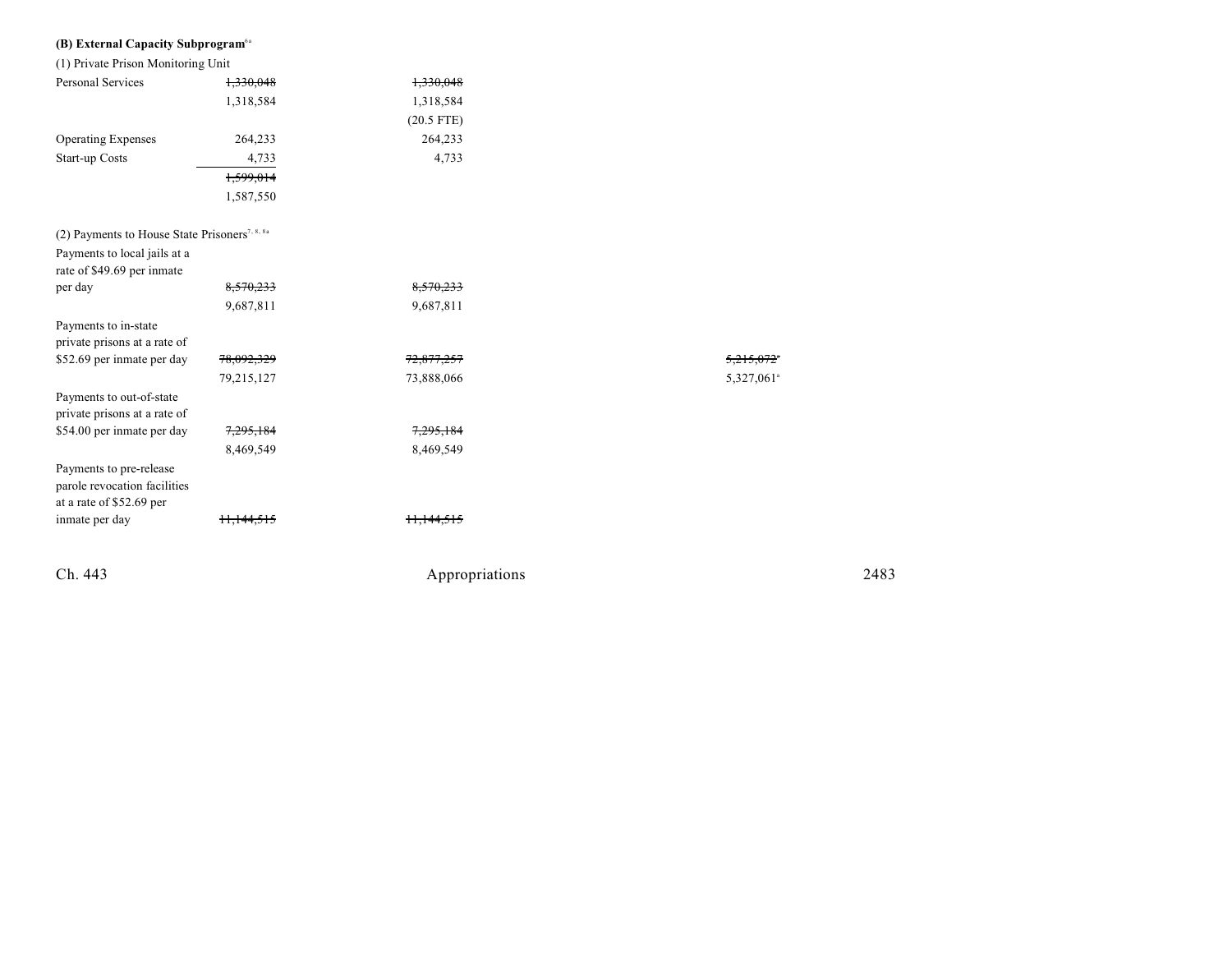| Ch. 443                      |    |                           | Appropriations<br>APPROPRIATION FROM |              |    |                               | 2484 |                                                |   |                             |                                       |                                |
|------------------------------|----|---------------------------|--------------------------------------|--------------|----|-------------------------------|------|------------------------------------------------|---|-----------------------------|---------------------------------------|--------------------------------|
|                              |    | ITEM &<br><b>SUBTOTAL</b> |                                      | <b>TOTAL</b> |    | <b>GENERAL</b><br><b>FUND</b> |      | <b>GENERAL</b><br><b>FUND</b><br><b>EXEMPT</b> |   | <b>CASH</b><br><b>FUNDS</b> | <b>REAPPROPRIATED</b><br><b>FUNDS</b> | <b>FEDERAL</b><br><b>FUNDS</b> |
|                              | \$ |                           | \$                                   |              | \$ |                               | \$   |                                                | Φ |                             | \$<br>\$                              |                                |
|                              |    | 10,906,145                |                                      |              |    | 10,906,145                    |      |                                                |   |                             |                                       |                                |
| <b>Community Corrections</b> |    |                           |                                      |              |    |                               |      |                                                |   |                             |                                       |                                |
| Programs                     |    | 4,066,636                 |                                      |              |    | 4,066,636                     |      |                                                |   |                             |                                       |                                |
|                              |    | 4,031,114                 |                                      |              |    | 4,031,114                     |      |                                                |   |                             |                                       |                                |
|                              |    | 109,168,897               |                                      |              |    |                               |      |                                                |   |                             |                                       |                                |
|                              |    | 112,309,746               |                                      |              |    |                               |      |                                                |   |                             |                                       |                                |

<sup>a</sup> This amount shall be from reserves in the State Criminal Alien Assistance Program Cash Fund pursuant to Section 17-1-107.5, C.R.S.

|                          |            | 181,718,078 |                      |
|--------------------------|------------|-------------|----------------------|
|                          |            | 184,677,306 |                      |
| (2) INSTITUTIONS         |            |             |                      |
| (A) Utilities Subprogram |            |             |                      |
| Energy Management        |            |             |                      |
| Program                  | 149,469    | 149,469     |                      |
|                          |            | $(1.0$ FTE) |                      |
| Utilities                | 19,740,383 | 18,770,502  | 969,881 <sup>s</sup> |
| Start-up Costs           | 336,000    | 336,000     |                      |
|                          | 20,225,852 |             |                      |
|                          | 19,889,852 |             |                      |
|                          |            |             |                      |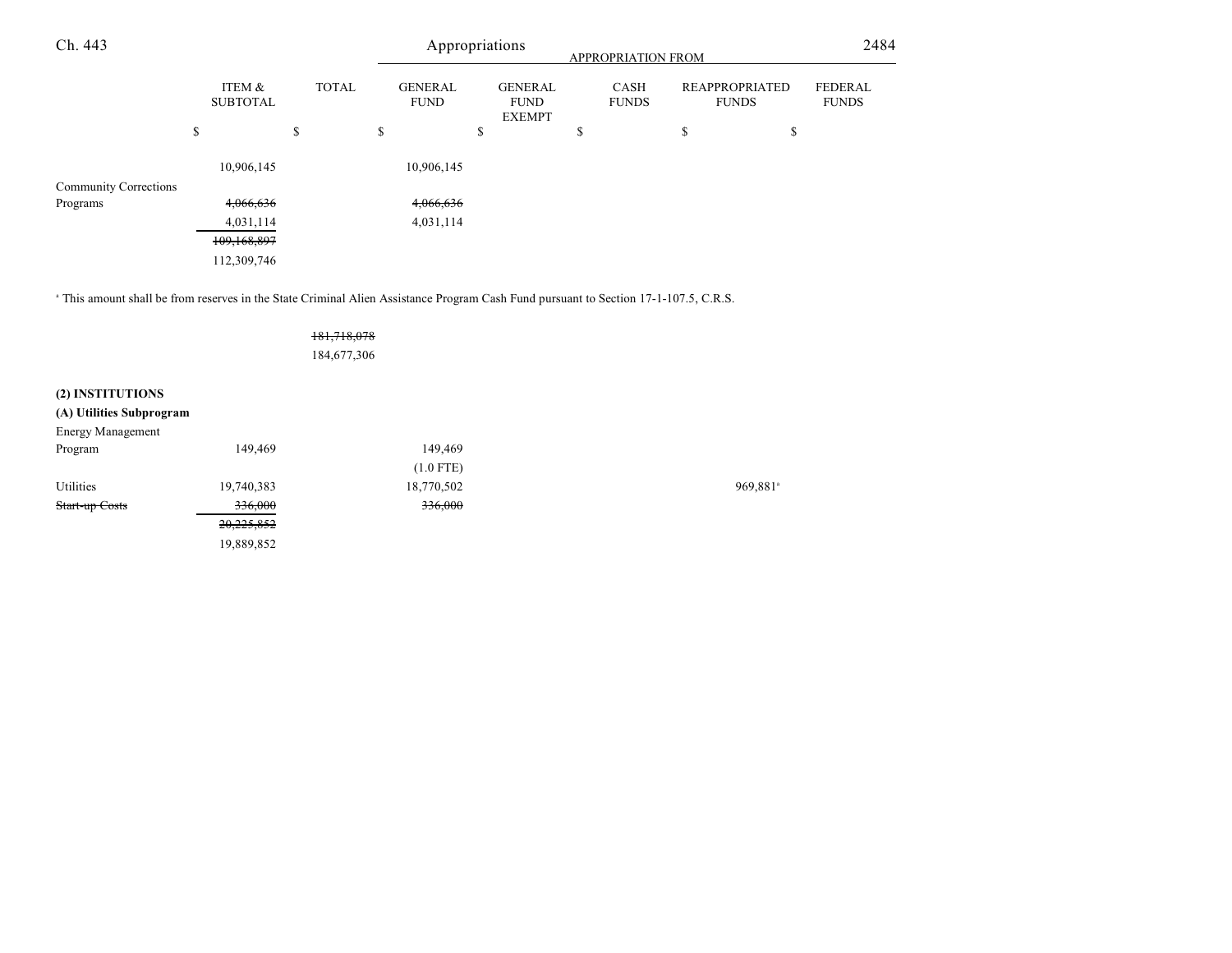<sup>a</sup> This amount shall be from sales revenues earned by Correctional Industries.

#### **(B) Maintenance Subprogram**

| Personal Services                   | <del>17.299.268</del>    |                        |
|-------------------------------------|--------------------------|------------------------|
|                                     | 17, 127, 639             |                        |
|                                     | $(303.4$ FTE)            |                        |
| <b>Operating Expenses</b>           | 4,861,676                |                        |
| Purchase of Services                | 1,111,424                |                        |
|                                     | 23,272,368               | <del>23,272,368</del>  |
|                                     | 23,100,739               | 23,100,739             |
|                                     |                          |                        |
| (C) Housing and Security Subprogram |                          |                        |
| <b>Personal Services</b>            | 145.648.779°             |                        |
|                                     | 145,138,756 <sup>a</sup> |                        |
|                                     | $(2,980.3$ FTE)          |                        |
| <b>Operating Expenses</b>           | 1,785,644                |                        |
|                                     | <del>147,434,423</del>   | <del>147,434,423</del> |
|                                     | 146,924,400              | 146,924,400            |
|                                     |                          |                        |

<sup>a</sup> In addition to the funding provided in this line, it is the intent of the General Assembly that the Department of Corrections utilize the \$1,249,047 General Fund appropriation contained in Sections 17-1-146 (1) (b) (II), 17-1-147 (1) (c), 17-1-148 (1) (f), 17-1-149 (1) (d) (II), 17-1-150 (1) (b), 17-1-151 (1) (d), 17-1-152 (1) (c) (II), 17-1-153 (1) (b) (II), 17-1-154 (1) (b) (II), 17-1-155 (1) (b) (II), 17-1-156 (1) (b), 17-1-157 (1) (b) (II), 17-1-158 (1) (b) (II), 17-1-159 (1) (b), 17-1-160 (1) (b), 17-1-161 (1) (b) (II), and 17-1-162 (1) (b), C.R.S., for this purpose.

#### **(D) Food Service Subprogram**

| Personal Services | 13,938,318 | <del>13,938,318</del> |
|-------------------|------------|-----------------------|
|                   | 13.812.664 | 13.812.664            |
|                   |            |                       |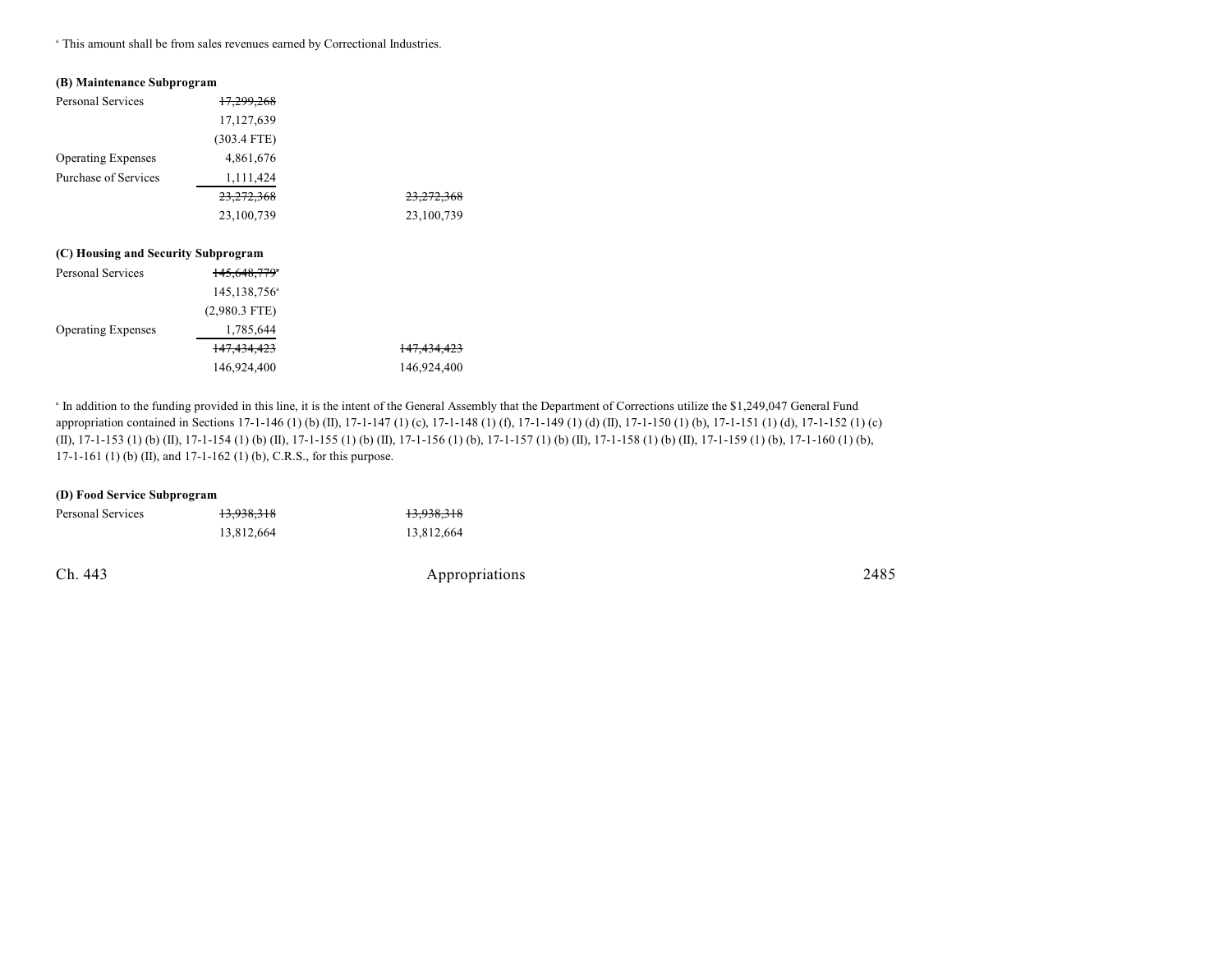| Ch. 443                   |                           |              |                               | Appropriations                                 | APPROPRIATION FROM          |                                       | 2486                           |
|---------------------------|---------------------------|--------------|-------------------------------|------------------------------------------------|-----------------------------|---------------------------------------|--------------------------------|
|                           | ITEM &<br><b>SUBTOTAL</b> | <b>TOTAL</b> | <b>GENERAL</b><br><b>FUND</b> | <b>GENERAL</b><br><b>FUND</b><br><b>EXEMPT</b> | <b>CASH</b><br><b>FUNDS</b> | <b>REAPPROPRIATED</b><br><b>FUNDS</b> | <b>FEDERAL</b><br><b>FUNDS</b> |
|                           | \$                        | \$           | \$                            | \$                                             | Ф                           | \$<br>\$                              |                                |
|                           |                           |              | $(264.4$ FTE)                 |                                                |                             |                                       |                                |
| <b>Operating Expenses</b> | 15,804,882                |              | 15,724,882                    |                                                |                             |                                       | $80,000^{\circ}$               |
| Purchase of Services      | 859,098                   |              | 859,098                       |                                                |                             |                                       |                                |
|                           | 30,602,298                |              |                               |                                                |                             |                                       |                                |
|                           | 30,476,644                |              |                               |                                                |                             |                                       |                                |

<sup>a</sup> This amount is anticipated to be received from the U.S. Department of Agriculture.

# **(E) Medical Services Subprogram**

| Personal Services         | 25,881,753           | 25,647,074    | 234,679 <sup>a</sup> |
|---------------------------|----------------------|---------------|----------------------|
|                           | 25,501,088           | 25,266,409    |                      |
|                           |                      | $(436.1$ FTE) | $(3.0$ FTE)          |
| <b>Operating Expenses</b> | 2,741,020            | 2,741,020     |                      |
| Purchase of               |                      |               |                      |
| Pharmaceuticals           | 9,999,822            | 9,999,822     |                      |
| Purchase of Medical       |                      |               |                      |
| Services from Other       |                      |               |                      |
| <b>Medical Facilities</b> | 19,142,186           | 19,142,186    |                      |
|                           | 19,024,186           | 19,024,186    |                      |
| Purchase of Medical       |                      |               |                      |
| Services from State       |                      |               |                      |
| Hospital                  | <del>1.528.447</del> | 500117        |                      |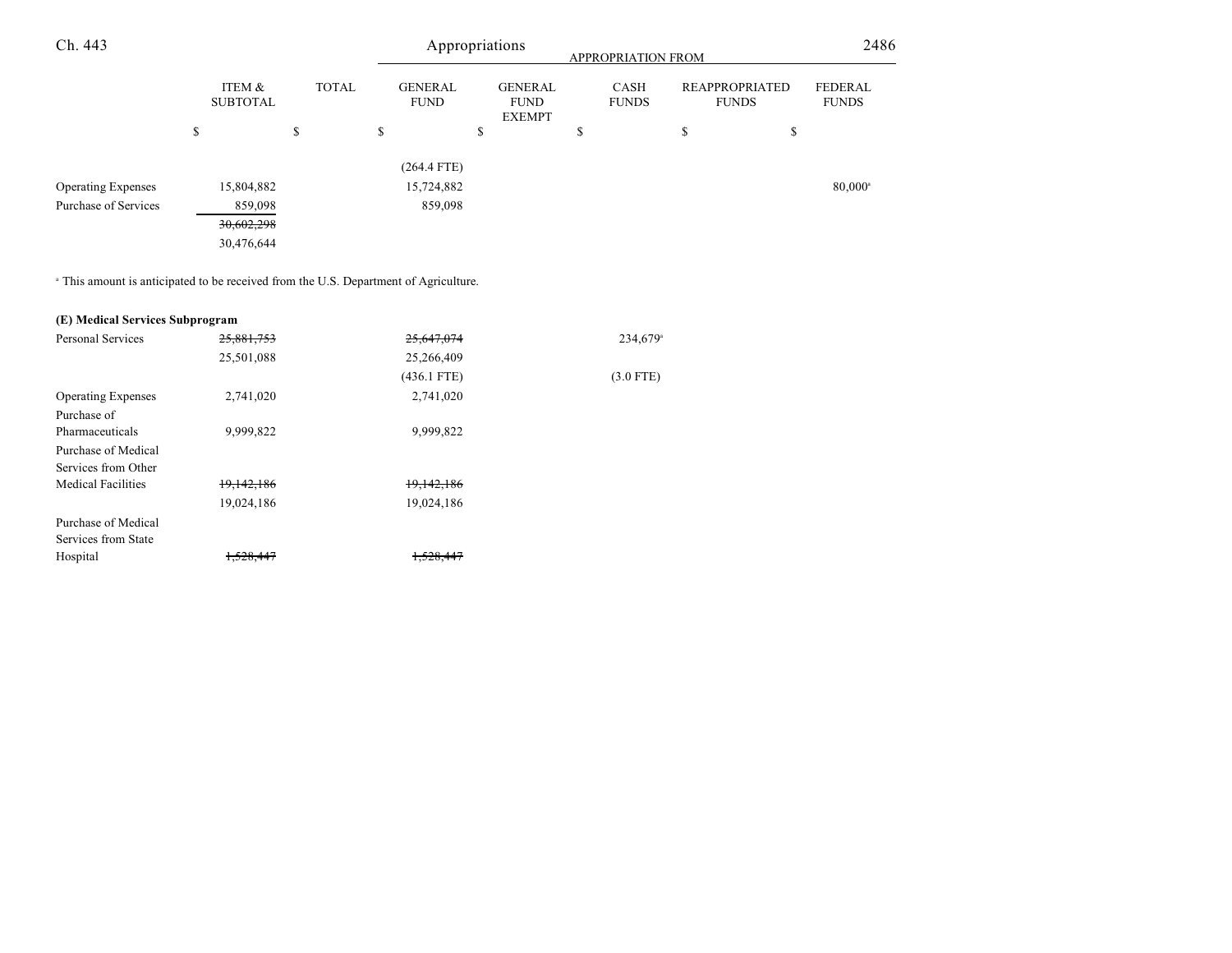|                      | 1,422,447  | 1,422,447 |
|----------------------|------------|-----------|
| Catastrophic Medical |            |           |
| Expenses             | 9,500,963  | 9,500,963 |
| Service Contracts    | 2,382,146  | 2,382,146 |
|                      | 71,176,337 |           |
|                      | 70,571,672 |           |

<sup>a</sup> This amount shall be from inmate medical fees pursuant to Section 17-1-113, C.R.S.

# **(F) Laundry Subprogram**

| <b>Personal Services</b>  | 2,141,949            |                      |
|---------------------------|----------------------|----------------------|
|                           | 2,123,139            |                      |
|                           | $(37.4$ FTE)         |                      |
| <b>Operating Expenses</b> | 2,093,843            |                      |
|                           | <del>4,235,792</del> | <del>4,235,792</del> |
|                           | 4,216,982            | 4,216,982            |
|                           |                      |                      |

# **(G) Superintendents Subprogram**

| Personal Services         | <del>9,839,058</del> |            |
|---------------------------|----------------------|------------|
|                           | 9,746,806            |            |
|                           | $(171.2$ FTE)        |            |
| <b>Operating Expenses</b> | 3,198,453            |            |
| Dress Out                 | 822,358              |            |
| <b>Start-up Costs</b>     | 91,894               |            |
|                           | 13,951,763           | 13,951,763 |
|                           | 13,859,511           | 13,859,511 |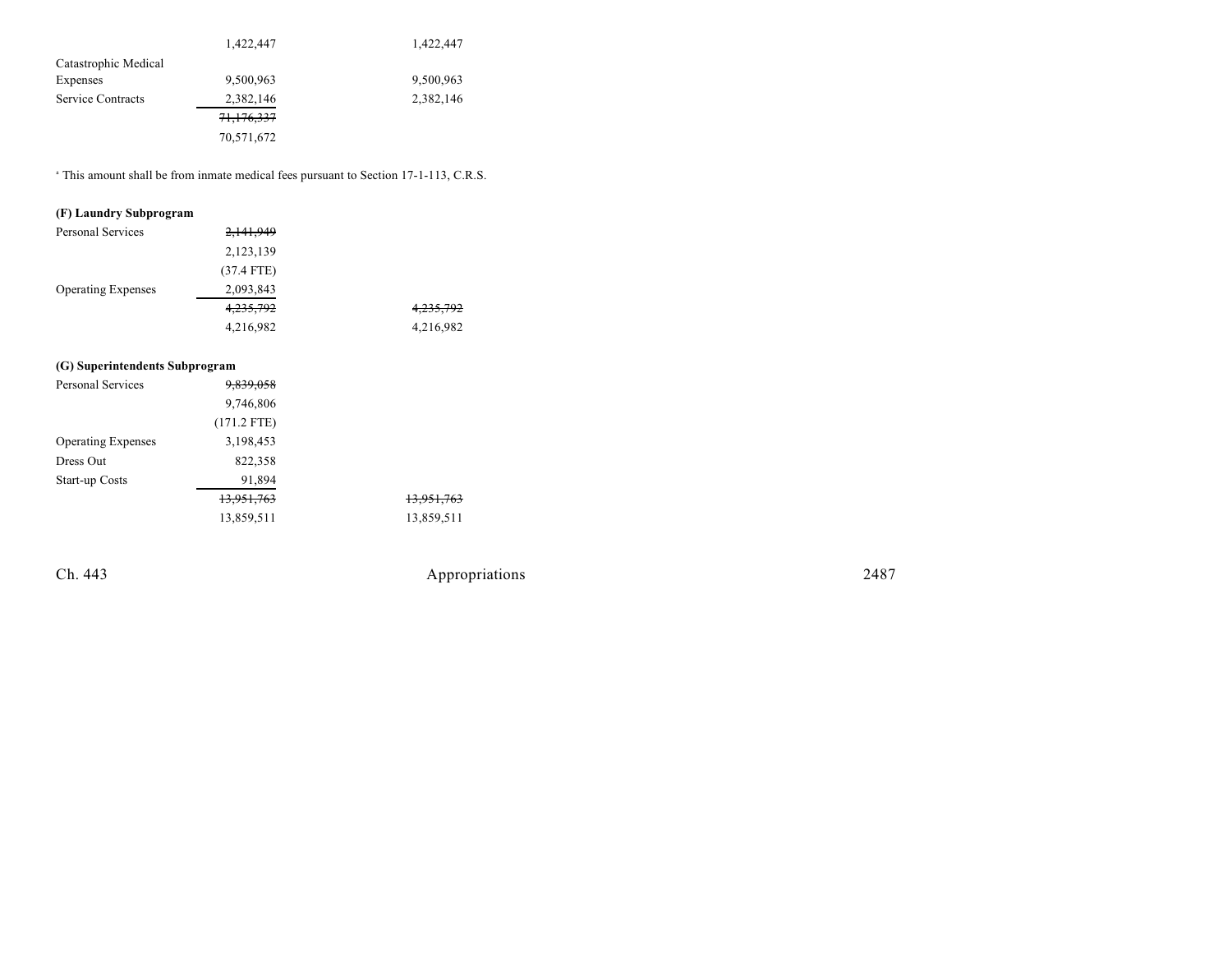| Ch. 443                                              |                           |    |              | Appropriations                |    |                                                |    | APPROPRIATION FROM   |    |                                       |                                |
|------------------------------------------------------|---------------------------|----|--------------|-------------------------------|----|------------------------------------------------|----|----------------------|----|---------------------------------------|--------------------------------|
|                                                      | ITEM &<br><b>SUBTOTAL</b> |    | <b>TOTAL</b> | <b>GENERAL</b><br><b>FUND</b> |    | <b>GENERAL</b><br><b>FUND</b><br><b>EXEMPT</b> |    | CASH<br><b>FUNDS</b> |    | <b>REAPPROPRIATED</b><br><b>FUNDS</b> | <b>FEDERAL</b><br><b>FUNDS</b> |
|                                                      | \$                        | \$ |              | \$                            | \$ |                                                | \$ |                      | \$ | \$                                    |                                |
| (H) Boot Camp Subprogram                             |                           |    |              |                               |    |                                                |    |                      |    |                                       |                                |
| Personal Services                                    | 1,641,978                 |    |              |                               |    |                                                |    |                      |    |                                       |                                |
|                                                      | 1,626,826                 |    |              |                               |    |                                                |    |                      |    |                                       |                                |
|                                                      | $(32.7$ FTE)              |    |              |                               |    |                                                |    |                      |    |                                       |                                |
| <b>Operating Expenses</b>                            | 52,419                    |    |              |                               |    |                                                |    |                      |    |                                       |                                |
|                                                      | 1,694,397                 |    |              | 1,694,397                     |    |                                                |    |                      |    |                                       |                                |
|                                                      | 1,679,245                 |    |              | 1,679,245                     |    |                                                |    |                      |    |                                       |                                |
| (I) Youthful Offender System Subprogram <sup>9</sup> |                           |    |              |                               |    |                                                |    |                      |    |                                       |                                |
| Personal Services                                    | 9,396,762                 |    |              |                               |    |                                                |    |                      |    |                                       |                                |
|                                                      | 9,311,514                 |    |              |                               |    |                                                |    |                      |    |                                       |                                |
|                                                      | $(172.9$ FTE)             |    |              |                               |    |                                                |    |                      |    |                                       |                                |
| <b>Operating Expenses</b>                            | 182,323                   |    |              |                               |    |                                                |    |                      |    |                                       |                                |
| <b>Contract Services</b>                             | 28,820                    |    |              |                               |    |                                                |    |                      |    |                                       |                                |
| Purchase of Services                                 | 624,589                   |    |              |                               |    |                                                |    |                      |    |                                       |                                |
|                                                      | 10,232,494                |    |              | 10,232,494                    |    |                                                |    |                      |    |                                       |                                |
|                                                      | 10,147,246                |    |              | 10,147,246                    |    |                                                |    |                      |    |                                       |                                |

| Personal Services |  | 14,489,515 |
|-------------------|--|------------|
|                   |  | 14,356,930 |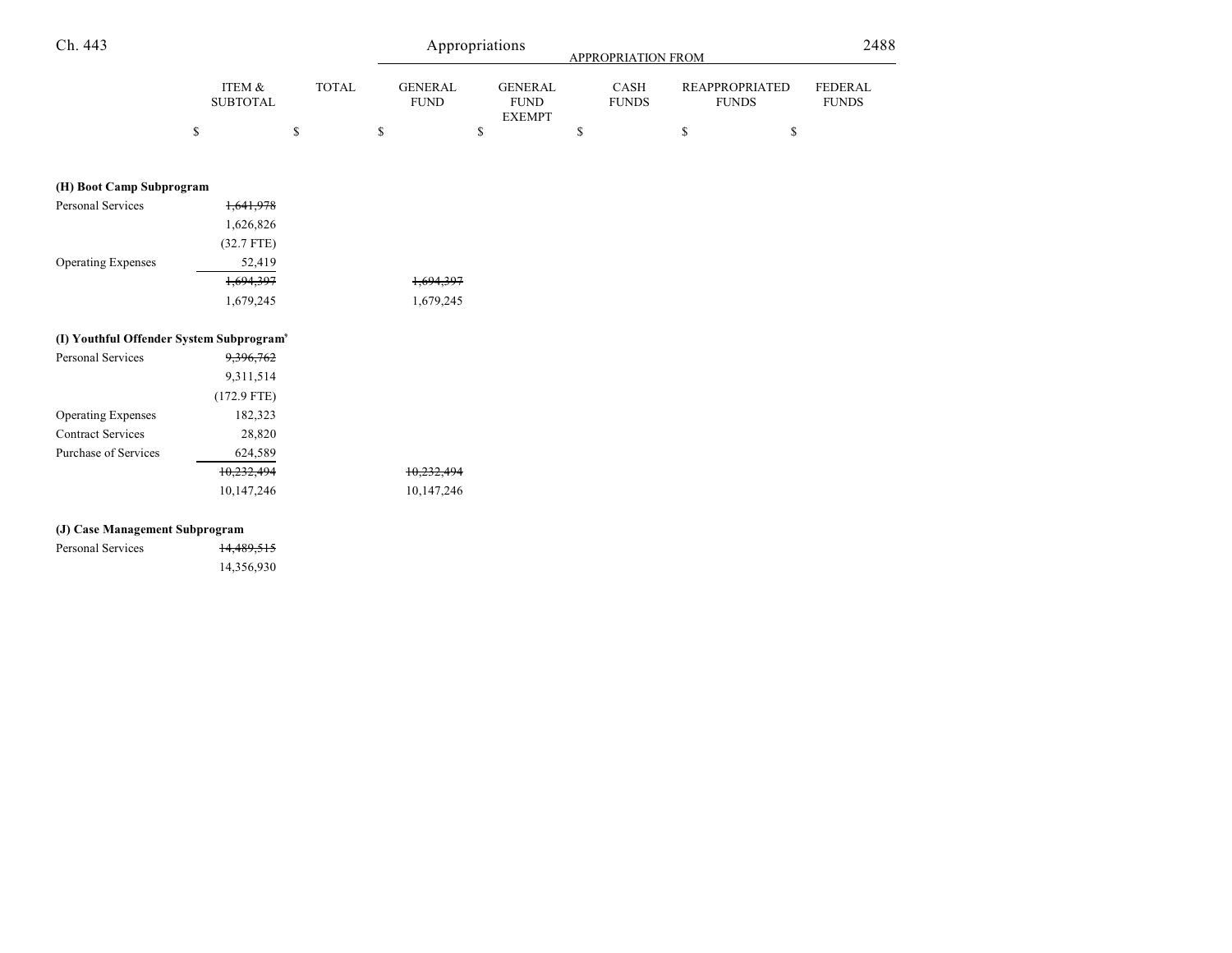|                           | $(229.9$ FTE) |            |
|---------------------------|---------------|------------|
| <b>Operating Expenses</b> | 148,099       |            |
|                           | 14,637,614    | 14,637,614 |
|                           | 14,505,029    | 14,505,029 |
|                           |               |            |

| (K) Mental Health Subprogram     |                      |                      |
|----------------------------------|----------------------|----------------------|
| <b>Personal Services</b>         | <del>5.593.668</del> |                      |
|                                  | 5,546,481            |                      |
|                                  | $(75.9$ FTE)         |                      |
| <b>Operating Expenses</b>        | 59,864               |                      |
| <b>Medical Contract Services</b> | 558,035              |                      |
|                                  | <del>6,211,567</del> | <del>6,211,567</del> |
|                                  | 6,164,380            | 6,164,380            |

| (M) San Carlos Subprogram |               |                       |
|---------------------------|---------------|-----------------------|
| Personal Services         | 11,780,273    |                       |
|                           | 11,597,006    |                       |
|                           | $(196.1$ FTE) |                       |
| <b>Operating Expenses</b> | 199,092       |                       |
| Service Contracts         | 725,309       |                       |
|                           | 12,704,674    | <del>12,704,674</del> |
|                           | 12,521,407    | 12.521.407            |

359,331,416

357,008,944

Ch. 443 Appropriations 2489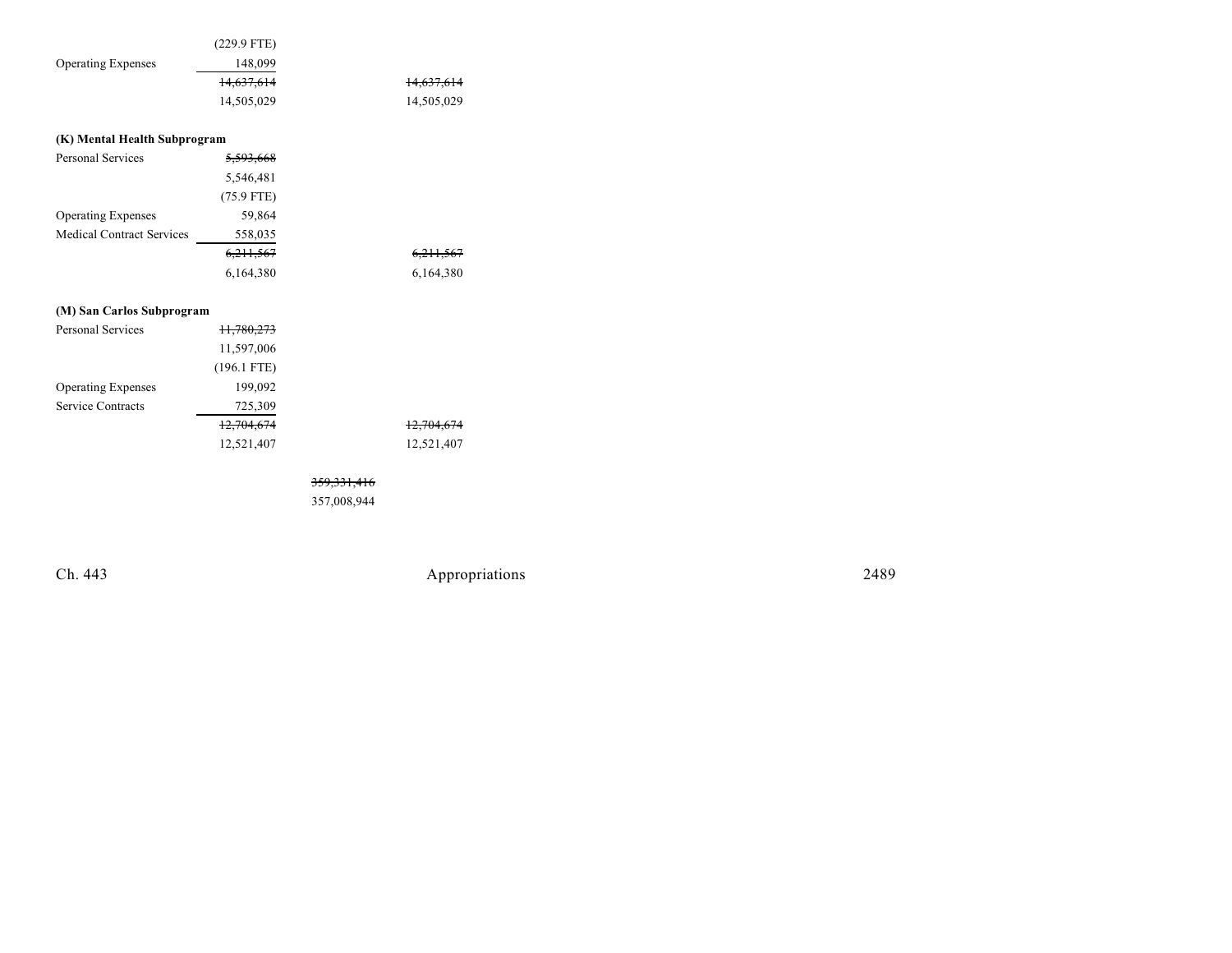| Ch. 443                            |    |                           | Appropriations<br>APPROPRIATION FROM |              |    |                               |    |                                                | 2490                        |    |                                       |                                |
|------------------------------------|----|---------------------------|--------------------------------------|--------------|----|-------------------------------|----|------------------------------------------------|-----------------------------|----|---------------------------------------|--------------------------------|
|                                    |    | ITEM &<br><b>SUBTOTAL</b> |                                      | <b>TOTAL</b> |    | <b>GENERAL</b><br><b>FUND</b> |    | <b>GENERAL</b><br><b>FUND</b><br><b>EXEMPT</b> | <b>CASH</b><br><b>FUNDS</b> |    | <b>REAPPROPRIATED</b><br><b>FUNDS</b> | <b>FEDERAL</b><br><b>FUNDS</b> |
|                                    | \$ |                           | \$                                   |              | \$ |                               | \$ |                                                | \$                          | \$ | \$                                    |                                |
| (3) SUPPORT<br><b>SERVICES</b>     |    |                           |                                      |              |    |                               |    |                                                |                             |    |                                       |                                |
| (A) Business Operations Subprogram |    |                           |                                      |              |    |                               |    |                                                |                             |    |                                       |                                |
| Personal Services                  |    | 5,575,063                 |                                      |              |    | 5,103,299                     |    |                                                | 471,370 <sup>a</sup>        |    | $394(T)^{b}$                          |                                |
|                                    |    | 5,543,402                 |                                      |              |    | 5,071,638                     |    |                                                |                             |    |                                       |                                |
|                                    |    |                           |                                      |              |    | $(100.1$ FTE)                 |    |                                                | $(8.6$ FTE)                 |    |                                       |                                |
| <b>Operating Expenses</b>          |    | 229,487                   |                                      |              |    | 229,487                       |    |                                                |                             |    |                                       |                                |
|                                    |    | 5,804,550                 |                                      |              |    |                               |    |                                                |                             |    |                                       |                                |
|                                    |    | 5,772,889                 |                                      |              |    |                               |    |                                                |                             |    |                                       |                                |

<sup>a</sup> Of this amount, \$365,761(T) shall be from sales revenues earned by Correctional Industries, \$67,117(T) shall be from sales revenues earned by the Canteen Operation, and \$38,492 shall be from restitution collected pursuant to Section 16-18.5-109 (3), C.R.S. For informational purposes, \$357,669 shall be for department-wide indirect cost recoveries, and \$75,209 shall be for statewide indirect cost recoveries.

<sup>b</sup> This amount shall be from federal grants transferred from the Education Subprogram in the Department of Corrections for statewide indirect cost recoveries.

#### **(E) Transportation Subprogram**

| Personal Services         | 1,866,510 | 1,866,510    |                       |
|---------------------------|-----------|--------------|-----------------------|
|                           | 1,849,910 | 1,849,910    |                       |
|                           |           | $(36.1$ FTE) |                       |
| <b>Operating Expenses</b> | 289,230   | 289,230      |                       |
| Vehicle Lease Payments    | 1,603,479 | 1,562,116    | $41,363$ <sup>a</sup> |
| Start-up Costs            | 3,091     | 3,091        |                       |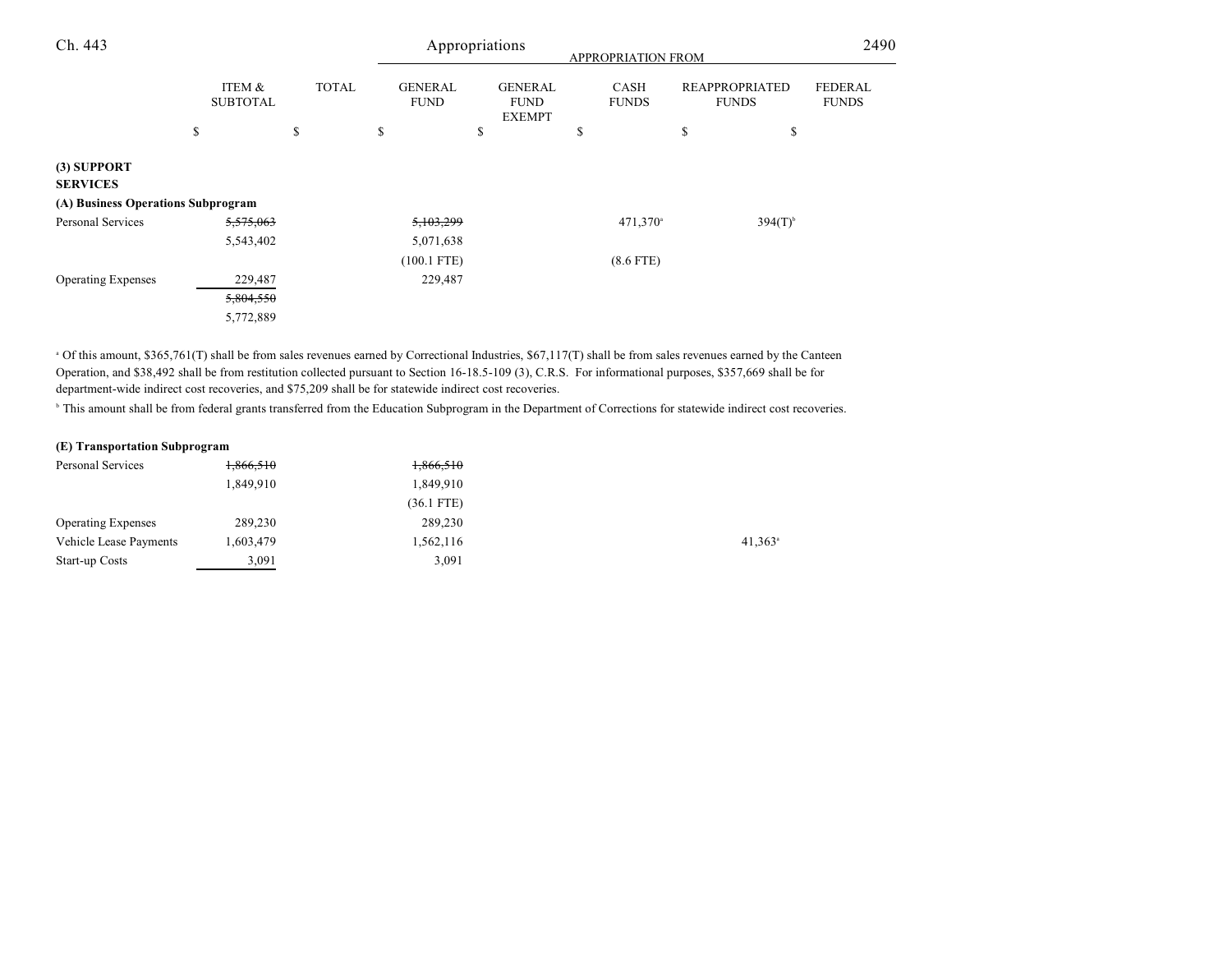# 3,762,310

3,745,710

<sup>a</sup> Of this amount, \$36,317 shall be from sales revenues earned by Correctional Industries, and \$5,046 shall be from sales revenues earned by the Canteen Operation.

| (F) Training Subprogram   |                      |                       |                      |
|---------------------------|----------------------|-----------------------|----------------------|
| <b>Personal Services</b>  | <del>1,826,389</del> |                       |                      |
|                           | 1,810,365            |                       |                      |
|                           | $(27.3$ FTE)         |                       |                      |
| <b>Operating Expenses</b> | 276,744              |                       |                      |
|                           | 2,103,133            |                       | <del>2,103,133</del> |
|                           | 2,087,109            |                       | 2,087,109            |
|                           |                      |                       |                      |
|                           |                      | <del>26,183,696</del> |                      |
|                           |                      | 26,119,411            |                      |
|                           |                      |                       |                      |
| (4) INMATE                |                      |                       |                      |
| <b>PROGRAMS</b>           |                      |                       |                      |
| (A) Labor Subprogram      |                      |                       |                      |
| <b>Personal Services</b>  | 5,227,879            |                       |                      |
|                           | 5,179,035            |                       |                      |
|                           | $(97.3$ FTE)         |                       |                      |
| <b>Operating Expenses</b> | 90,527               |                       |                      |
|                           | 5,318,406            |                       | <del>5,318,406</del> |
|                           | 5,269,562            |                       | 5,269,562            |
|                           |                      |                       |                      |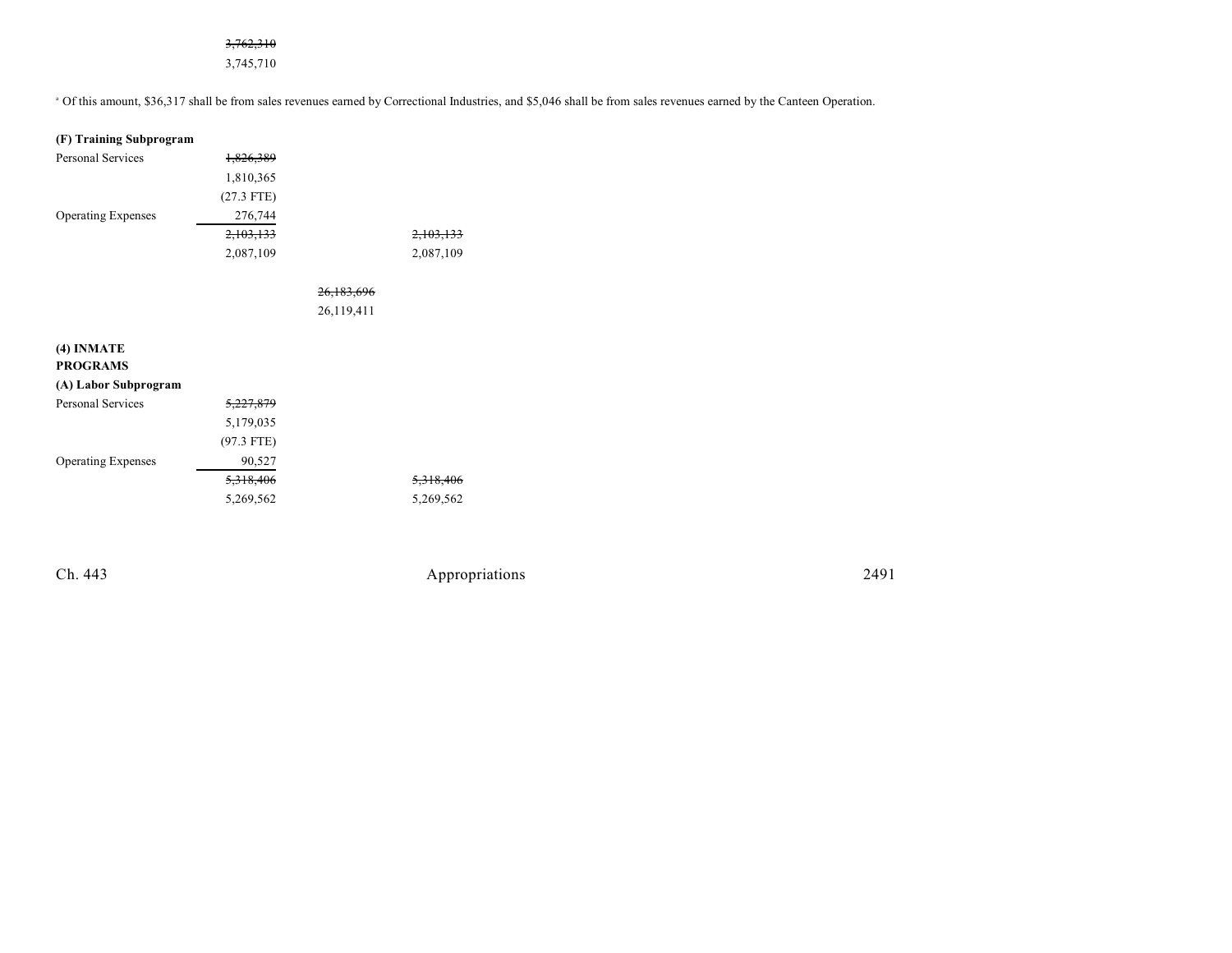| Ch. 443                         |                           | Appropriations<br>APPROPRIATION FROM |    |                               |    |                                                |    |                             |    | 2492                                  |                                |
|---------------------------------|---------------------------|--------------------------------------|----|-------------------------------|----|------------------------------------------------|----|-----------------------------|----|---------------------------------------|--------------------------------|
|                                 | ITEM &<br><b>SUBTOTAL</b> | <b>TOTAL</b>                         |    | <b>GENERAL</b><br><b>FUND</b> |    | <b>GENERAL</b><br><b>FUND</b><br><b>EXEMPT</b> |    | <b>CASH</b><br><b>FUNDS</b> |    | <b>REAPPROPRIATED</b><br><b>FUNDS</b> | <b>FEDERAL</b><br><b>FUNDS</b> |
|                                 | \$                        | \$                                   | \$ |                               | \$ |                                                | \$ |                             | \$ | \$                                    |                                |
| (B) Education Subprogram        |                           |                                      |    |                               |    |                                                |    |                             |    |                                       |                                |
| Personal Services               | 8, 301, 726               |                                      |    | 8,301,726                     |    |                                                |    |                             |    |                                       |                                |
|                                 | 8,225,582                 |                                      |    | 8,225,582                     |    |                                                |    |                             |    |                                       |                                |
|                                 |                           |                                      |    | $(143.8$ FTE)                 |    |                                                |    |                             |    |                                       |                                |
| <b>Operating Expenses</b>       | 2,210,531                 |                                      |    |                               |    |                                                |    | 1,238,985 <sup>a</sup>      |    | 971,546 <sup>b</sup>                  |                                |
| <b>Contract Services</b>        | 5,991,743                 |                                      |    | 4,991,743                     |    |                                                |    |                             |    | $1,000,000$ <sup>c</sup>              |                                |
| <b>Education Grants</b>         | 1,986,705                 |                                      |    |                               |    |                                                |    |                             |    | 235,808 <sup>d</sup>                  | 1,750,897                      |
|                                 |                           |                                      |    |                               |    |                                                |    |                             |    | $(1.0$ FTE)                           |                                |
| <b>Indirect Cost Recoveries</b> | 394                       |                                      |    |                               |    |                                                |    |                             |    |                                       | 394                            |
|                                 | 18,491,099                |                                      |    |                               |    |                                                |    |                             |    |                                       |                                |
|                                 | 18,414,955                |                                      |    |                               |    |                                                |    |                             |    |                                       |                                |

This amount shall be from sales revenues earned by vocational programs. <sup>a</sup>

<sup>b</sup> Of this amount, \$463,001 shall be from sales revenues earned by the Canteen Operation, and \$508,545(T) shall be from sales revenues earned by vocational programs for products and services sold to other government agencies.

These amounts shall be from sales revenues earned by the Canteen Operation. <sup>c</sup>

 $\text{d}$  Of this amount, \$211,642(T) shall be from federal funds appropriated to the Department of Education, \$14,166(T) shall be from federal funds appropriated to the Colorado Department of Public Health and Environment, and \$10,000 shall be from gifts, grants, and donations.

# **(C) Recreation Subprogram**

| Personal Services | <del>6,177,042</del> | <del>6,177,042</del> |
|-------------------|----------------------|----------------------|
|                   | 6,120,862            | 6,120,862            |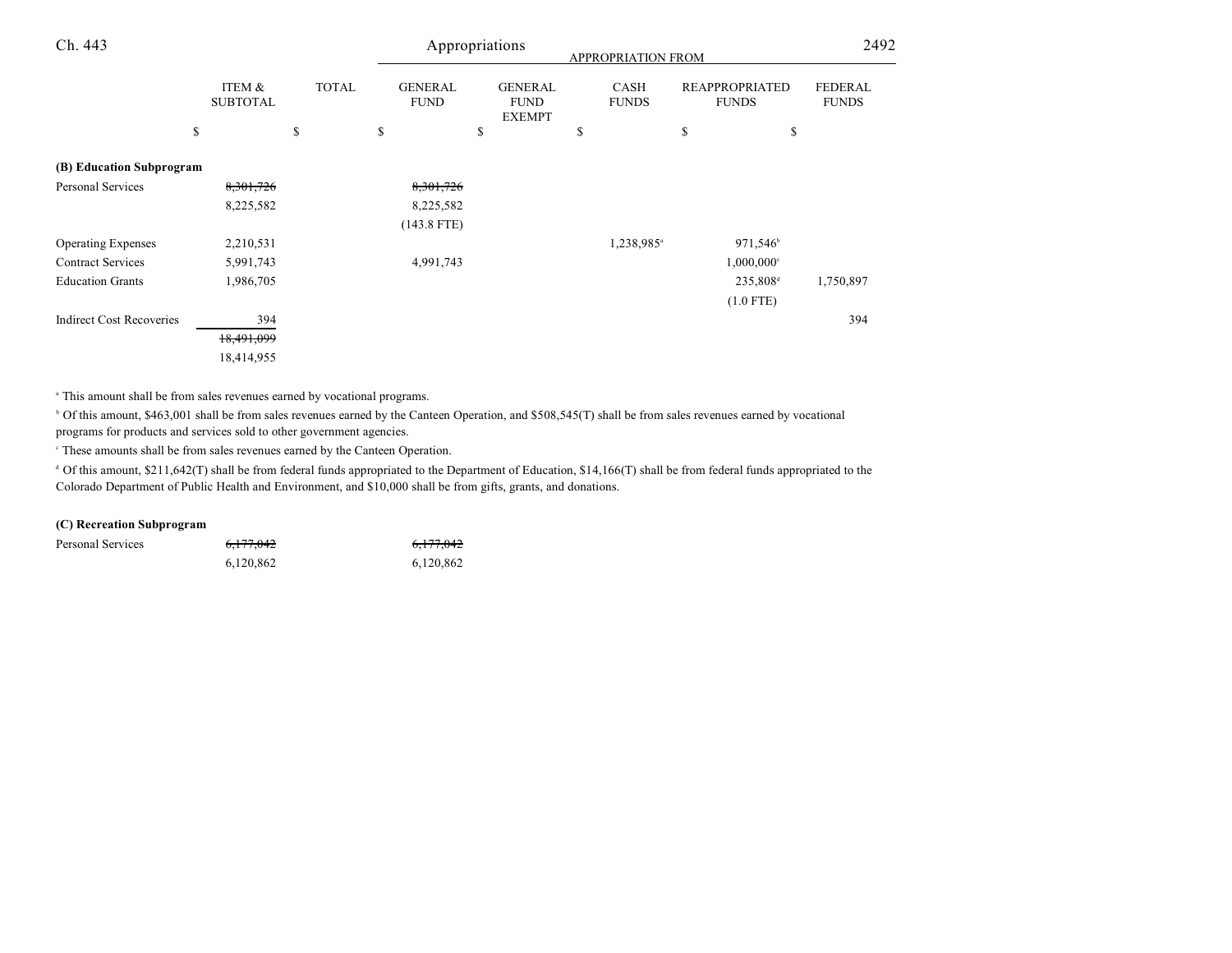| ν. | ┑          |
|----|------------|
| 1  | $\epsilon$ |

Operating Expenses 76,216 76,216 76,216 6,253,258 6,197,078

<sup>a</sup> This amount shall be from sales revenues earned by the Canteen Operation.

| (E) Sex Offender Treatment Subprogram |           |            |                     |         |
|---------------------------------------|-----------|------------|---------------------|---------|
| Personal Services                     | 2,413,838 | 2,385,027  | 28,811 <sup>a</sup> |         |
|                                       | 2,392,765 | 2,363,954  |                     |         |
|                                       |           | (44.1 FTE) | $(1.0$ FTE)         |         |
| <b>Operating Expenses</b>             | 269,516   | 269,016    | $500^{\circ}$       |         |
| Polygraph Testing                     | 99,569    | 99,569     |                     |         |
| Sex Offender Treatment                |           |            |                     |         |
| Grants                                | 127,070   |            |                     | 127,070 |
|                                       | 2,909,993 |            |                     |         |
|                                       | 2,888,920 |            |                     |         |

<sup>a</sup> These amounts shall be from the Sex Offender Surcharge Fund created in Section 18-21-103 (3), C.R.S.

39,463,710

39,261,469

| (5) COMMUNITY SERVICES <sup>6a</sup> |           |                |      |
|--------------------------------------|-----------|----------------|------|
| (A) Parole Subprogram                |           |                |      |
| Personal Services                    | 8,751,474 | 8,751,474      |      |
|                                      |           |                |      |
| Ch. 443                              |           | Appropriations | 2493 |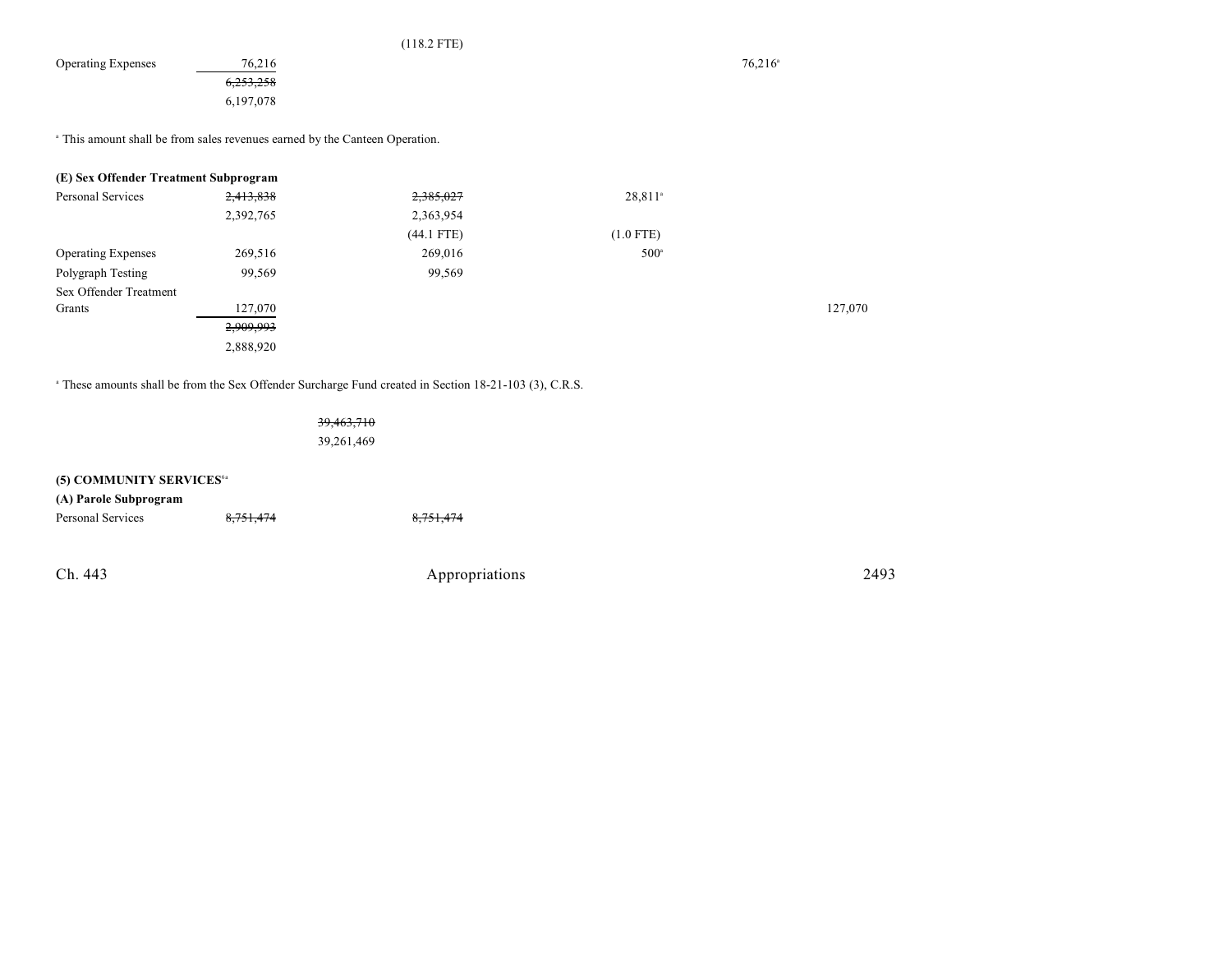| Ch. 443                   |                           |              |                               | Appropriations                                 | APPROPRIATION FROM   |                                       | 2494                           |
|---------------------------|---------------------------|--------------|-------------------------------|------------------------------------------------|----------------------|---------------------------------------|--------------------------------|
|                           | ITEM &<br><b>SUBTOTAL</b> | <b>TOTAL</b> | <b>GENERAL</b><br><b>FUND</b> | <b>GENERAL</b><br><b>FUND</b><br><b>EXEMPT</b> | CASH<br><b>FUNDS</b> | <b>REAPPROPRIATED</b><br><b>FUNDS</b> | <b>FEDERAL</b><br><b>FUNDS</b> |
|                           | \$                        | \$           | \$                            | \$                                             | \$                   | \$<br>\$                              |                                |
|                           | 8,671,660                 |              | 8,671,660                     |                                                |                      |                                       |                                |
|                           |                           |              | $(162.7$ FTE)                 |                                                |                      |                                       |                                |
| <b>Operating Expenses</b> | 1,016,260                 |              | 1,016,260                     |                                                |                      |                                       |                                |
| Administrative Law Judge  |                           |              |                               |                                                |                      |                                       |                                |
| Services                  | 4,603                     |              | 4,603                         |                                                |                      |                                       |                                |
| <b>Contract Services</b>  | 800,398                   |              | 800,398                       |                                                |                      |                                       |                                |
| Start-up Costs            | 415,230                   |              | 415,230                       |                                                |                      |                                       |                                |
| Parole Grants             | 49,208                    |              |                               |                                                |                      | $49,208$ <sup>a</sup>                 |                                |
|                           | 11,037,173                |              |                               |                                                |                      |                                       |                                |
|                           | 10,957,359                |              |                               |                                                |                      |                                       |                                |

<sup>a</sup> This amount shall be from federal funds appropriated to the Division of Criminal Justice in the Department of Public Safety.

# **(B) Parole Intensive Supervision Subprogram**

| <del>4.282.045</del> |
|----------------------|
| 4,242,741            |
| $(85.4$ FTE)         |
| 454.967              |
| <del>1,477,720</del> |
| 1,462,132            |
| <del>1,139,123</del> |
| 1,118,902            |
|                      |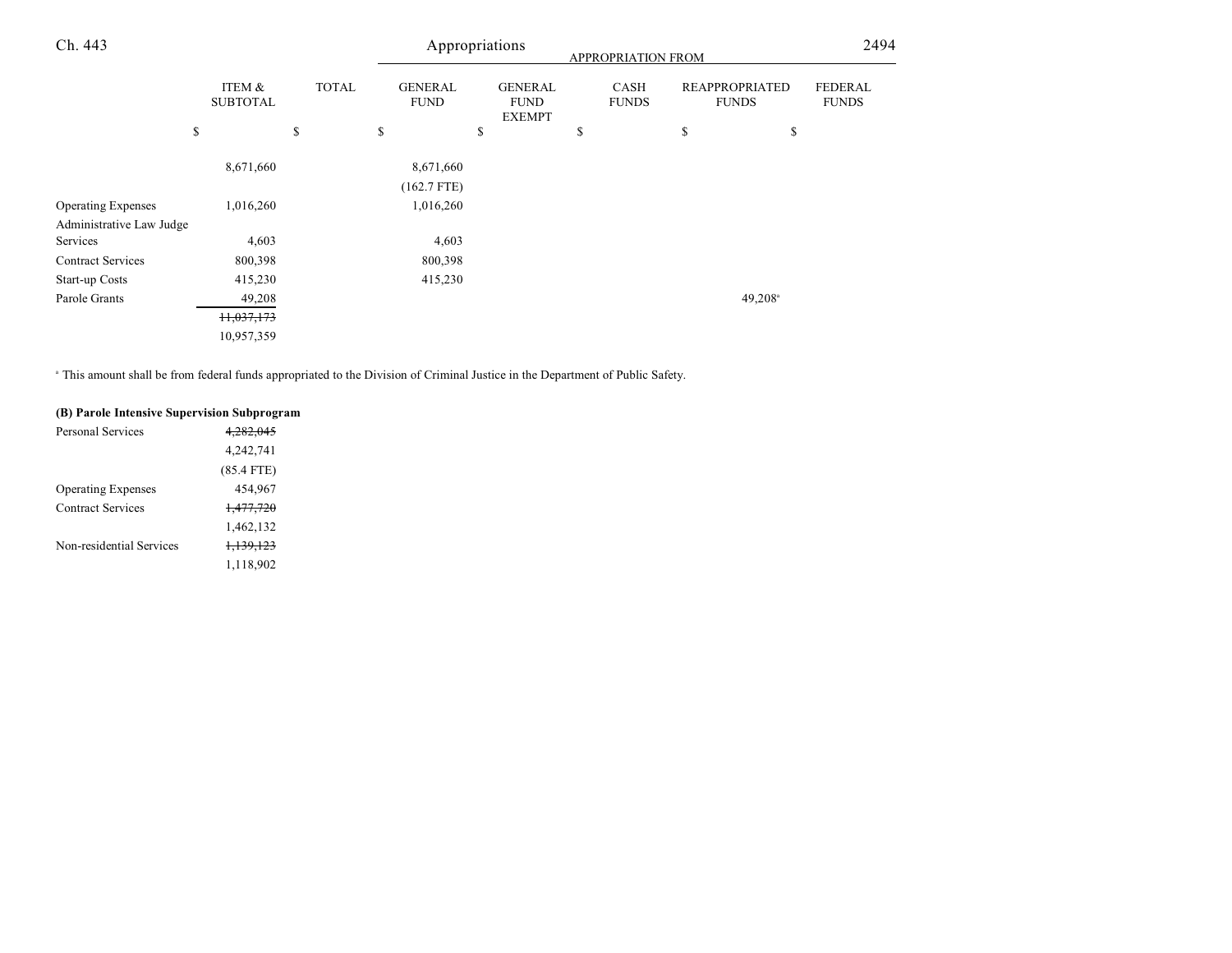| Home Detention | 69.383    |           |
|----------------|-----------|-----------|
| Start-up Costs | 202,715   |           |
|                | 7,625,953 | 7,625,953 |
|                | 7,550,840 | 7,550,840 |

#### **( C ) Com m u nity I n ten sive S u per vision S u b program**

| <b>Personal Services</b>  | 3,120,680    |                      |
|---------------------------|--------------|----------------------|
|                           | 3,093,503    |                      |
|                           | $(57.5$ FTE) |                      |
| <b>Operating Expenses</b> | 535,728      |                      |
| <b>Contract Services</b>  | 3,766,809    |                      |
|                           | 3,718,577    |                      |
| <b>Start-up Costs</b>     | 47,920       |                      |
|                           | 7,471,137    | <del>7,471,137</del> |
|                           | 7,395,728    | 7,395,728            |

#### **( D ) Com m u nity S u per vision S u b program**

| $(1)$ Community                       |           |              |
|---------------------------------------|-----------|--------------|
| Supervision                           |           |              |
| <b>Personal Services</b>              | 2,670,882 | 2,670,882    |
|                                       | 2,647,848 | 2,647,848    |
|                                       |           | $(46.8$ FTE) |
| <b>Operating Expenses</b>             | 166,954   | 166,954      |
| Community Mental Health               |           |              |
| Services                              | 565,488   | 565,488      |
| Psychotropic Medication <sup>10</sup> | 171,000   | 171,000      |
|                                       |           |              |

Ch. 443

Appropr iat

ions 2495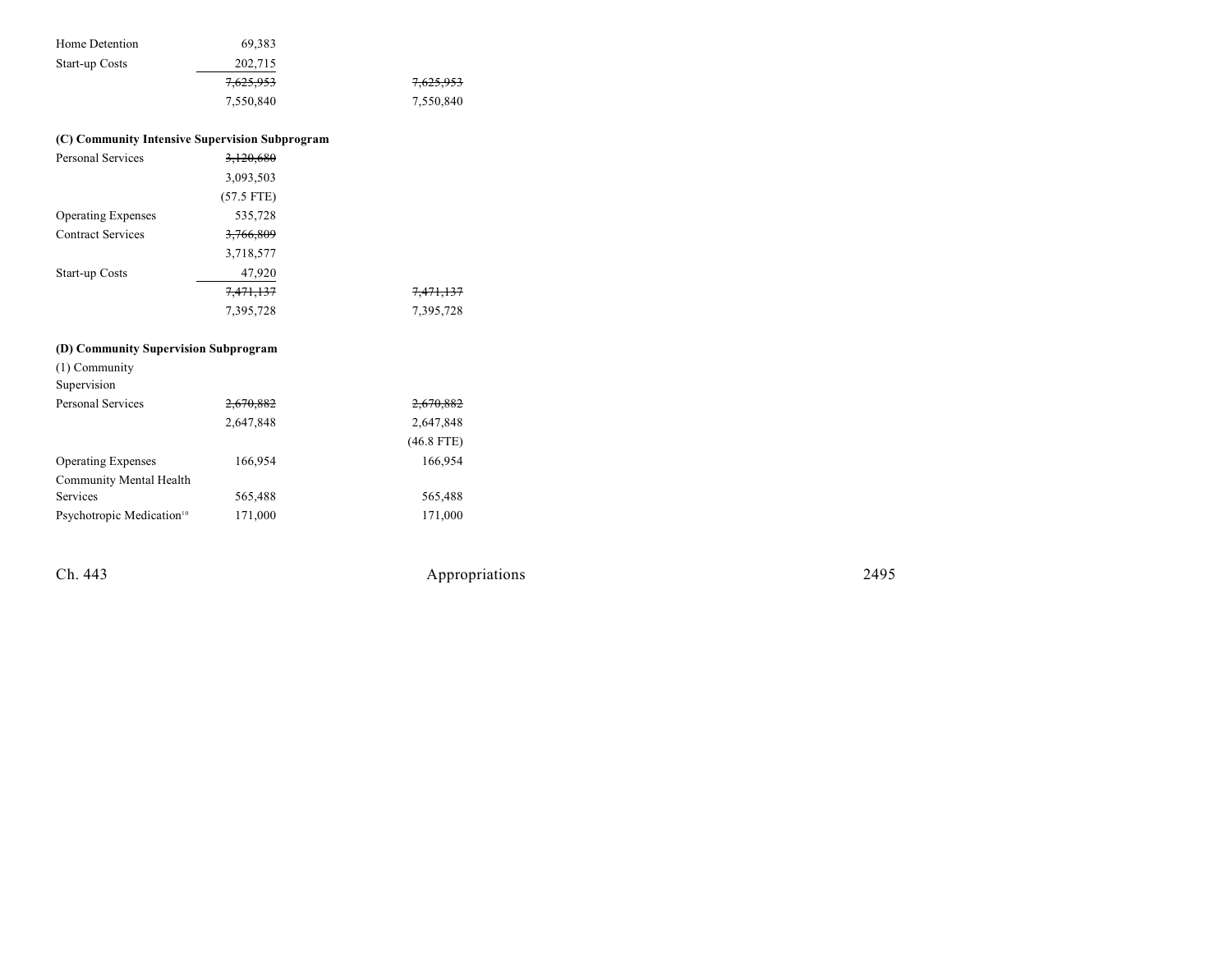| Ch. 443                                          |                           |              |                               | Appropriations                                 | APPROPRIATION FROM   | 2496                                  |                                |
|--------------------------------------------------|---------------------------|--------------|-------------------------------|------------------------------------------------|----------------------|---------------------------------------|--------------------------------|
|                                                  | ITEM &<br><b>SUBTOTAL</b> | <b>TOTAL</b> | <b>GENERAL</b><br><b>FUND</b> | <b>GENERAL</b><br><b>FUND</b><br><b>EXEMPT</b> | CASH<br><b>FUNDS</b> | <b>REAPPROPRIATED</b><br><b>FUNDS</b> | <b>FEDERAL</b><br><b>FUNDS</b> |
|                                                  | \$                        | \$           | \$                            | \$                                             | \$                   | \$<br>\$                              |                                |
| Contract Services for High<br>Risk Offenders     | 300,832                   |              | 300,832                       |                                                |                      |                                       |                                |
| Contract Services for<br><b>Fugitive Returns</b> | 74,524                    |              | 42,049                        |                                                |                      | $32,475(T)^{a}$                       |                                |
| Start-up Costs                                   | 34,628                    |              | 34,628                        |                                                |                      |                                       |                                |
|                                                  | 3,984,308                 |              |                               |                                                |                      |                                       |                                |
|                                                  | 3,961,274                 |              |                               |                                                |                      |                                       |                                |

<sup>a</sup> This amount shall be from federal funds appropriated to the Division of Criminal Justice in the Department of Public Safety.

| (2) Youthful Offender System Aftercare |             |                      |
|----------------------------------------|-------------|----------------------|
| <b>Personal Services</b>               | 574,117     |                      |
|                                        | 569,246     |                      |
|                                        | $(9.5$ FTE) |                      |
| <b>Operating Expenses</b>              | 141,067     |                      |
| <b>Contract Services</b>               | 1,062,396   |                      |
|                                        | 1,777,580   | <del>1,777,580</del> |
|                                        | 1,772,709   | 1,772,709            |
| (E) Community Re-entry Subprogram      |             |                      |
| <b>Personal Services</b>               | 674,544     | 674,544              |
|                                        |             | $(13.0$ FTE)         |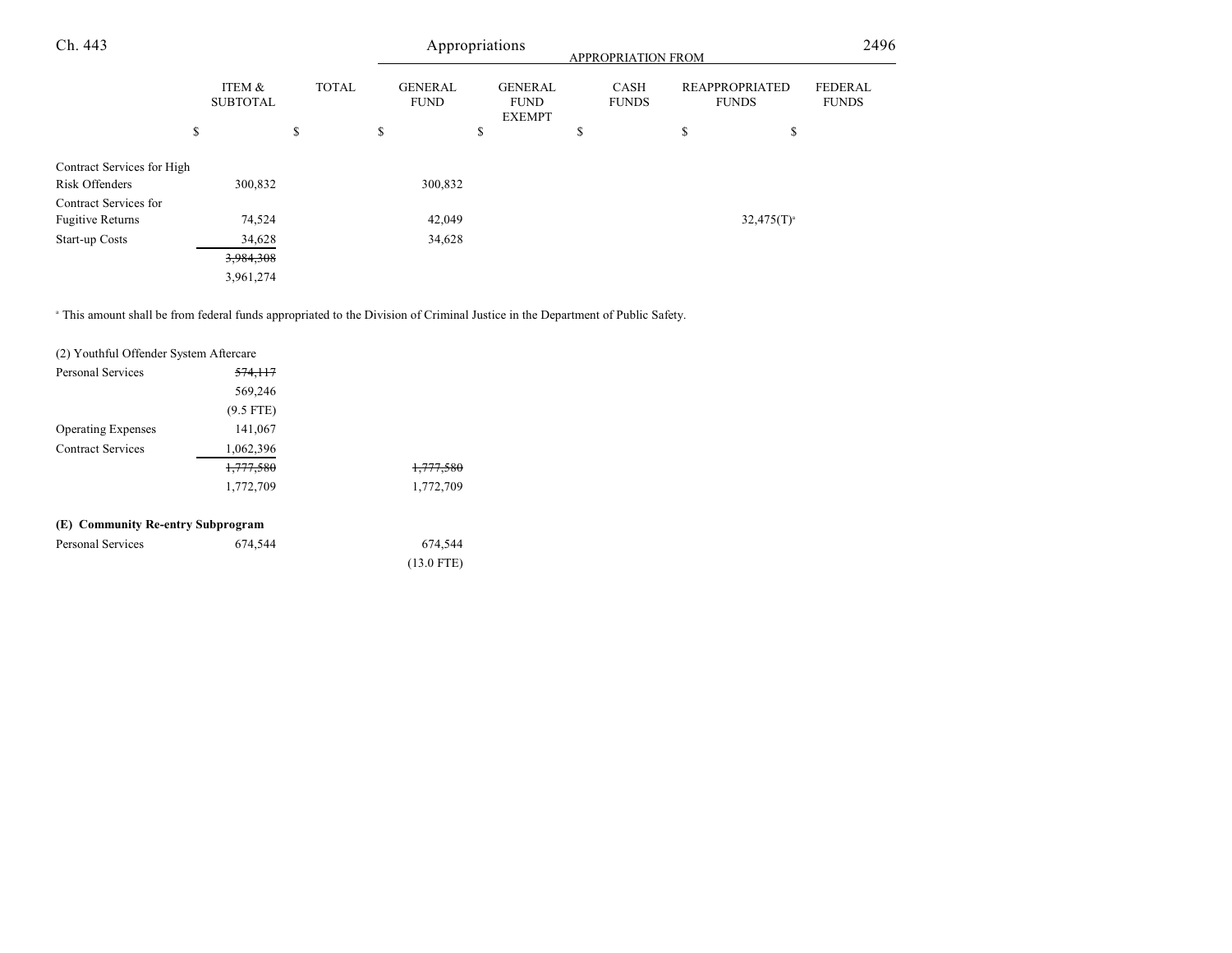| <b>Operating Expenses</b>      | 15,000    | 15,000  |                      |         |
|--------------------------------|-----------|---------|----------------------|---------|
| Offender Emergency             |           |         |                      |         |
| Assistance                     | 86,844    | 86,844  |                      |         |
| <b>Contract Services</b>       | 190,000   | 190,000 |                      |         |
| Offender Re-employment         |           |         |                      |         |
| Center                         | 110,000   | 100,000 | $10,000^{\circ}$     |         |
| <b>Community Reintegration</b> |           |         |                      |         |
| Grants                         | 779,500   |         | 333,200 <sup>b</sup> | 446,300 |
| Start-up Costs                 | 5,248     | 5,248   |                      |         |
|                                | 1,861,136 |         |                      |         |

<sup>a</sup> This amount shall be from gifts, grants, and donations.

<sup>b</sup> Of this amount, \$13,200(T) shall be from federal funds appropriated to the Colorado Department of Labor and Employment and \$320,000 shall be grant funds from the Justice, Equality, Human dignity and Tolerance Foundation.

> 33,757,287 33,499,046

**TOTALS PART II**

| $(CORRECTIONS)^{4, 5, 11}$ | \$709,217,642 \$623,329,044 | $$2,969,472$ <sup>a</sup> | <del>\$79,697,837</del> * | \$3,221,289 |
|----------------------------|-----------------------------|---------------------------|---------------------------|-------------|
|                            | \$709,329,631               |                           | \$79,809,826 <sup>a</sup> |             |

 $^{\circ}$  Of these amounts, \$42,784,053 contain a (T) notation.